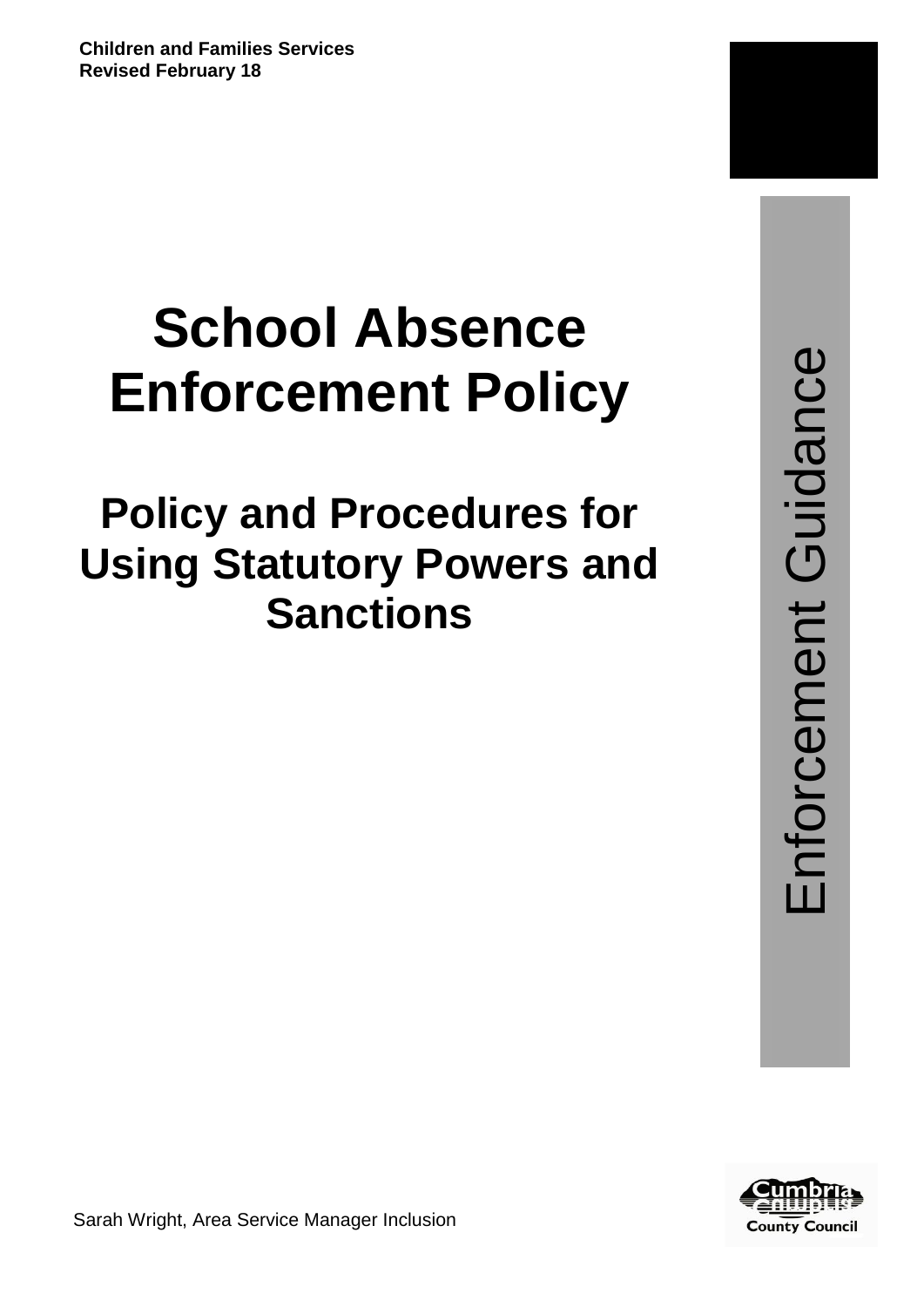## **CONTENTS:-**

| Contents                                                           | $\overline{2}$ |
|--------------------------------------------------------------------|----------------|
| Introduction                                                       | 3              |
| Cumbria Children and Families Services Attendance Strategy 2017/18 | $4 - 5$        |
| Protocol for Statutory Interventions for Legal Action              | 6              |
| Education Supervision Order/Proceedings/Evidence                   | $\overline{7}$ |
| <b>Sentencing Options</b>                                          | 8              |
| <b>Parenting Orders</b>                                            | 9              |
| Penalty Notice Code of Conduct (Appendix 1)                        | $10 - 11$      |
| Justifiable Defences for Non Attendance                            | 12             |
| <b>Schools Roles &amp; Responsibilities</b>                        | $13 - 15$      |
| School Attendance Process (Appendix 2)                             | 16             |
| <b>Attendance Flowchart</b>                                        | 17             |
| The Attendance Review Conference                                   | 18             |
| <b>Education Supervision Order Flowchart</b>                       | 19             |
| <b>Penalty Notice Flowchart</b>                                    | 20             |
| <b>Prosecution Flowchart</b>                                       | 21             |
| <b>Warning Letter</b>                                              | 22             |
| Attendance Review Conference Agenda                                | 23             |
| <b>Final Warning Letter</b>                                        | 24             |
| Education Supervision Orders (Appendix 4)                          | $25 - 27$      |
| <b>Education Supervision Order Checklist</b>                       | 28             |
| <b>Education Supervision Order Statement</b>                       | $29 - 30$      |
| Penalty Notice Action Plan Letter                                  | 31             |
| Penalty Notice Warning Letter Report                               | 32             |
| <b>Fixed Penalty Notice Proforma</b>                               | $33 - 34$      |
| Stage One Basic Witness Statement (Appendix 5)                     | 35             |
| Parenting Contracts - Behaviour                                    | $36 - 41$      |
| Parenting Order - Application to Magistrate                        | 42             |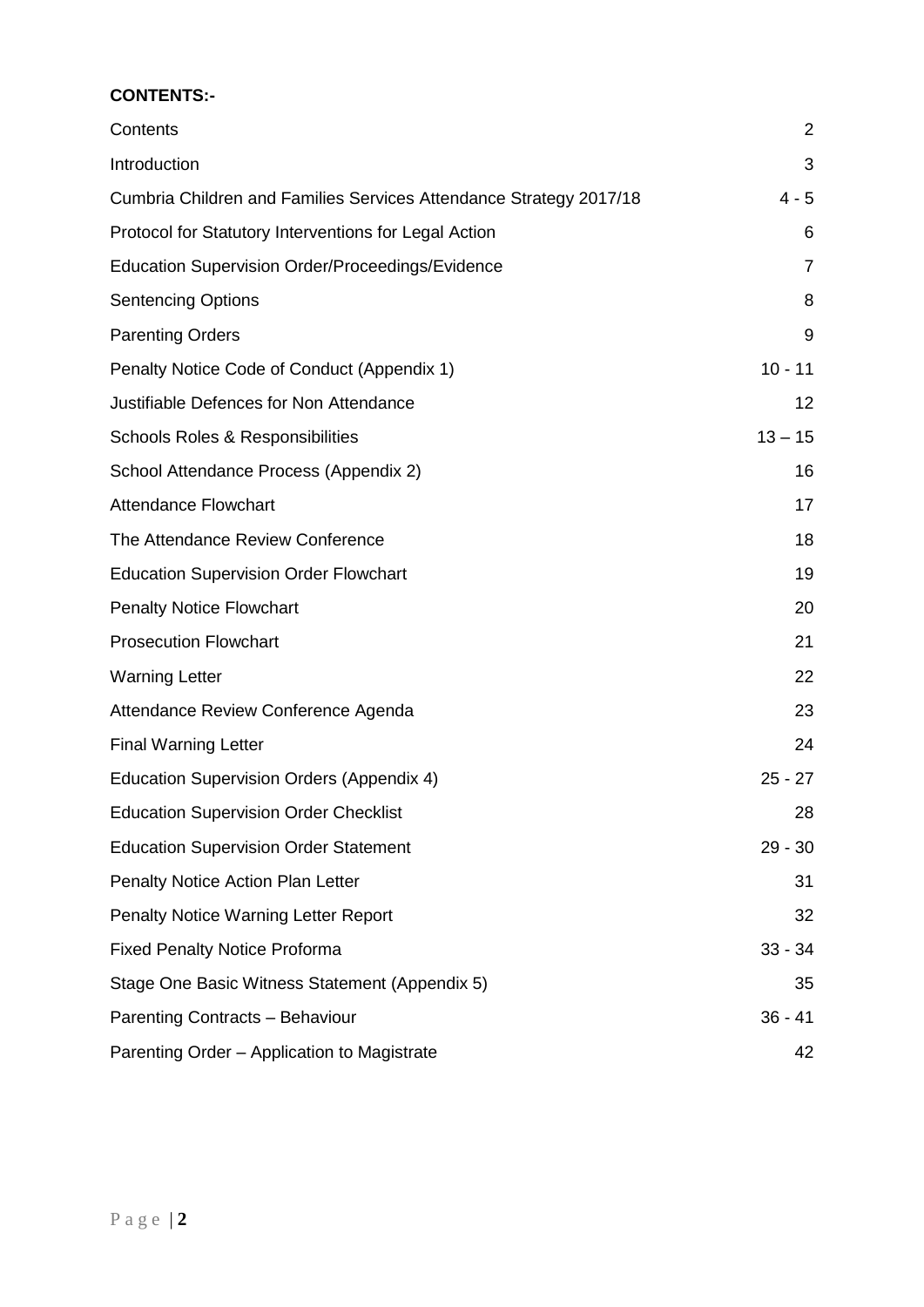#### **INTRODUCTION**

#### **School Attendance**

Research shows that children who attend school regularly are more likely to be successful. A child who misses a day of school each week misses an equivalent of two whole years in their school life. Missing school leads to gaps in education that become difficult to fill.

#### **Cumbria Children and Families Services Access and Inclusion Officers**

The Access and Inclusion Officers work with schools and other agencies to identify pupils with school attendance issues. Any pupils whose attendance is less than 90% and where school interventions have failed to achieve an improvement in the pupil's attendance should be discussed with the Local Authority Access and Inclusion Officer (Attendance) for advice on next steps.

Cumbria Access and Inclusion Officers work within statutory frameworks to promote regular attendance at school.

#### **The Role of the School**

All schools should have an Attendance Policy. Schools are required to take an attendance register twice a day, at the start of morning session and once during the afternoon session. The register must show whether any absence is authorised or unauthorised. It is the school and not the parent who authorises absence.

#### **Authorised Absence from School**

If a child is ill or unable to attend school for some reason, parents should provide an explanation for this non-attendance. The school will determine whether the child's absence will be authorised or not. For repeated or regular periods of illness the school will request verification is provided such as a medical certificate from the family doctor prior to authorising any absence.

#### **Unauthorised Absence from School**

An unauthorised absence from school is any absence that is deemed not to be an acceptable reason for missing school. Unauthorised absences from school carry the risk of prosecution under section 444 or 444(1A) of the Education Act 1996.

#### **No Attendance Improvement**

If the child's absence falls below 90% and there is no sustained improvement despite school intervention the school should consider a referral to Children and Families Services following the Attendance Protocol (Appendix 2).

#### **Prosecution**

Should the child's attendance fail to improve, the Access and Inclusion Officer will consider the use of legal sanctions and may in accordance with the Prosecution Policy decide to prosecute the parent(s) for failing to ensure regular school attendance.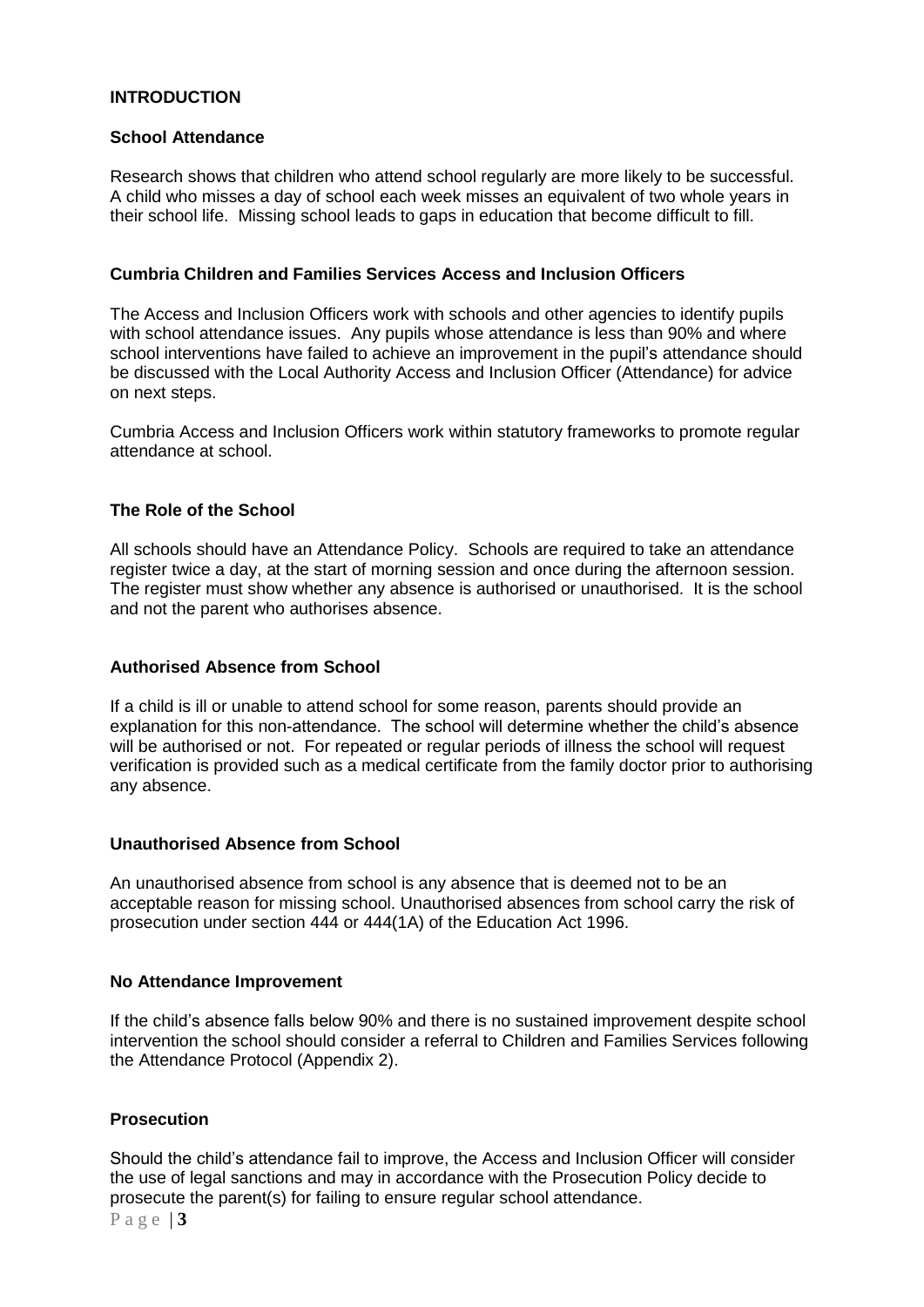#### **Cumbria County Council Children and Families Services Attendance Strategy 2017/18**

We as a County Council continue to recognise the links between attendance and attainment and continue to be committed to ensuring that every child in Cumbria achieves their full potential.

We are striving to focus on reducing absence in schools with a particular focus on persistent absence.

#### **Attendance Data 2015/16**

| National overall absence       | 4.6%    |
|--------------------------------|---------|
| Cumbria's overall absence      | 4.7%    |
| National authorised absence    | 3.5%    |
| Cumbria's authorised absence   | 3.8%    |
| National unauthorised absence  | 1.1%    |
| Cumbria's unauthorised absence | $0.9\%$ |

#### **Vision**

In striving to maintain excellent levels of attendance across the County, the County Council must deliver a coordinated strategy for attendance. This involves partner agencies and a number of teams across Children and Families Services.

The Access and Inclusion Officers aim to work in line with the Government's priorities to focus on high overall absence and within this, persistent absence.

To this end the council:

1. Encourages all schools to convey the importance of regular and punctual attendance to staff, parents and pupils.

Schools are required by law to take an attendance register twice a day. The taking of the register should be used as a positive start and welcome to the school day. Teachers should demonstrate concern for any individual pupil who is absent and ensure a prompt follow up of any unexplained absences, following school policy and procedures.

2. Encourages parents and carers to ensure that their child attends school regularly and to inform school of the reason for absence the same day.

Parents can encourage a positive attitude by showing an interest in their child's day at school. Parents should attend consultation evenings and other events. They should avoid taking their child out of school, except in exceptional circumstances, which should be discussed with the Headteacher. Holiday in term time should be avoided. If a pupil is experiencing any difficulties with school these should be raised in school at the earliest opportunity.

3. Encourages good communication between schools and parents which is vital to promoting punctual and regular attendance.

Clear information and expectations of parents and pupils in relation to attendance should be included in the school prospectus and reinforced through letters and leaflets. This should include how to inform the school when a child is absent.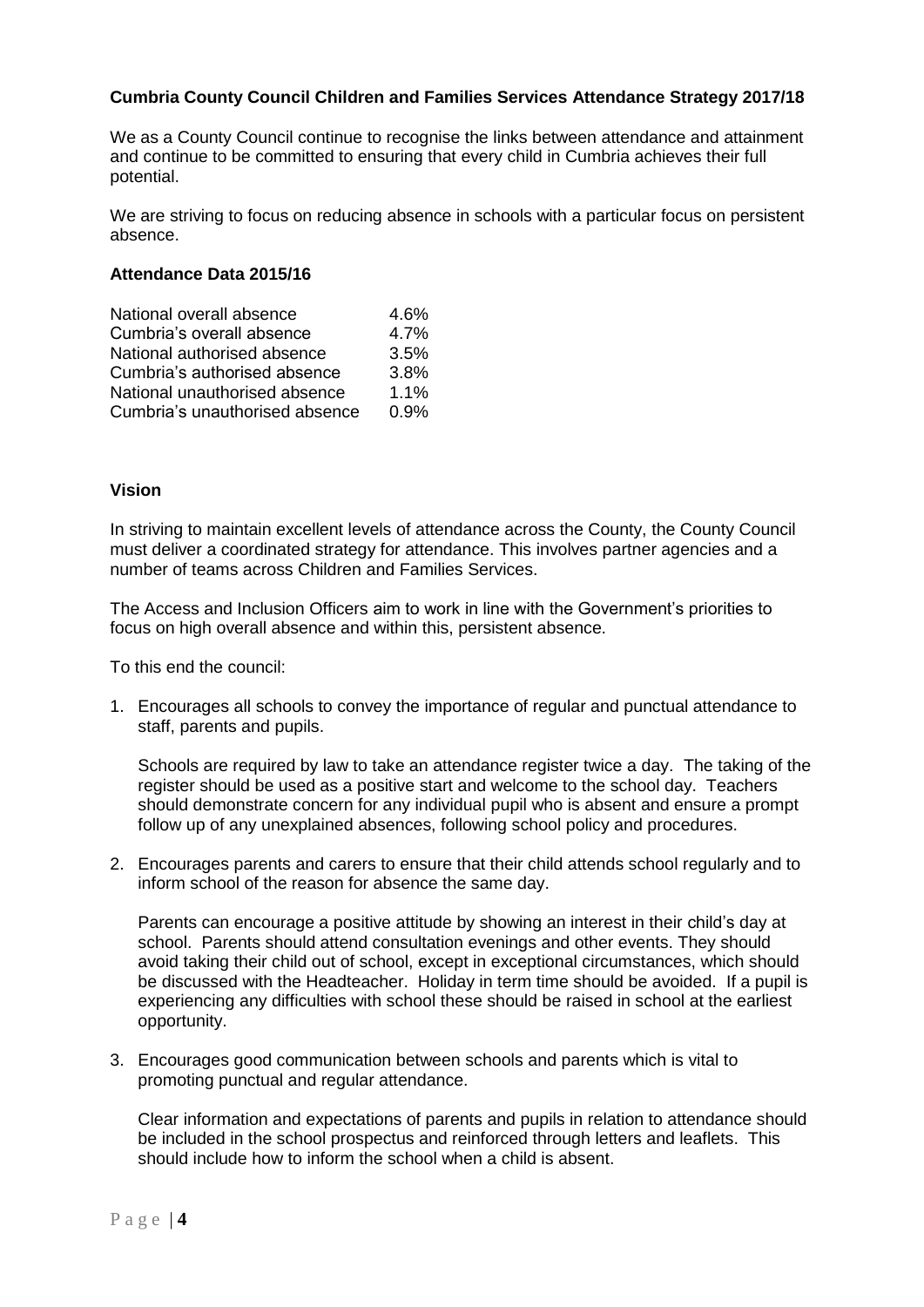Where possible schools will contact parents on the first day of any absence when no explanation has been given to the school. This ensures the safety of the child and highlights the importance of school attendance.

4. Asks all schools to establish a clear policy with effective procedures for promoting good attendance and responding to unexplained or unauthorised absences.

Advice and guidance will be issued to all schools and updated as required by changes in legislation or advice from the Department for Education. This is further supported by a named Access and Inclusion Officer (Attendance) who can offer support and advice to schools.

5. Requires, in line with Department of Education, regular monitoring of school attendance. Analysis of data, attendance trends, difficulties and the identification of good practice will be undertaken by Children and Families Services.

#### **Parental Responsibility**

Under Section 7 of the Education Act 1996, parents are responsible for making sure that their child of compulsory school age receives efficient full time education that is suitable to the child's age, ability and aptitude and to any special educational needs the child may have. This can be by regular attendance at school or by education otherwise (including the parent choosing to educate their child at home).

Compulsory school age is defined as being the term commencing on or after a child's fifth birthday. A child continues to be of compulsory school age until the last Friday of June in the school year that they reach sixteen. This applies to the parents of children of compulsory school age who are registered at a maintained school, a pupil referral unit, an Academy, or other state provided education.

**Section 576 of the Education Act 1996: Definition of a Parent –** is as follows whether they are married or not; any person who, although not a natural parent, has parental responsibility (as defined in the Children Act 1989) for a child or young person; and any person who, although not a natural parent, has care of a child or young person. Having care of a child or young person means that a person with whom the child lives and who looks after the child, irrespective of what their relationship is with the child, is considered to be a parent in education law. Throughout this document, references to 'parent' mean each and every parent coming within the definition (whether acting jointly or separately) and should not be taken to mean that provisions only apply to 'parent' in the singular.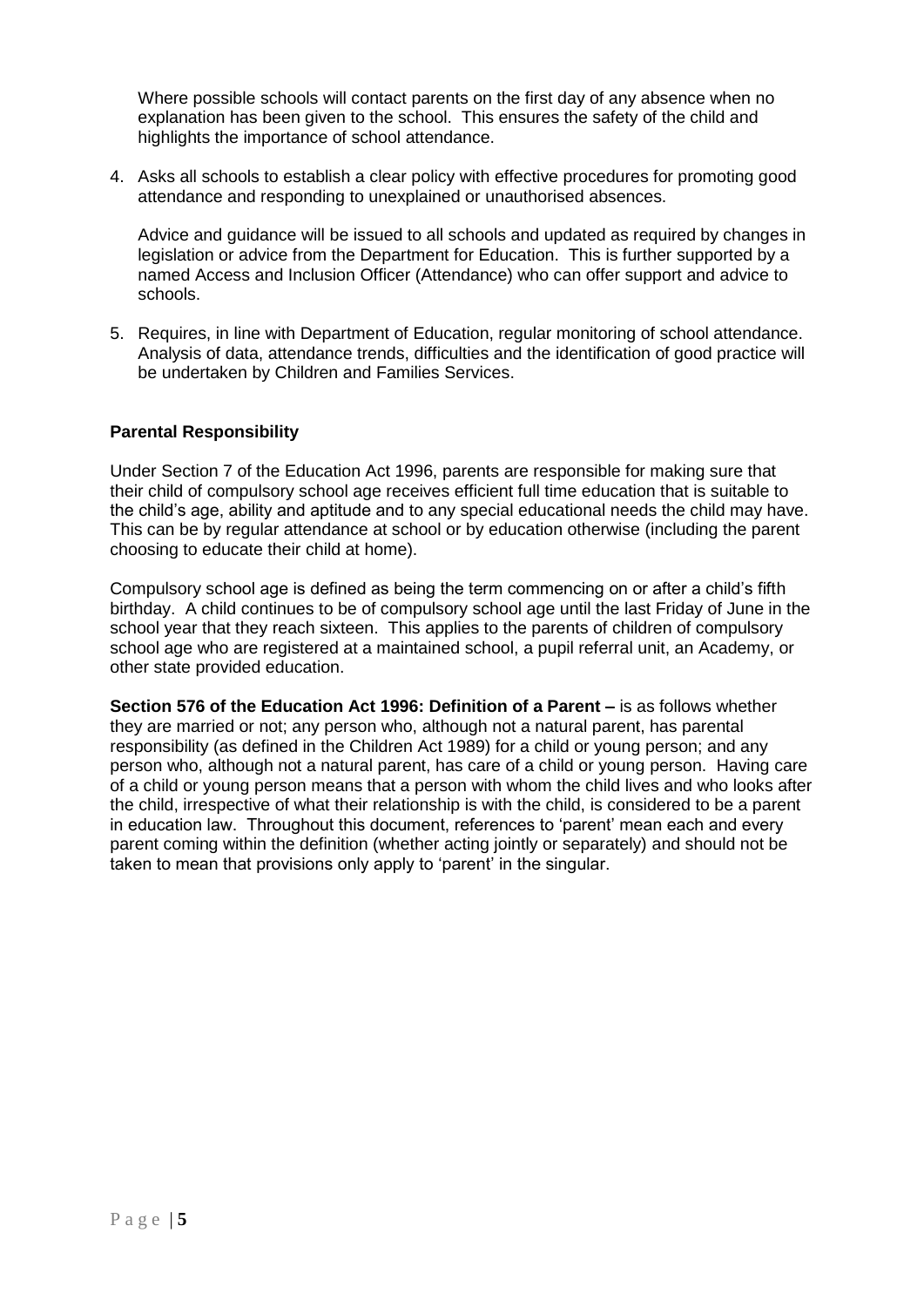#### **Protocol for Statutory Interventions for Legal Action within Academies/Schools**

#### **Introduction**

The LA is the only body that can commence prosecutions against parents for their child's non-school attendance.

The Local Authority is legally bound to consider an Education Supervision Order in the first instance prior to undertaking any form of enforcement action including the issuing of Fixed Penalty Notices.

An Access and Inclusion Officer (Attendance) refers to an employee of the Local Authority only.

With regard to issuing proceedings the Local Authority will not charge Academies for preparation of court papers, summonses and presentation at Court.

All academies and schools must ensure that their staff are able to provide evidence and reports sufficient for Court purposes.

Any decision whether to prosecute individual cases will be made by CCC Legal Services in consultation with CCC Children and Families Services. Prosecution decisions will be based on the Code for Crown Prosecutors and will consider in each case whether there is sufficient evidence and whether a prosecution is in the interests of justice, (evidence test and public interest test). Prosecution is generally a last resort for the more serious cases of poor attendance

#### **Action**

Academies/schools will provide the assessment of the pupil and family circumstances by completing an Early Help Assessment.

A chronology of interventions with dates must be provided for the last 6 months\* together with the following:

- copies of letters to parent including written notification of the possibility of legal action
- notes of phone calls
- notes of meetings
- notes of home visits
- notes of attendance panels

An identified key person from the academy or school will contact the Access and Inclusion Officer (Attendance). A decision will be made by the Access and Inclusion Officer (Attendance) on evidence the academy/school has provided relating to intervention taken to date. If there is sufficient evidence the Access and Inclusion Officer (Attendance) will convene and chair an Attendance Review Conference.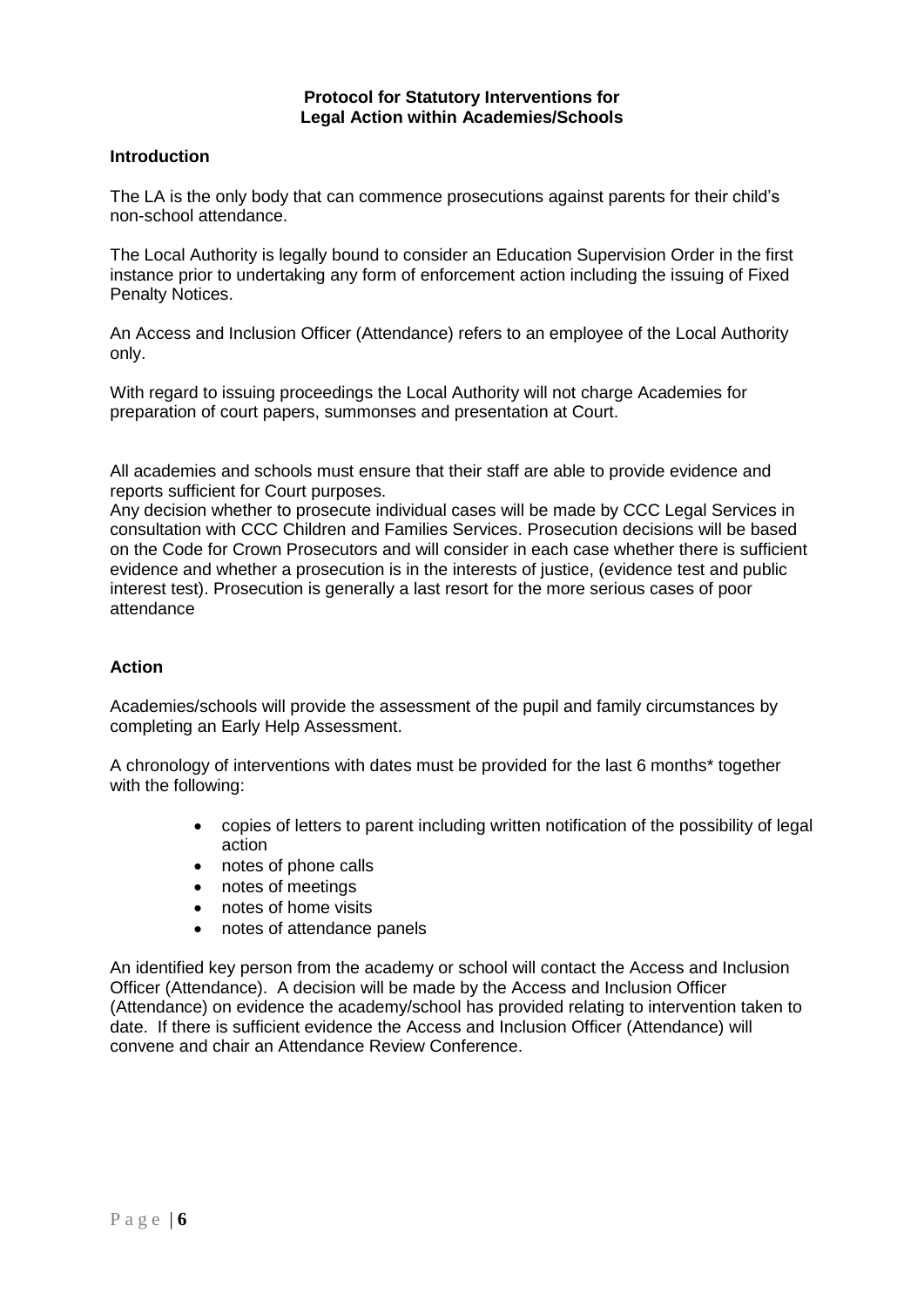Decisions to be made at Attendance Review Conference to accept or not accept referral for statutory intervention



**ACCEPT**

**Decision** Education Supervision Order Penalty Notice Prosecution 444(1) or (1a)

**NOT ACCEPT**

Academy/school to continue with interventions as per their protocol, i.e. action plan

## **Education Supervision Order**

The Local Education Authority must consider applying for an Education Supervision Order before commencing any prosecution. Application for an Education Supervision Order does not preclude prosecution of the parent. However if an application for an ESO is made the normal approach will be to work with the family under the order. Prosecution will normally only be considered if it is clear the ESO is not working and in that event the normal approach will be to seek discharge of the order before any prosecution commences.

An Education Supervision Order is a family proceedings matter as defined by the Children Act 1989 and makes the Local Authority responsible for advising, supporting and giving directions to a supervised child or their parent to ensure the child is educated. When an Education Supervision Order is in place the duties of the child's parents under Section 7 and Section 444 of the Education Act 1996 are superseded by their duty to comply with the directions of the Education Supervision Order.

If the parent persistently fails to comply with the directions of the Order and cannot show reasonable justification for non-compliance the Local Authority will refer the matter to Social Care who have a duty to investigate under the Children Act 1989. The process of an Education Supervision Order is demonstrated in **Appendix 4.** In the event of persistent parental or child non-compliance with the order discharge of the order will be sought and consideration given to FPN or prosecution.

#### **Proceedings**

The Local Authority uses the services of officers from Legal and Democratic Services in all proceedings. In order to commence proceedings officers from Legal Services will apply to the Magistrate's Courts for a summons to be issued. Information regarding the alleged offence will be laid before the Court within 6 months of the alleged offence. The summons outlines details of Court address and the date of the hearing.

Summonses will be served on parents by CCC Legal Services.

#### **Evidence**

A Certificate of Attendance completed signed and dated by the Headteacher will be presented to the Court. This must give the full name of the child and parent(s), their full address and accurately reflect the registration certificate.

P a g e | **7**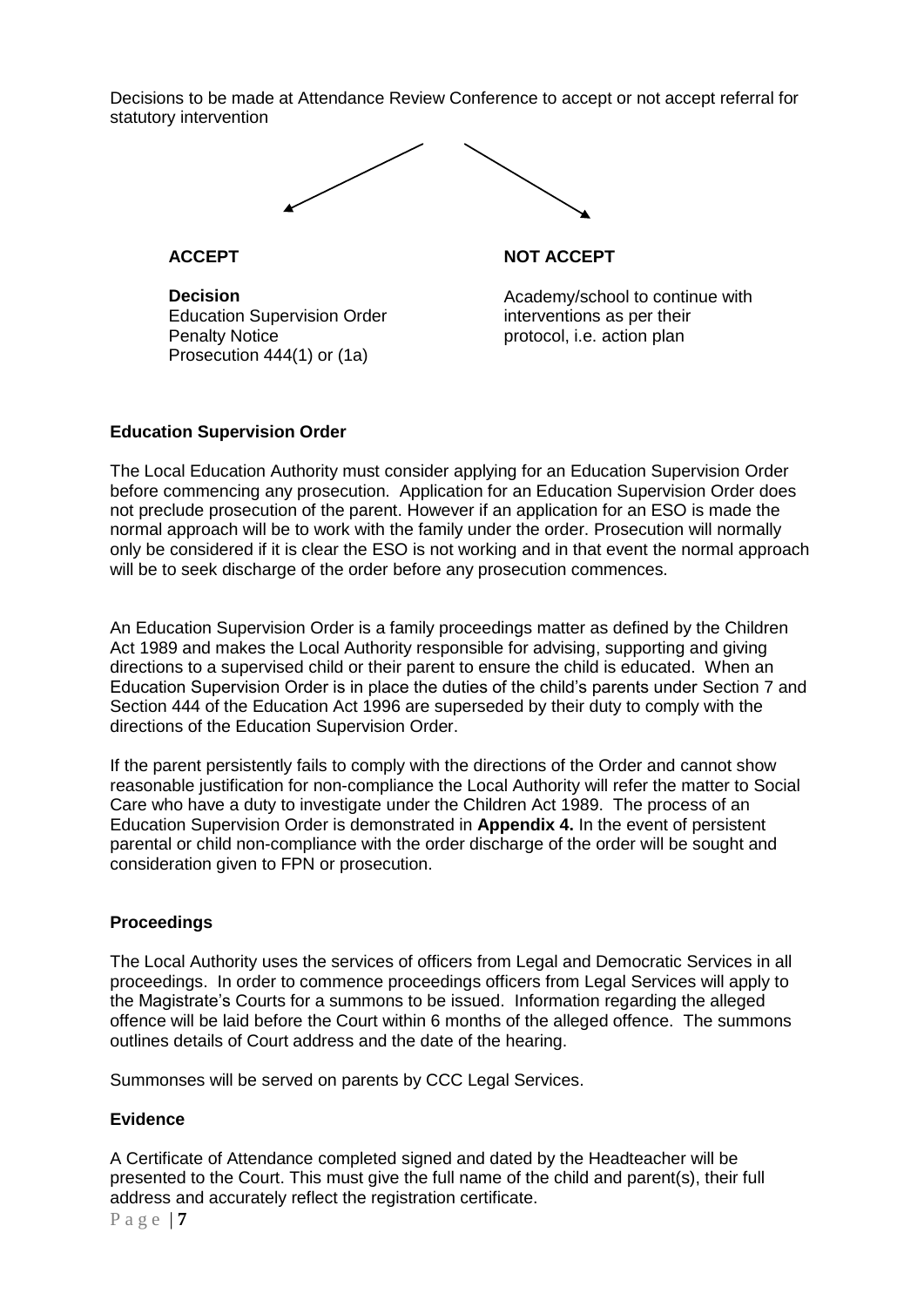The Access and Inclusion Officer (Attendance) will produce for the Court a summary of involvement and a witness statement **Appendix 5**.

A Witness Statement will also be provided by identified school staff who have offered support.

The witness statement will have exhibited to it documentary evidence i.e.

- Medical Certificate for relevant parts of absence
- Copies of Warning Letters
- Records of meetings held with school/pupils/parents
- Report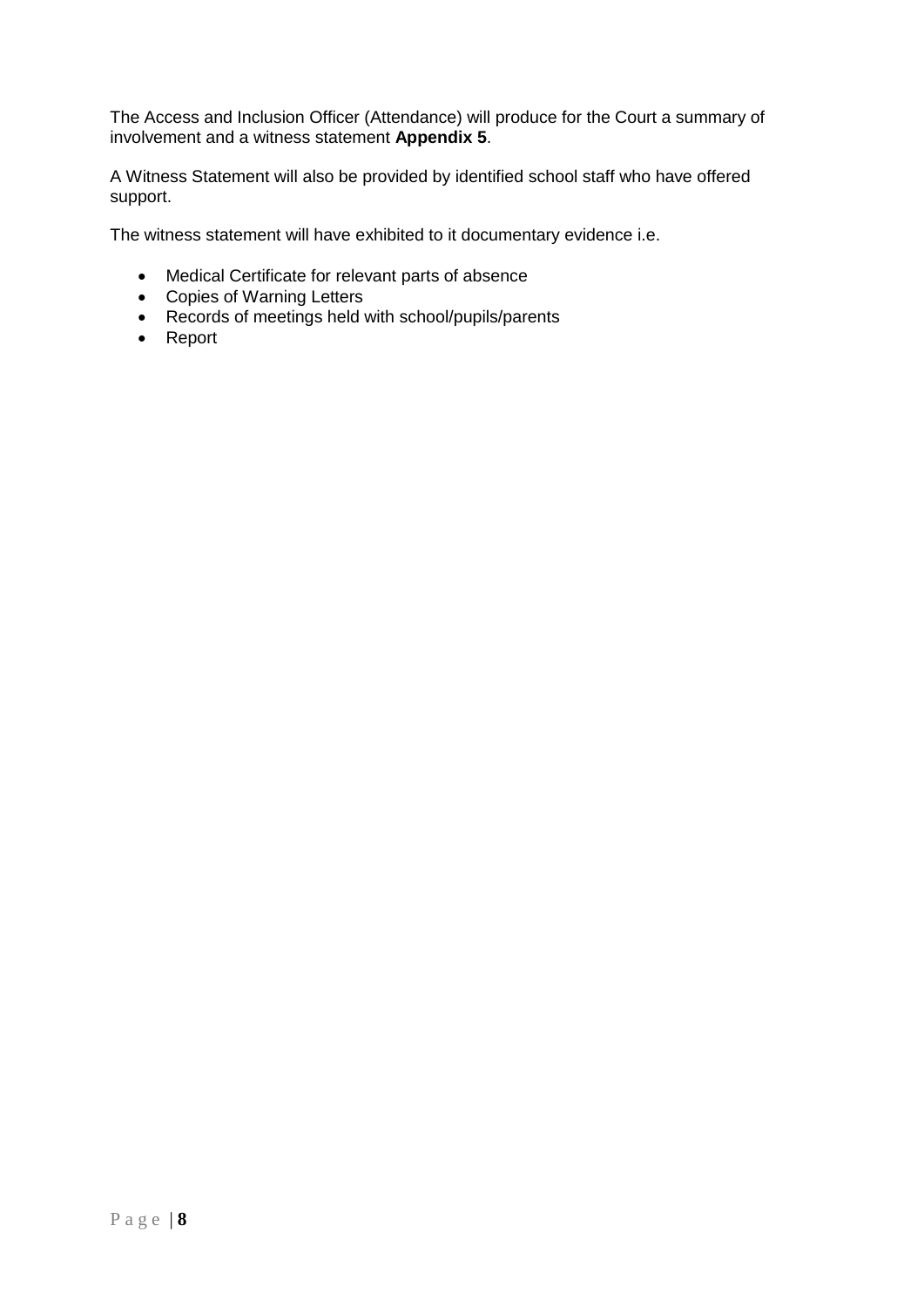## **Sentencing Options**

The Court will consider its sentencing guidelines and the following disposals:-

| $\checkmark$ Adjournments       |    | After conviction for a period up to 4 weeks at a time, this<br>provides an opportunity for enquiries to be made to<br>determine the best method of disposing with the case.                                                                                                                                                                                                                                                                                                                                |
|---------------------------------|----|------------------------------------------------------------------------------------------------------------------------------------------------------------------------------------------------------------------------------------------------------------------------------------------------------------------------------------------------------------------------------------------------------------------------------------------------------------------------------------------------------------|
| $\checkmark$ Absolute Discharge |    | Where the case is proven but magistrates believe that<br>the parent is not deserving of punishment. The Absolute<br>Discharge can be cited in future prosecutions.                                                                                                                                                                                                                                                                                                                                         |
| ← Conditional Discharge         | Ξ. | A means of disposal by way of a sentence that lasts for<br>a fixed period up to three years. If the defendant is<br>convicted of another offence and more particularly a<br>similar offence within the period they could be re-<br>sentenced for the original offence.                                                                                                                                                                                                                                     |
| $\checkmark$ Fine               |    | For Section 444 (1) up to £1,000<br>For Section 444 (1A) up to £2,500<br>Magistrates will take into account ability to pay.                                                                                                                                                                                                                                                                                                                                                                                |
| $\checkmark$ Community Sentence |    | Where Magistrates believe the offence is serious enough<br>to warrant such a disposal. A pre-sentence report may<br>be required.                                                                                                                                                                                                                                                                                                                                                                           |
| $\checkmark$ Curfew Order       |    | Where Magistrates may order parents to be tagged. A<br>pre-sentence report is required                                                                                                                                                                                                                                                                                                                                                                                                                     |
| $\checkmark$ Parenting Order    |    | Magistrates may issue a Parenting Order for a limited<br>time, if the court believes it will help improve attendance.<br>Parents may be required to attend a parenting course.<br>These orders are designed to help/support parents and<br>are not a punishment. The parent(s) must be given an<br>opportunity in court to either agree or object to a<br>parenting order. These orders cannot be made in the<br>parents absence (e.g. if they did not attend court or are<br>convicted in their absence). |
| ← Custodial Sentence            |    | Section 444 (1A) only. For up to 3 months. Pre-<br>Sentence report is usually required. Sentence can be<br>suspended for up to 2 years.                                                                                                                                                                                                                                                                                                                                                                    |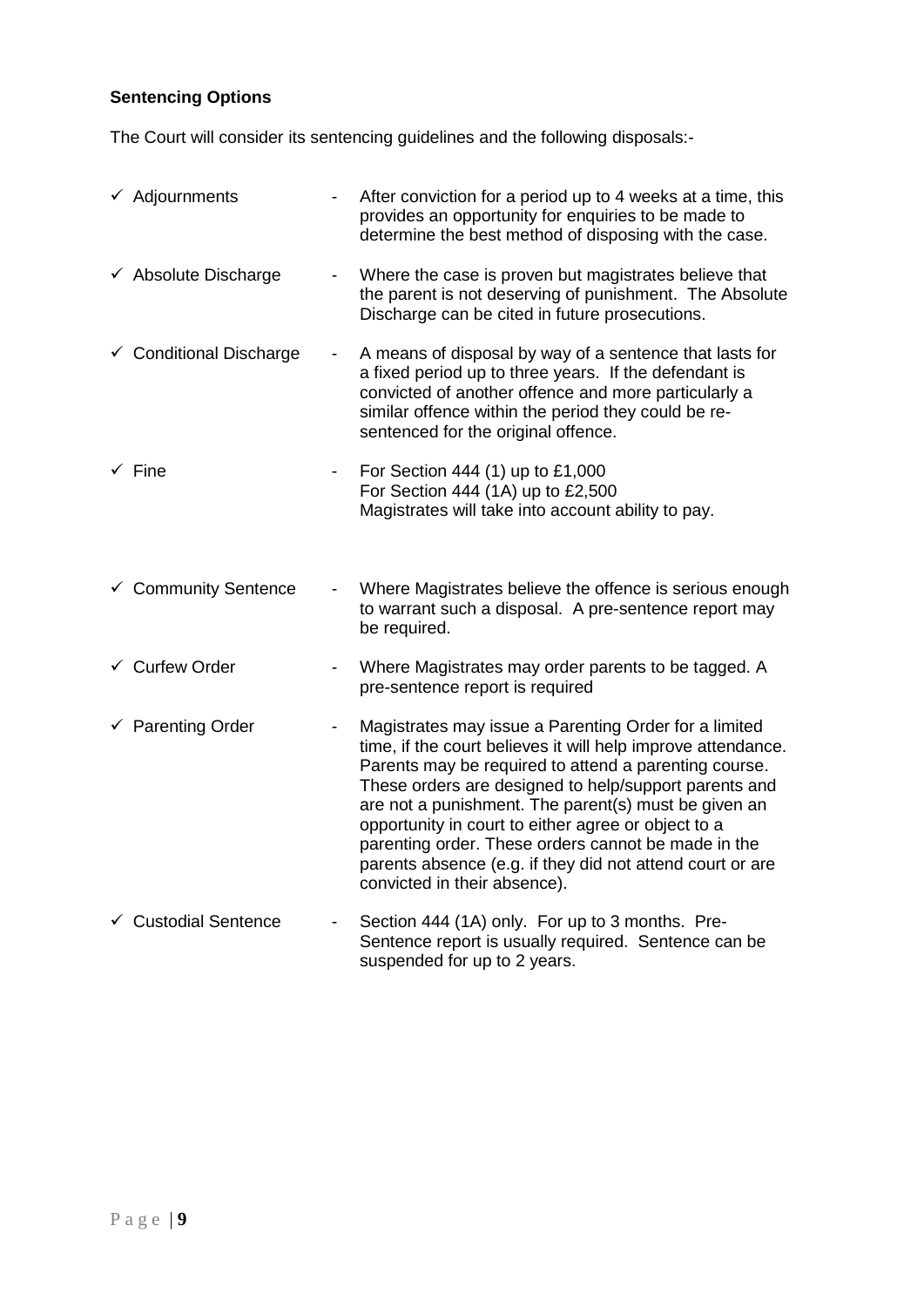#### **Parenting Orders**

Parenting Orders are designed to help support parents in addressing their child's Non Attendance or behaviour. It consists of two elements:

- i) A requirement to attend parenting or counselling sessions for up to three months.
- ii) The parent must comply with requirements within the order i.e. the child's regular attendance at school or that the child is at home at a specified time to enable the Local Authority to meet with the child Section 8(4) Crime and Disorder Act 1998. This element can last for up to 12 months.

Wherever possible the Local Authority will seek to encourage attendance at voluntary parenting courses to support the parent in ensuring regular attendance at school or improvement in the child's behaviour.

#### **Fixed Penalty Notices**

Under Section 23 of the Anti Social Behaviour Act 2003 a Local Authority/ Headteacher/or Deputy Headteacher is required to produce a Local Code of Conduct for the protocols and administration of the Penalty Notice scheme. Cumbria County Council's Code of Conduct can be seen at **Appendix 1**.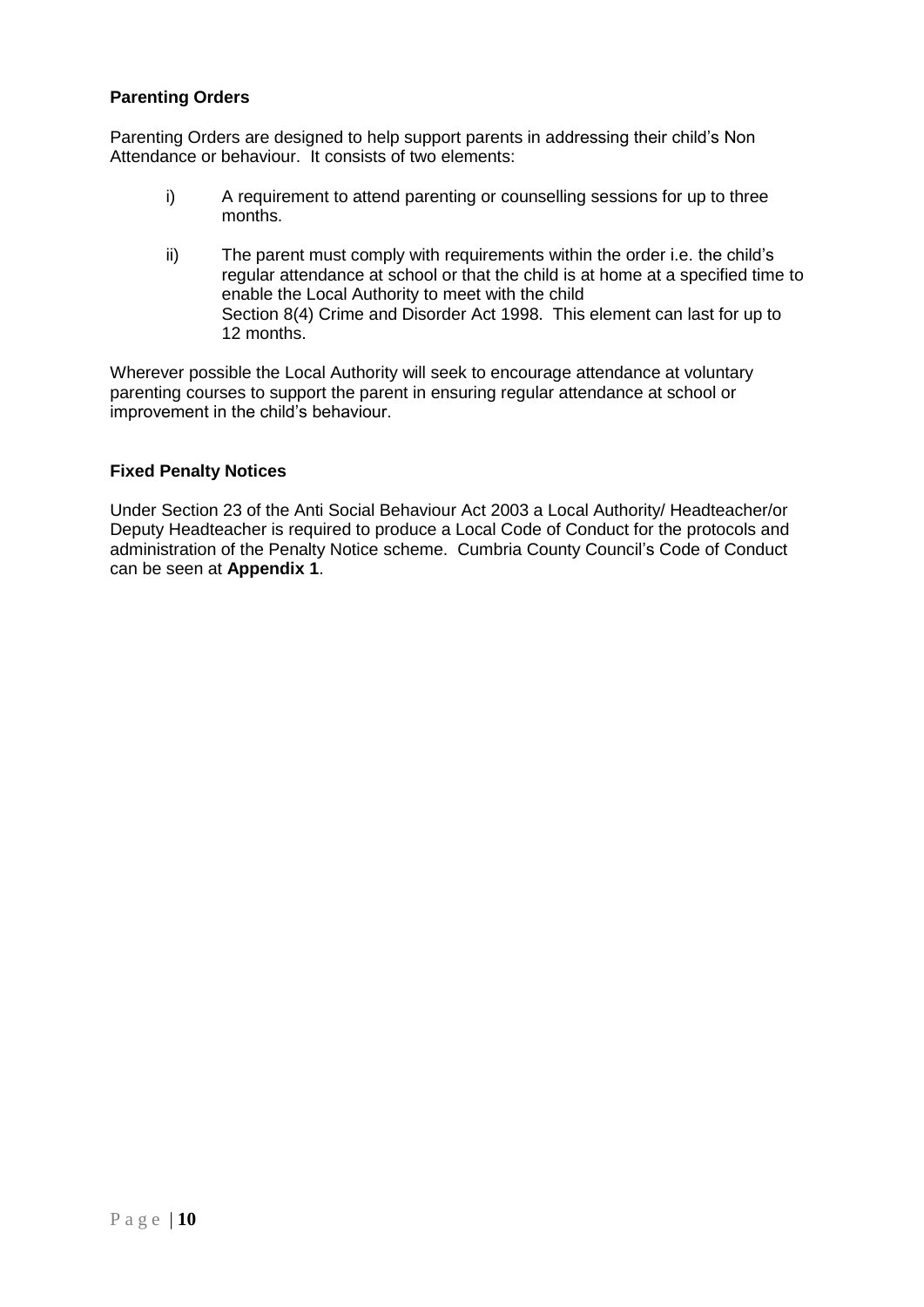#### **PENALTY NOTICE Code of Conduct**

Cumbria Children and Families Services Local Code of Conduct under The Education (Penalty Notices) (England) Regulations 2007, The Education (Penalty Notices) (England) (Amendment) Regulations 2013 and Subsection (1) Section 23 Anti Social Behaviour Act 2003.

**This local code sets out the procedures, necessary requirements and terms under which penalty notices can be issued in Cumbria.**

The code must be adhered to to ensure that the powers are applied consistently, transparently and fairly.

**Any authorised person should issue penalty notices in compliance with this code of conduct.**

**Cumbria Children and Families Services is responsible for the overall administration of the penalty notice scheme and this code sets out our arrangements for the practices required to ensure the operation of the scheme.**

**Guidance and Legislation**

**Authorised persons using this code must adhere to the following legislation and guidance:**

*Human Rights Act 1998* **- Cumbria Children and Families Services, schools and the police must apply their powers fairly and consistently, having regard to this guidance and, in the case of penalty notices this local code of conduct. Inconsistency or unfairness may lead to challenges under the HRA.**

*Equality Act 2010 Special Needs Code of Practice 2003 Data protection Act 1998 Children Act 2004 Education Act 1996 Children Act 1989 Crime and Disorder Act 1998*

*Ensuring Regular School Attendance: Guidance on the Legal Measures to Secure Regular School Attendance 2003*

*Section 576 of the Education Act 1996: Definition of a Parent* - The education-related provisions of the Anti Social Behaviour Act apply to all parents who fall within the definition set out in section 576 of the Education Act 1996 (see page 5).

**Section 7 Education Act** – Places a duty on the parent to ensure that their child of compulsory school age receives efficient full time education that is suitable to the child's age, ability and aptitude and to any special educational needs the child may have. This can be by regular attendance at school or by education otherwise.

Compulsory school age is defined as: Commencing at the start of term commencing on or after the child's 5<sup>th</sup> birthday. Concluding on the last Friday in June in the school year that the pupil becomes 16.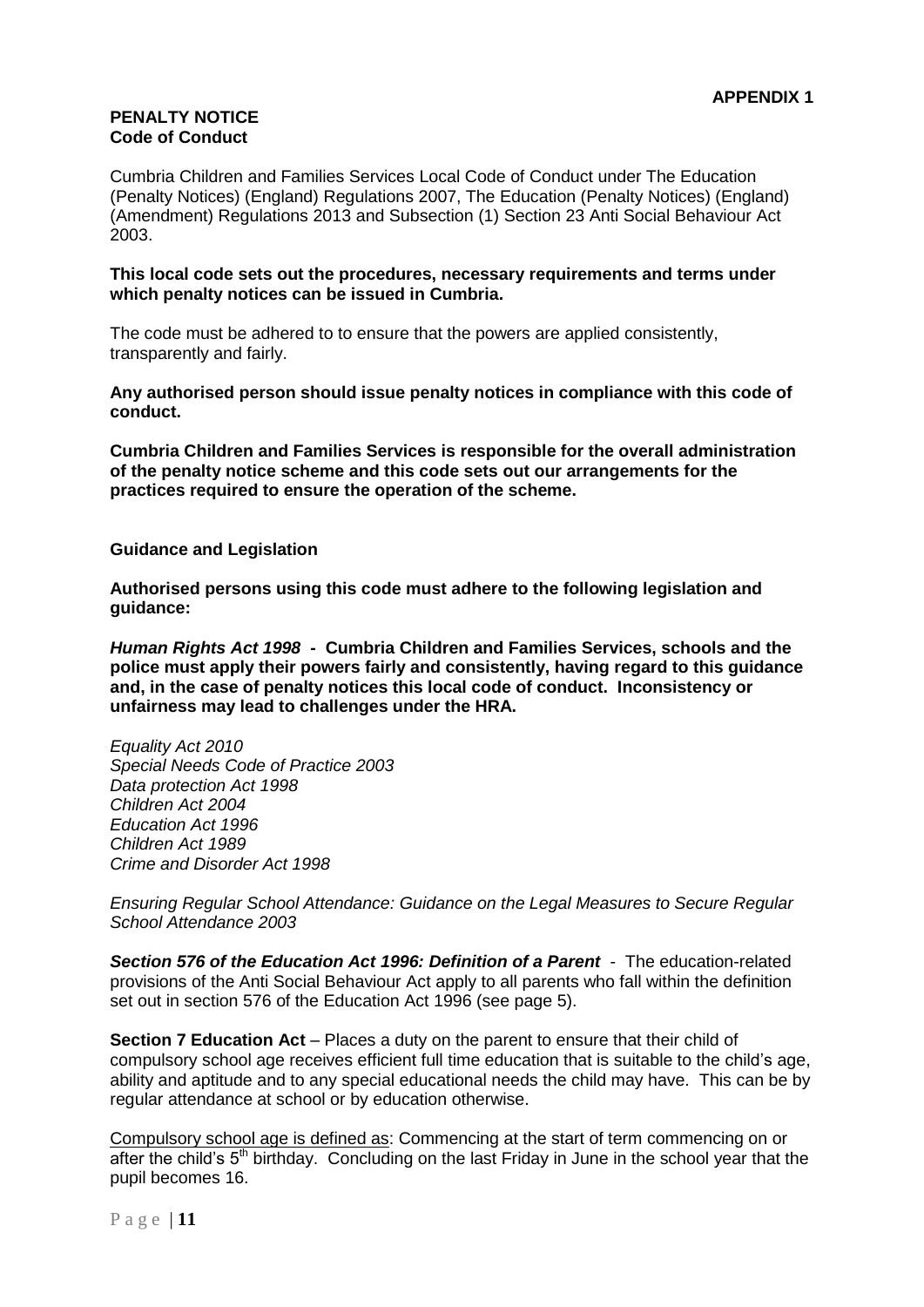**Section 437 Education Act** – Cumbria Local Authority will apply for a School Attendance Order where a child is not in school and is not receiving suitable education elsewhere.

**Section 444(1) Education Act 1996** – If a child of compulsory school age who is a registered pupil at a school fails to attend regularly at the school then the parent may be guilty of an offence. This is the offence under which penalty notices can be issued. Penalty notices are a direct alternative to prosecution and if unpaid can result in prosecution for this offence.

**Section 444(1A) Education Act 1996 (as amended by the Criminal Justice and Court Service Act 2000)** – A parent, knowing that their child is failing to attend regularly at school, fails without reasonable justification to cause him to attend (Education Act 1996, section 444(1A) as amended by the Criminal Justice and Court Service Act 2000). This offence requires proof that the parent knew of their child's non attendance and failed to act. Under this aggravated offence a conviction can lead to a custodial sentence. FPNs cannot be issued as a direct alternative to prosecution for these offences.

(Children Act 1989, section 36)

An LA must consider applying for an Education Supervision Order (ESO) before prosecuting a parent. A Local Authority may apply for an ESO instead of/or as well as prosecuting the parent but it is more appropriate to either seek an ESO or prosecute not pursue both at the same time.

**Section 444A and Section 444B** – Enables authorised personnel to issue penalty notices as an alternative to prosecution under section 444 and enable parents to discharge potential liability for conviction for that offence by paying a penalty.

The parent cannot be prosecuted for the particular offence for which the notice was issued until after the final deadline for payment has passed (42 days after receipt of the notice) and cannot be convicted of that offence if s/he pays the penalty in accordance with the notice. Penalties are to be paid to Cumbria County Council.

#### **The penalty is £60 from September 2013 if paid within 21 days of receipt of the notice, rising to £120 if paid after 21 days but within 28 days of receipt of the notice (a notice served by post is deemed to have been received on the second day after posting it by first class post)**.

If the penalty is not paid in full by the end of the 28 day period Cumbria County Council must **either** prosecute for the offence to which the notice applies **or** withdraw the notice. The prosecution is not for non-payment of the notice but is a prosecution for irregular attendance.

Prosecutions will be brought by Cumbria County Council, Children and Families Service's under section 444 Education Act 1996.

#### Cumbria Children and Families Services can only withdraw the notice:

- Where it ought not to have issued i.e. where it has been issued outside the terms of the local code of conduct or where no offence has been committed or prosecution is not contemplated
- Where is has been issued to the wrong person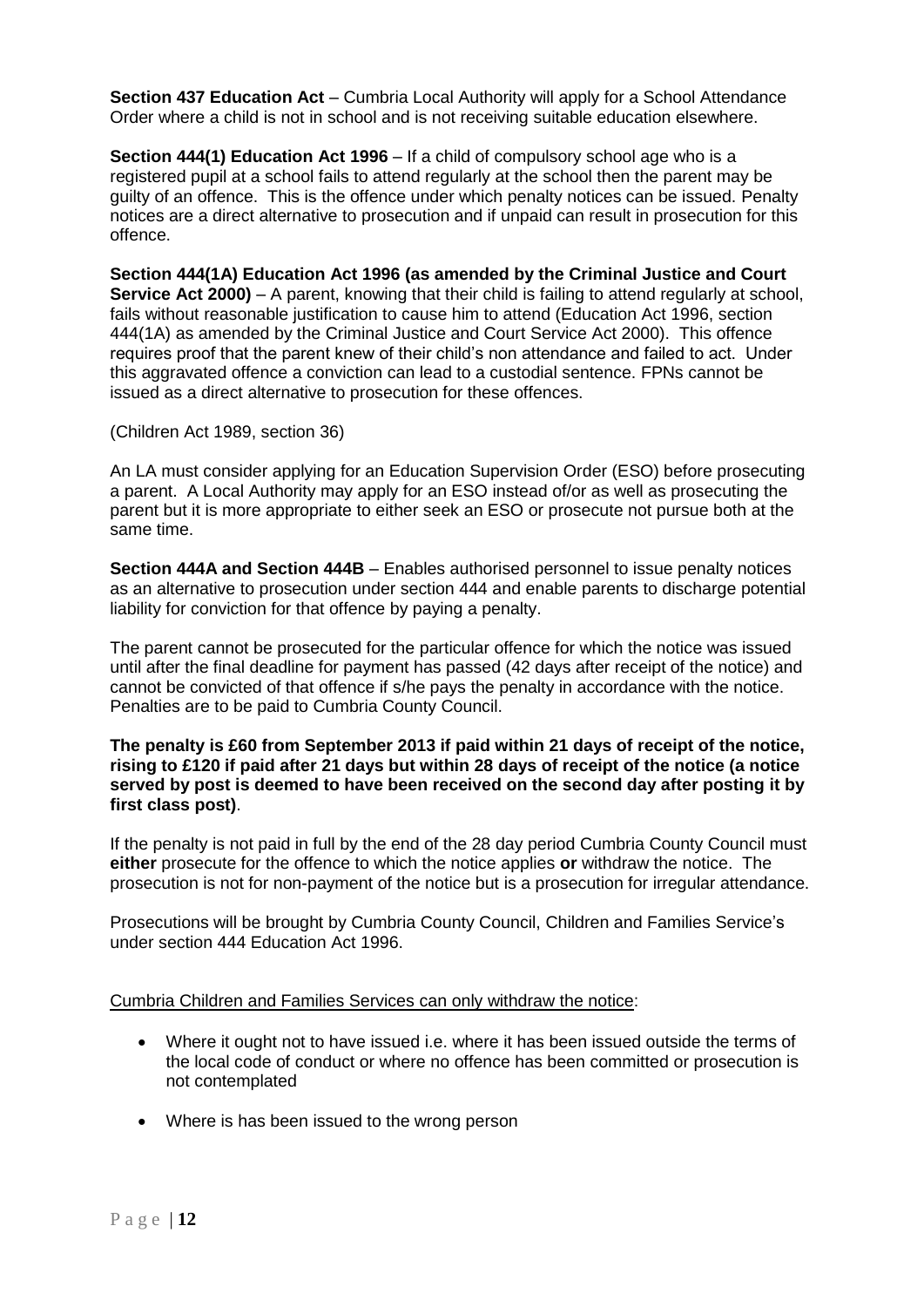#### **Reasonable Justification for Poor Attendance**

- The pupil's absence was authorised by the school
- The pupil was ill or prevented from attending by an unavoidable cause
- The absence was on a day exclusively set aside for religious observance by the religious body to which the parent belongs
- The school is not within walking distance of the child's home and the Local Authority has not made suitable arrangement for:

The child's transport to and from school Boarding accommodation at or near the school, or Enabling the child to attend a school nearer their home

 The parent can show that their trade or business requires them to travel, and the child has attended school as regularly as the nature of the trade or business allows, and the child has attended school for at least 200 sessions during the preceding twelve months.

NB: Authorised absence means that the absence has been authorised by the Headteacher, not by a parent

**Authorised Persons** within Cumbria who may issue penalty notices under the local code are:-

- Cumbria County Council, Access and Inclusion Officers
- Cumbria Police, Community Support Officer and if applicable accredited persons
- Headteachers and Deputy and Assistant Headteachers

#### **Penalty Notice**

If a penalty notice is issued it is as a direct alternative to prosecution therefore there needs to be sufficient evidence to demonstrate that the parent has committed an offence under Section 444 of the Education Act 1996. There is no statutory right of appeal against the issuing of a penalty notice (although the regulations make provisions for the Children and Families Services to withdraw them in certain limited circumstances). Therefore penalty notices must not be issued unless the parent has already had sufficient warning of the probability of a penalty notice and has been given 15 school days to address the situation.

Penalty notices can be issued to parent(s) who have the responsibility for a pupil.

#### **Number of Penalty Notices which can be issued**

Two separate penalty notices can be issued to one parent in a twelve month period

Every parent with parental responsibility can be served a separate notice

There are no limits to the number of penalty notice warning letters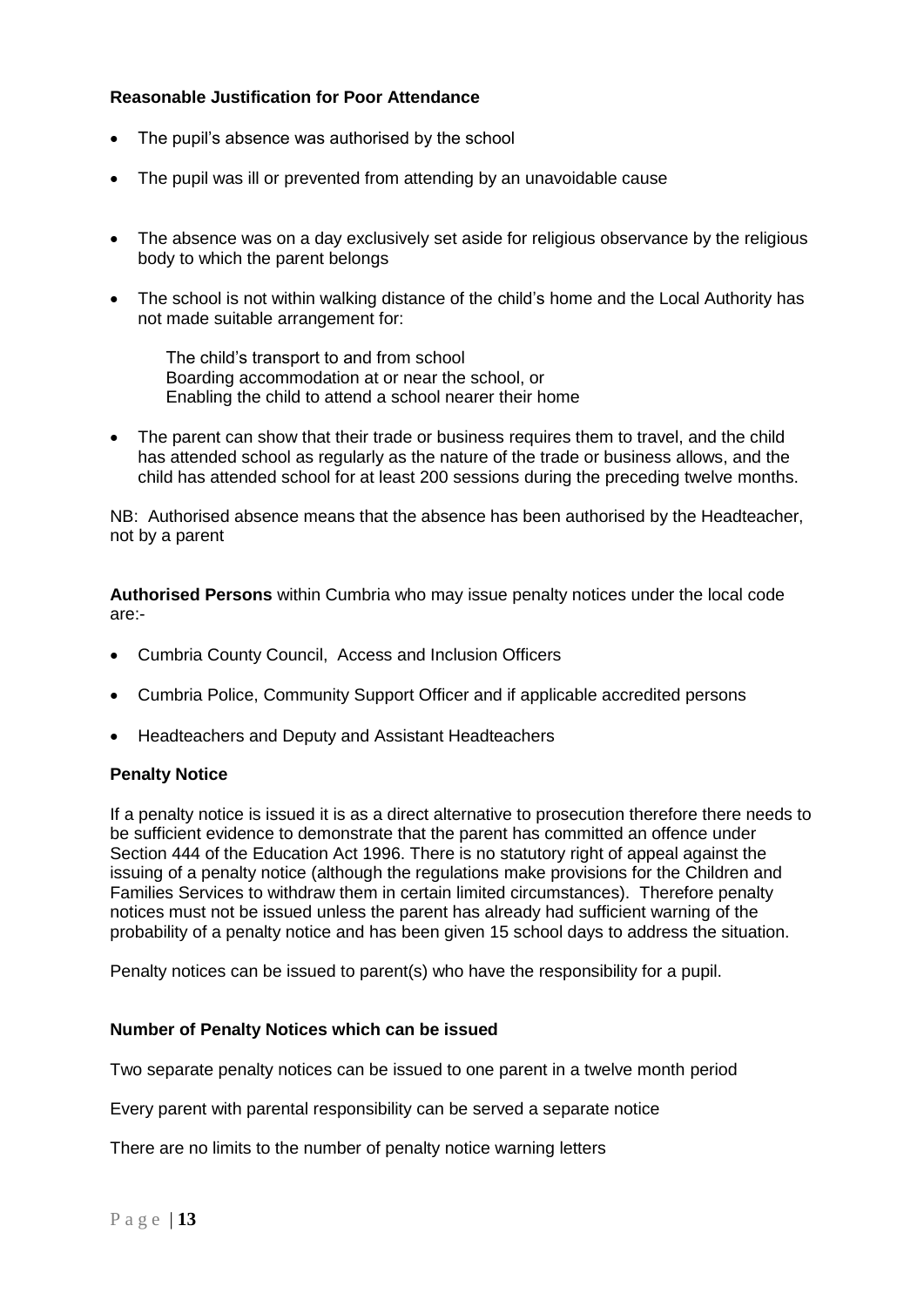#### **Schools Roles and Responsibilities**

Schools should:

- a) Adhere to the authorised/unauthorised absence guidance as stated in School Attendance: Guidance for maintained schools, academies, independent schools and local authorities: The Department for Education.
- b) Have a named senior member of staff responsible for attendance issues.
- c) Have effective systems and procedures for encouraging regular school attendance and investigating the underlying causes of poor attendance which should be set out in the attendance policy. The attendance policy should also set out the circumstances in which the school will consider entering into a parenting contract and issuing a penalty notice. These systems should be reviewed regularly and modified where necessary to reflect the circumstances of the school.
- d) Make parents aware of the school attendance policy.
- e) Have systems and procedures for:-
	- Registering pupils:
	- Categorising absence:
	- Collating and analysing attendance data to identify trends and enable action to be taken:
	- Determining in each individual case whether there are exceptional circumstances for leave of absence to be granted for holidays during term time:
	- Monitoring attendance and punctuality for all lessons:
	- Dealing with late arrivals:
	- Dealing with unauthorised absence (i.e. when contact will be made with parents; how and when standard letter systems will be used, what measures will be taken to re-engage disaffected pupils, what rewards/incentives will be used to encourage attendance, what sanctions will be taken including the circumstances in which the school will consider entering into a parenting contract and issuing a penalty notice):
	- Referring cases to Children and Families Services (i.e. when, how and by whom):
	- Reintegrating pupils who have been absent (e.g. providing pastoral support, the role of the Learning Support Unit, using learning/peer mentoring).

#### **Administration of the Scheme**

Cumbria Children and Families Services in consultation with the school and other agencies, is responsible for the decision to serve a penalty notice on parents. This will ensure that there is no duplication of practice, human rights are adhered to and there is no danger that penalty notices are being served when the process towards prosecution is already underway.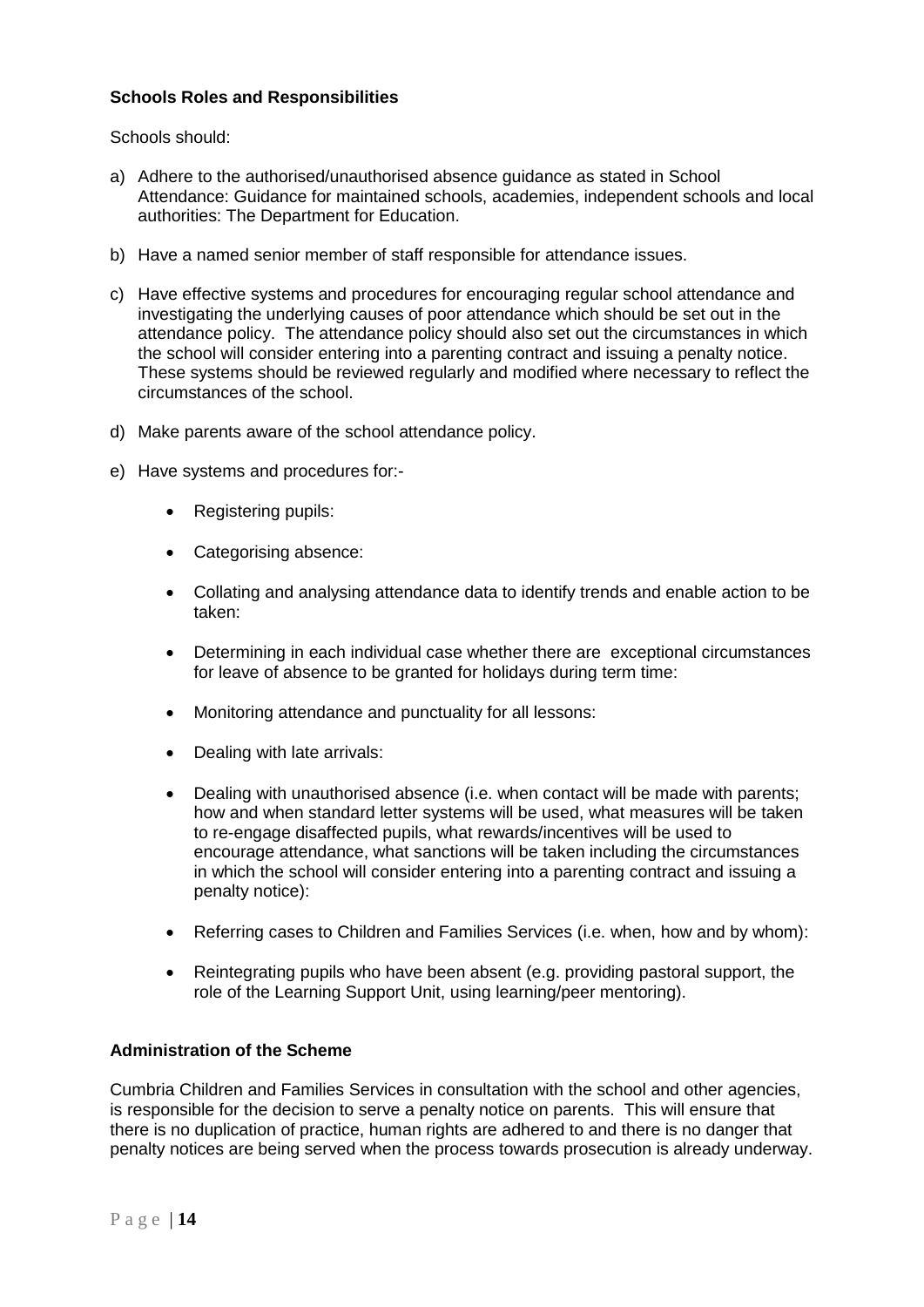Where a school requests the local authority to consider issuing a FPN through the scheme they must demonstrate that they have undertaken as a minimum the level of work outlined below.

- A full assessment of the case
- Casework intervention with the pupil and parent(s)
- Consultation with regard to other agencies
- A signed headteacher's certificate
- A witness statement

## **The LA will consider the request and notify the school of its decision**

All funding from penalty notices will go to the County Council to cover the costs of issuing or enforcing notices and the cost of prosecuting recipients who do not pay.

The Local Authority is required to produce an auditor's statement as part of the usual audit procedure showing that income received from fines does not exceed enforcement as defined. The surplus, if any, must be surrendered to the consolidated fund.

The financial administration of the scheme will be run by the Children and Families Services Inclusion Team.

#### **Penalty Notices for Unauthorised Holiday in Term Time**

Penalty notices can only be issued for failing to secure regular attendance at school. Nonetheless, if unauthorised holidays are taken in term time that can amount to failing to secure regular attendance.

**In law there are no fixed penalty notices specifically for taking an unauthorised leave of absence for a holiday in term time.**

Penalty Notices will not be used as an **automatic** sanction against parents who take unauthorised holidays in term time, but may be issued in certain circumstances. Headteacher's can lawfully grant a leave of absence in term time if they believe the situation to be exceptional. Each request for a leave of absence should be considered individually and reasons for either granting or refusing should be provided in writing.

Leave of absence may only be granted by a person authorised on behalf of the proprietor of the school. As from 1st September 2013, the Education (Pupil Registration) (England) (Amendment) Regulations 2013 amended Regulation 7 to prohibit the proprietor of a maintained school from granting leave of absence to a pupil, except where an advance application has been made by the parent with whom the pupil normally resides, and the proprietor considers that there are exceptional circumstances relating to the application.

Schools must ensure that all literature provided to parents, such as Prospectus, Attendance and Behaviour Policies, Home School Agreements, Newsletters and website information include the warning that parents may be issued with a penalty notice if a leave of absence is taken without permission.

A letter to the parent confirming that a leave of absence has not been authorised must be sent by the Headteacher and include a warning that a penalty notice may be issued.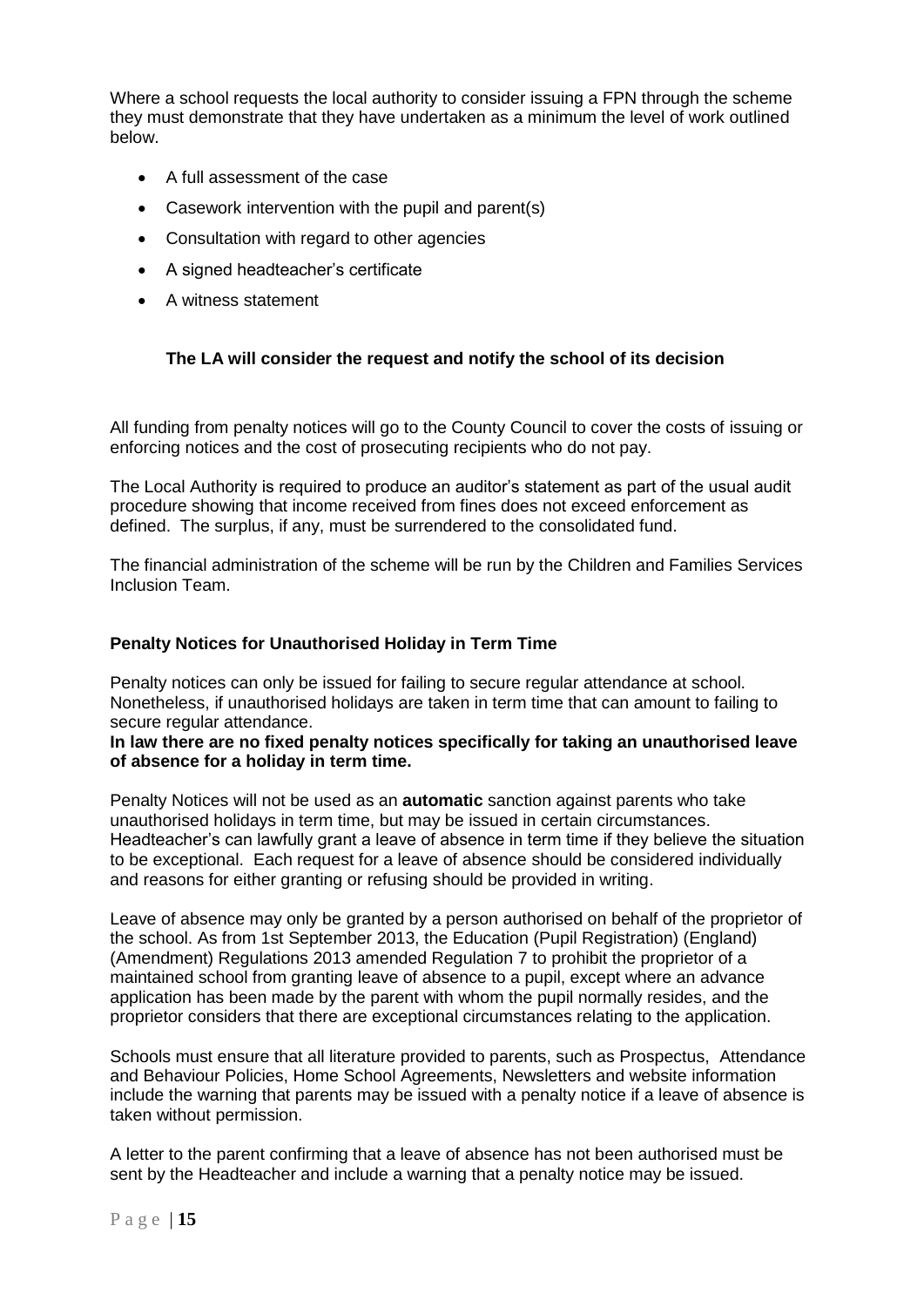If the leave is taken a Fixed Penalty Notice **may** be issued for the unauthorised leave of absence providing the following criteria apply:

- There have been 10 sessions (5 consecutive days) or more of unauthorised absence due to leave taking during an academic year.
- The overall attendance figures for a reasonable period (minimum half a term) would support the issuing of a penalty notice

**Or**

• It is the second leave taken in any one academic year totalling more than five days absence

If the headteacher would like the LA to consider issuing an FPN they should send a copy of the following documentation to the Access and Inclusion Officer (Attendance) for their school:

- A completed and signed witness statement including details of how the absence has impacted on academic progress
- A signed headteacher's certificate covering the academic year to date and a minimum of half a term and including the period of absence in question
- A copy of the leave request and the reply with reasons for refusal
- A copy of the advisory letter sent to the parent
- Attendance figures for the previous and current academic year, where available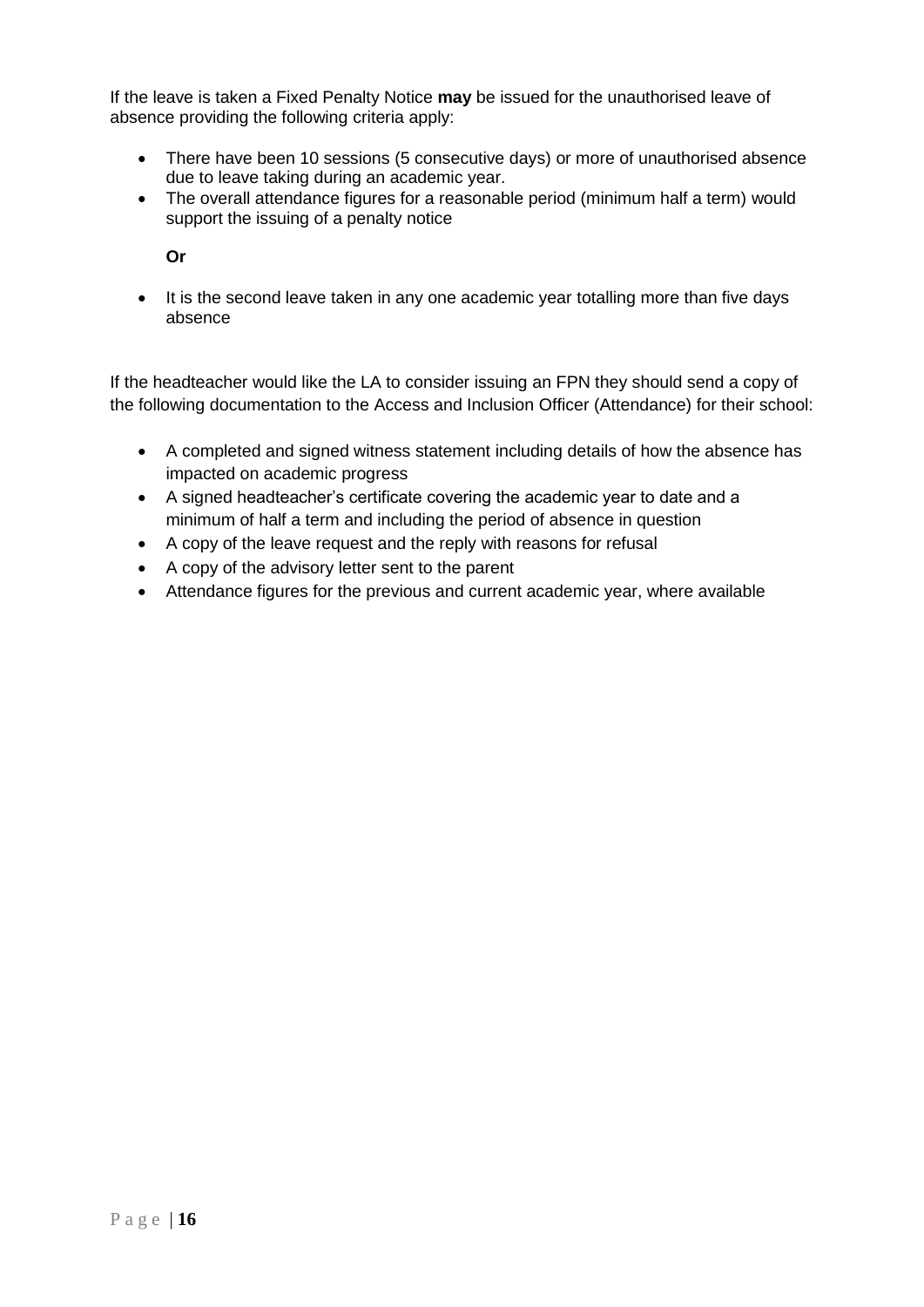#### **School Attendance Process**

This draft shows an outline of the proposed pathway for children whose attendance is causing concern. The pathway sits within the continuum of need and the Early Help Assessment. It identifies three main groups of children and young people who may have poor attendance:

- 1. Those who fail to attend school with a variety of excuses but for whom there is no fundamental obstacle to attendance. These children can be regarded as those who may require additional support and this could be provided by a single agency. In these circumstances it is expected that schools will operate procedures to secure improved attendance including the use of attendance panels.
- 2. Those who may have a chaotic family background or short term needs either school or home based and intervention will improve attendance. The needs of these children and young people may require more than one support service and an Early Help Assessment should be initiated or a more specialist assessment may need to take place through the Early Help process. When completing the assessment schools should focus on identifying those areas of need and desired outcomes. Children and Families Services will contribute to the multi agency team which will decide how the child's needs are to be met.
- 3. Those who face significant challenges in their home or social circumstances which are having a detrimental effect not only on their attendance but also their wellbeing. A specialist assessment will be required in these circumstances and this should be requested through the Early Help process. If the child is suffering or at risk of significant harm, self harm and/or high risk of harm to others child protection procedures should be followed.

If there is no improvement after 12 weeks of intervention contact should be made with the Access and Inclusion Officer (Attendance) who will lead on any enforcement action. If in doubt the Access and Inclusion Officer (Attendance) can be contacted for advice.

The proposed pathway seeks to address the wide ranging reasons for non attendance.

It is the school's responsibility to monitor and report on attendance and the parent's responsibility to ensure attendance. It is expected that schools will initially take the lead in managing non attendance through close monitoring of pupil attendance and regular contact with home. Schools should seek to assess the reasons for non attendance and address them wherever possible.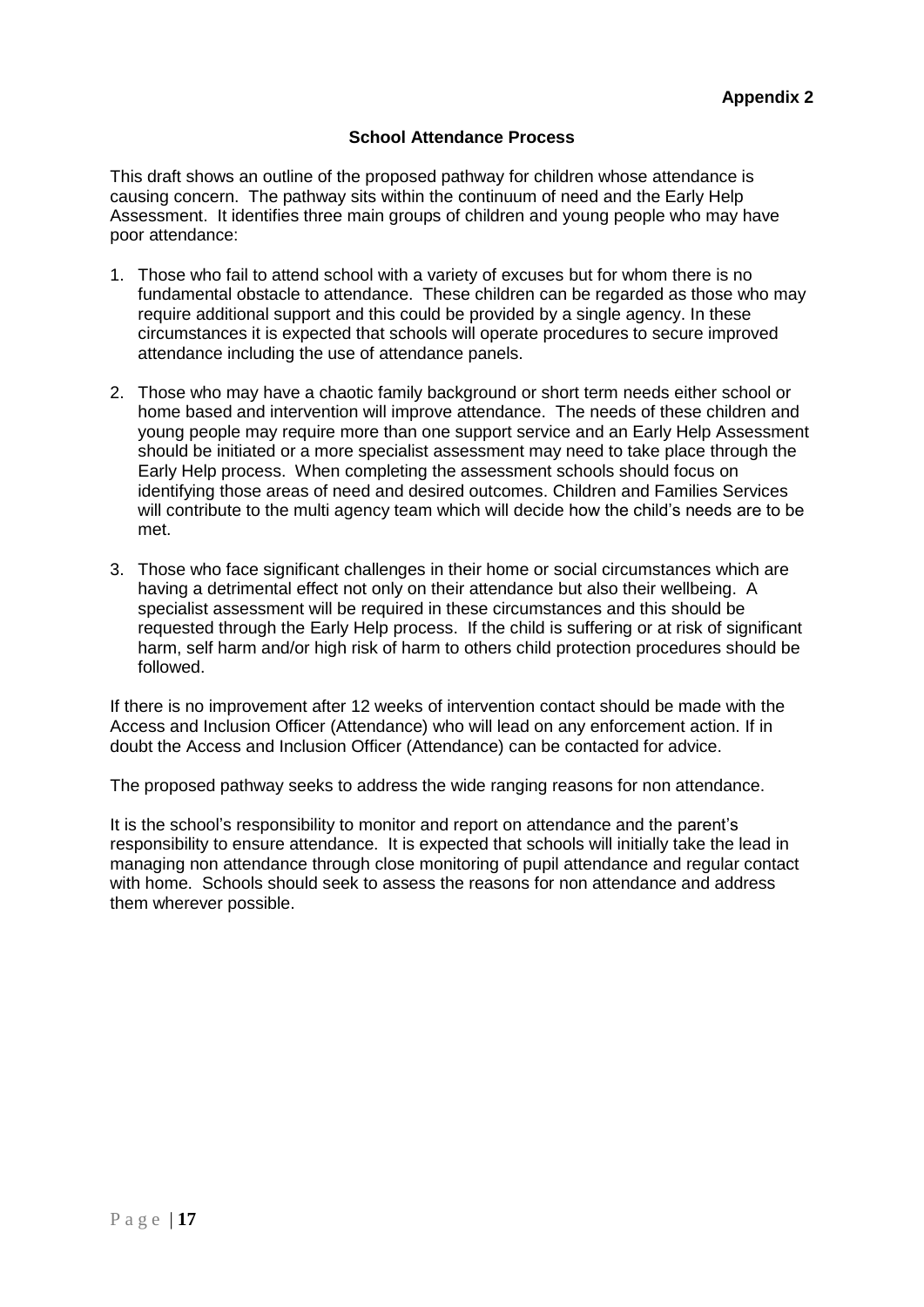## **ATTENDANCE FLOW CHART**

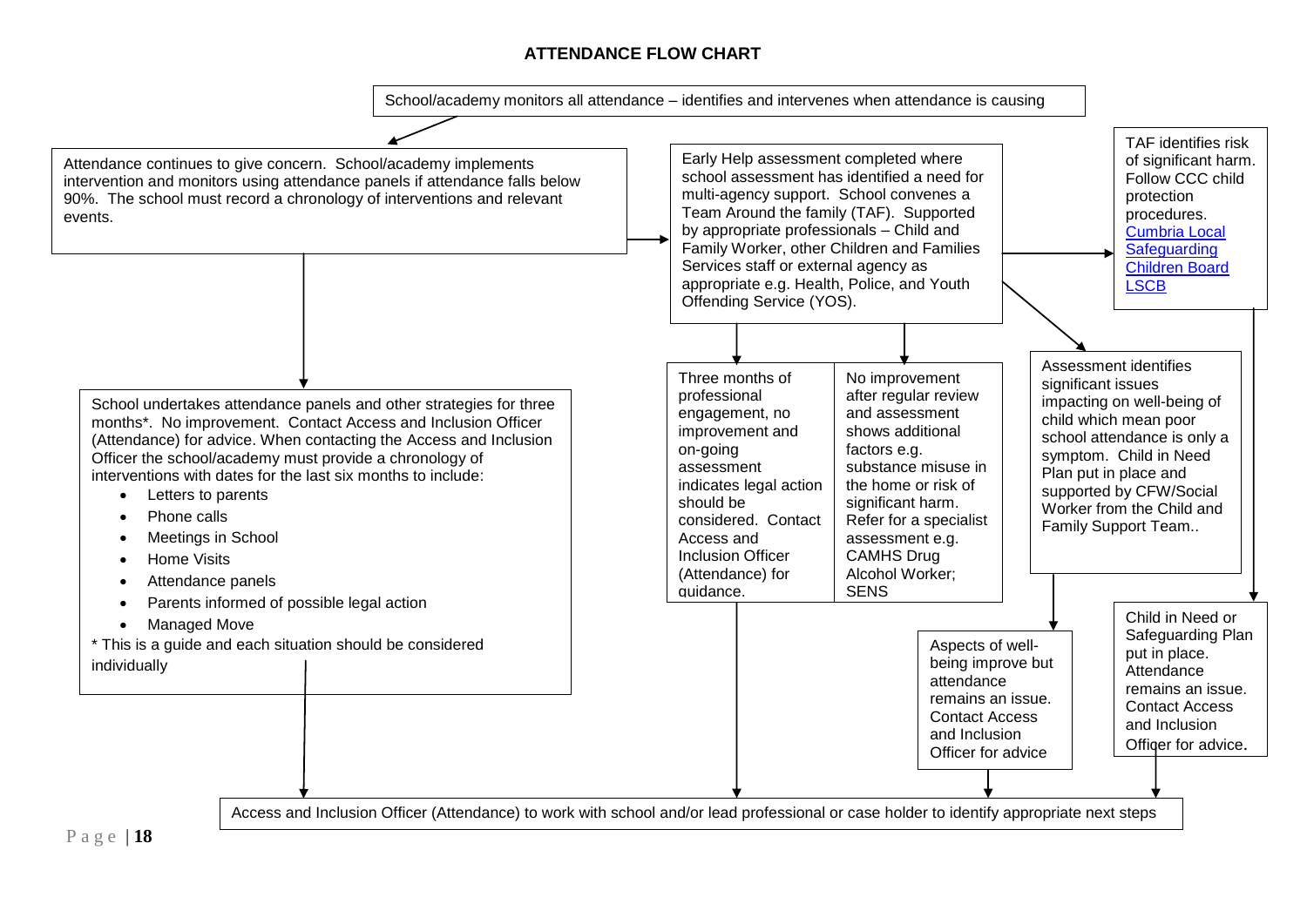## **THE ATTENDANCE REVIEW CONFERENCE**

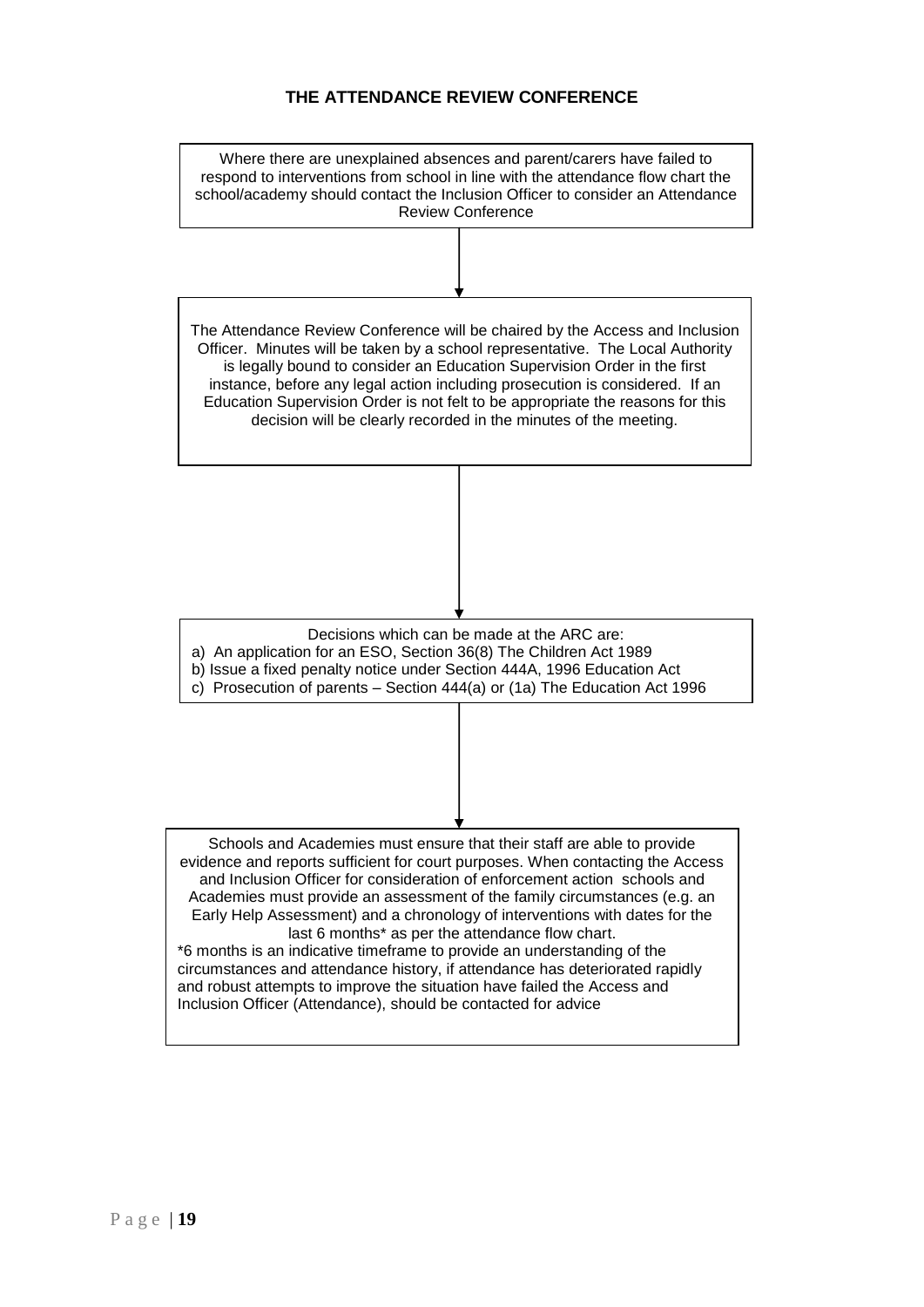## **EDUCATION SUPERVISION ORDER FLOWCHART**

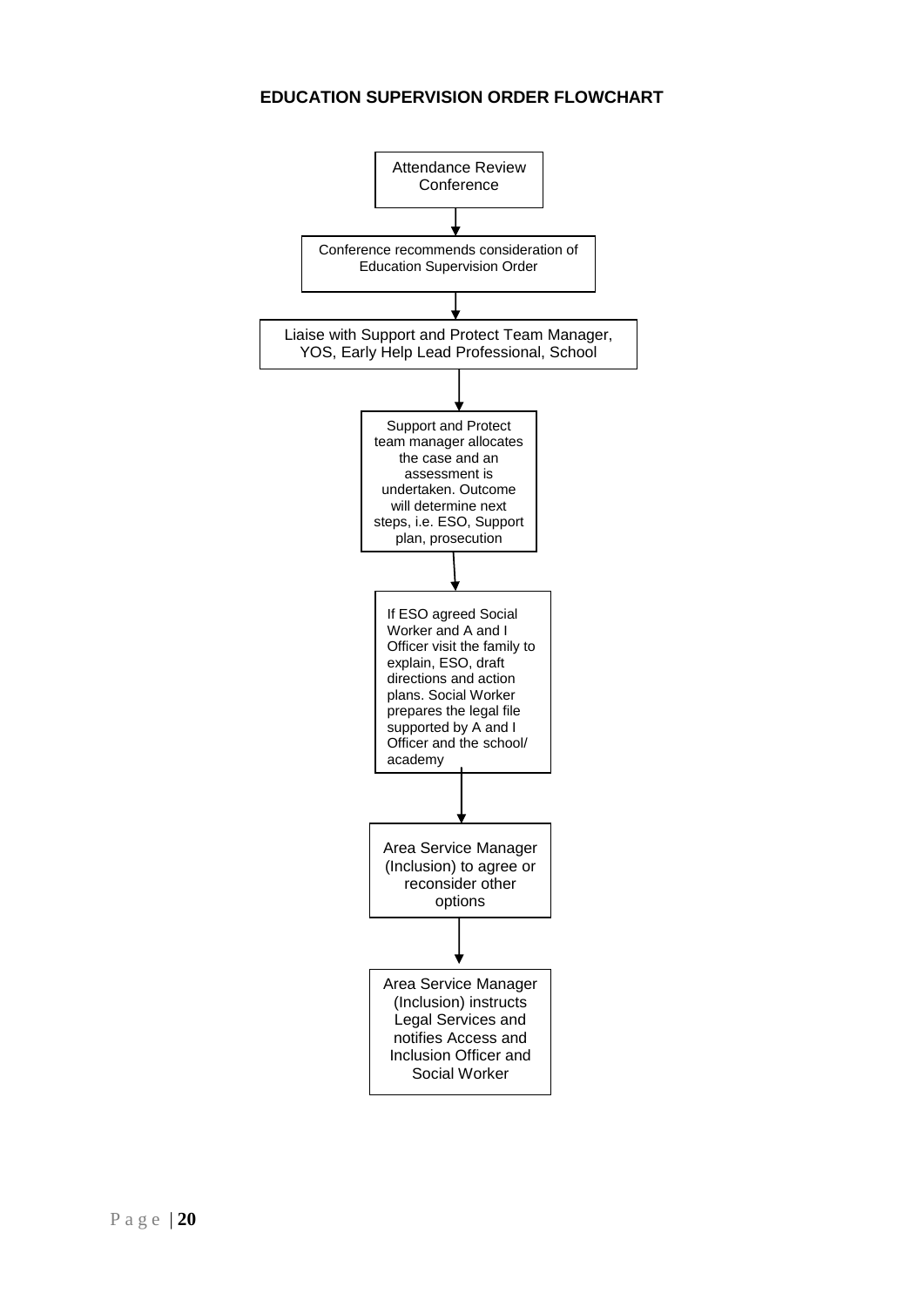## **PENALTY NOTICE FLOWCHART**

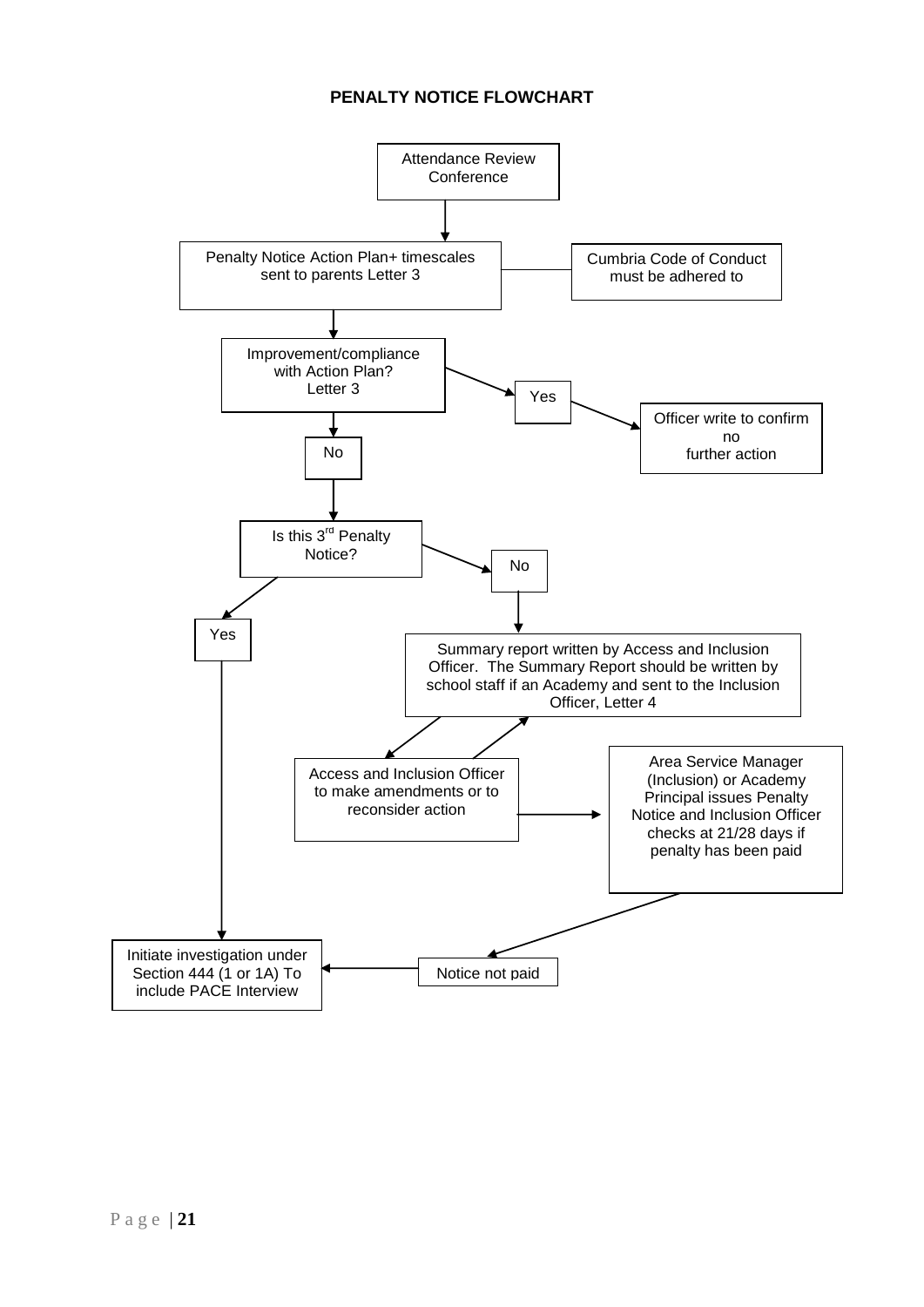## **PROSECUTION FLOWCHART**

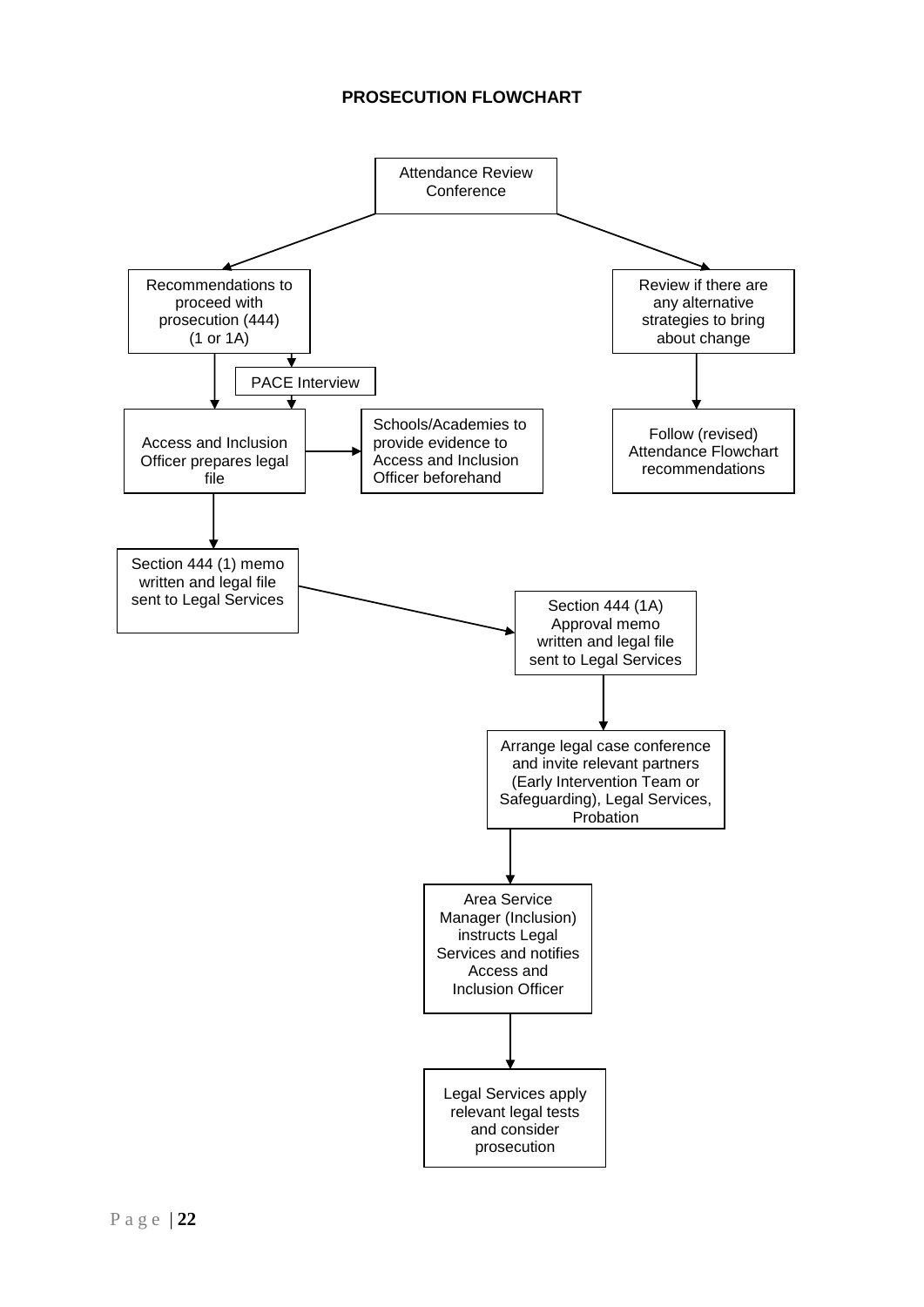**Letter 1 To be sent by School/Academy**

## **WARNING LETTER**

[Date]

[Parents Name and Address]

#### **CONFIDENTIAL**

Dear [Parents Name]

#### **RE: UNAUTHORISED ABSENCE FROM SCHOOL [Pupils Name and DoB]**

I am writing in connection with your son/daughter, [Pupils Name] unauthorised absence from school.

This letter serves as a formal reminder of your legal duty to ensure regular attendance at school.

According to schools records, from [Week Period] to {End of Week Period] [pupils name] has been absent from school on [Number] occasions out of a possible [Number] attendances. Please note that one absence is one half day session at school.

Not all absences have been authorised by school therefore you may be guilty of an offence under Section 444 (1) or Section 444 (1A) of the Education Act 1996. The maximum penalty for these offences is a fine of £2,500, 3 months imprisonment or both. Alternatively the Local Authority/School may choose to impose a Section 444A Penalty Notice in the order of a fine instead of prosecuting for the offences given above. The amount of the penalty notice is £60.00 if paid within 21 days. If paid after 21 days but within 28 days the penalty notice is doubled to £120.00. Failure to pay a Penalty Notice will result in prosecution except in limited circumstances.

To avoid any of these legal sanctions, please give your full co-operation and ensure your child attends school regularly from now on.

Should [pupil's name] absences from school be caused by illness, you should contact the school and provide evidence of the medical condition or treatment plan. If the absence is due to illness the school will discuss options for maintaining education during this period.

The situation will reviewed in [select timescale] weeks and if there is no improvement in [child's name] attendance we will refer this matter to the Local Authority..

Yours sincerely

[Headteachers Name]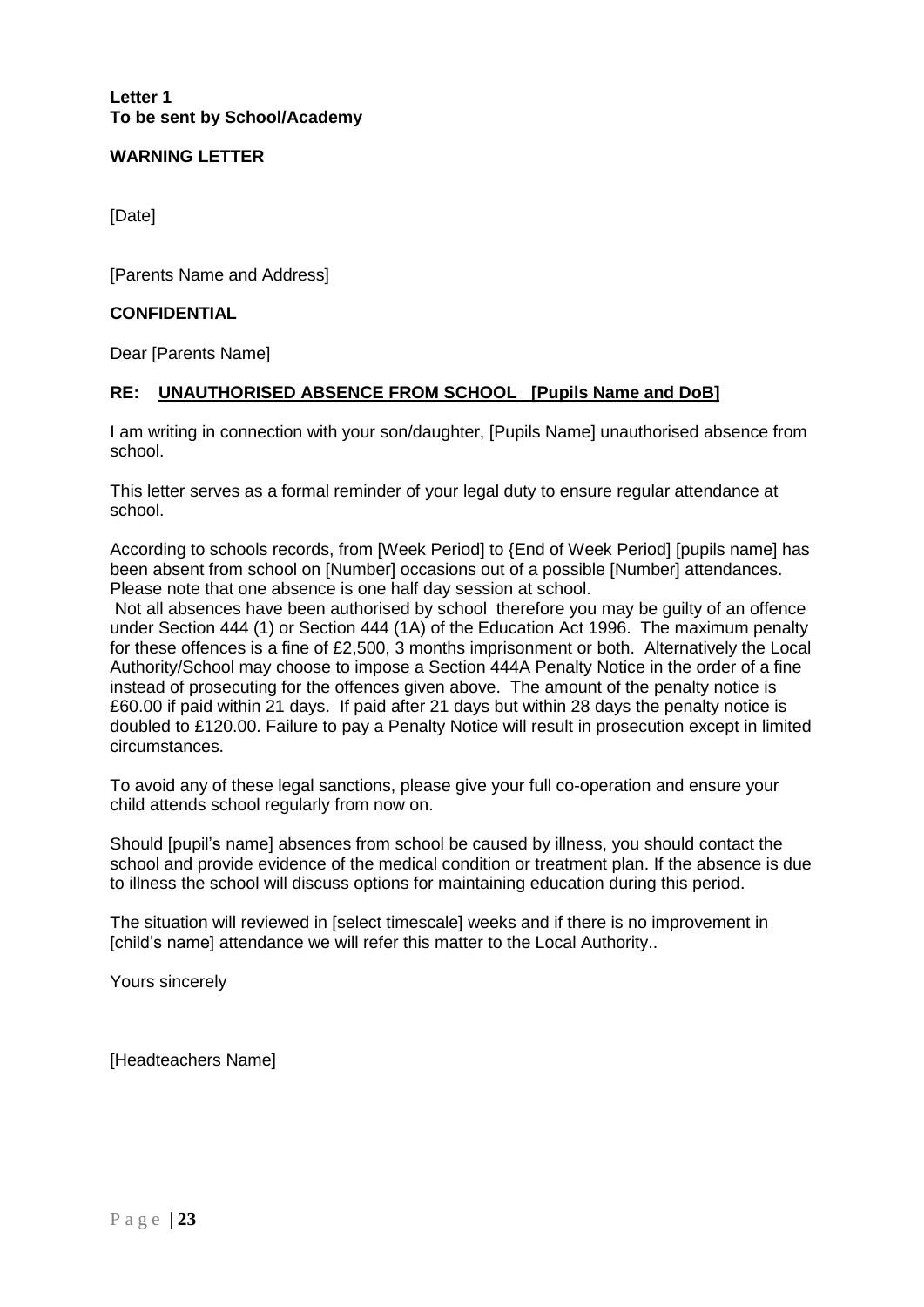## **ATTENDANCE REVIEW CONFERENCE**

## **Agenda**

Chaired by the Access and Inclusion Officer Minutes taken by School Representative Chair introduces self and asks all present to introduce themselves

- Chair fully explains the purpose of the meeting
- Chair fully explains what decisions can be made
	- a) An application for an ESO, Section 36(8) the Children Act 1989
	- b) Issue a Penalty Notice under Section 444A 1996 Education Act
	- c) Prosecution of parents Section 444(1) or 444(i)(a) the Education Act 1996
- The meeting reviews the Action Plan/Parenting Contract
- Invite attendees to give their opinion and point of view, including the child/young person
- Chair summarises the meeting and invites professionals to state opinions on the ways forward, the views of the parent and school are considered as part of the decision making. The final decision on any enforcement is made by the Local Authority.
- The Local Authority agree the decision from the following options:
	- a) Monitor attendance for four school weeks and if there is no significant improvement the LA issues Final Warning Letter (WL2)
	- b) Hold ESO planning meeting
	- c) Issue proceedings after PACE interview
	- d) Issue Fixed Penalty Notice
- Inform all that the outcome of meeting will be confirmed in writing.
- Thanks all for attending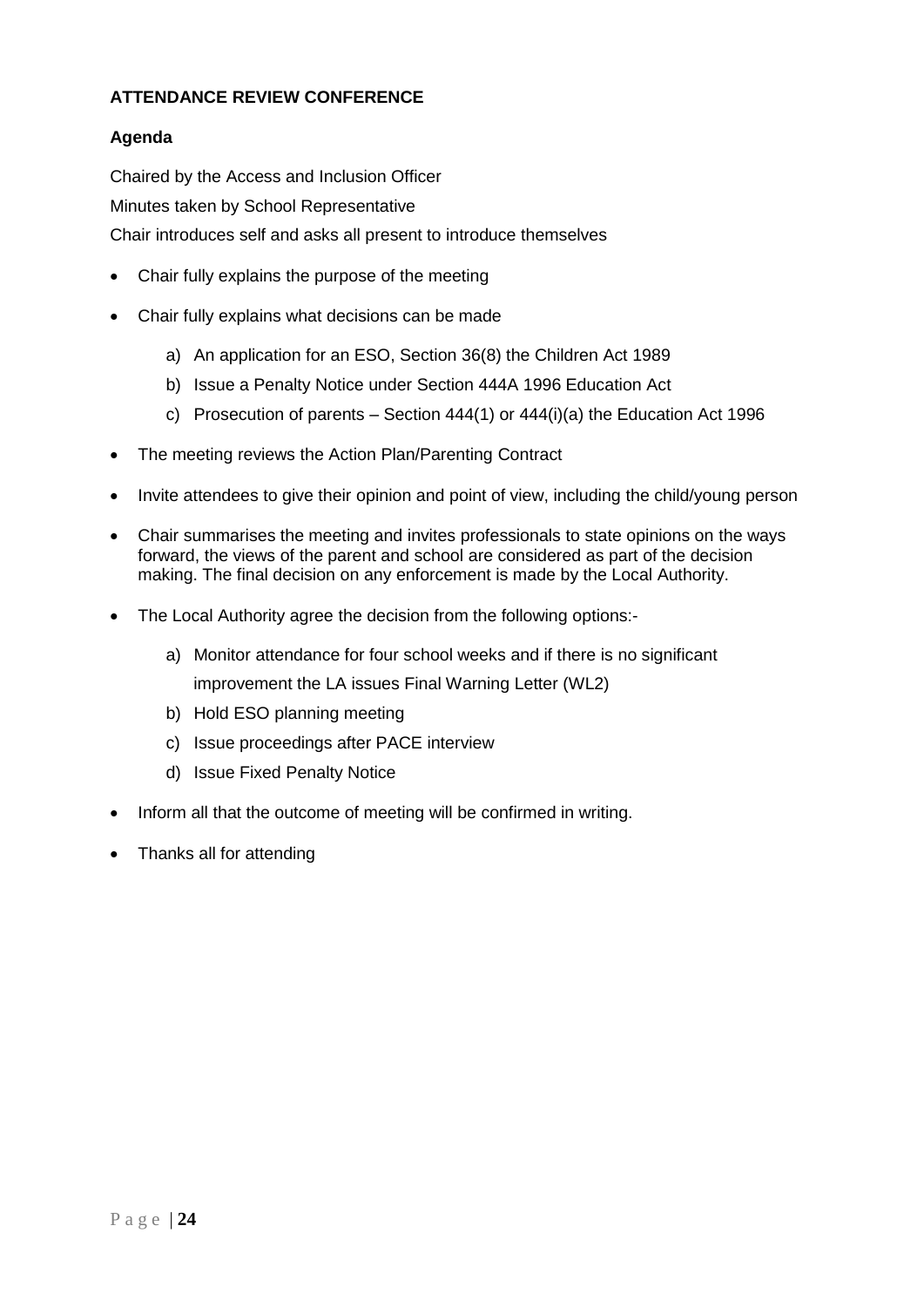**Letter 2 Sent by Access and Inclusion Officer (Attendance)**

#### **NOTICE OF LEGAL ACTION**

[Date]

[Parents Name and Address]

#### **CONFIDENTIAL**

Dear [Parents Name]

## **Re: UNAUTHORISED ABSENCES [Pupils Name and DoB]**

#### Registered School: **We are also asset to a set of the set of the set of the set of the set of the set of the set of the set of the set of the set of the set of the set of the set of the set of the set of the set of the set**

You will recall that a Review Conference was held on [date], about [child's name] unauthorised absence from school. (Please find enclosed Agreed Action Plan)

Despite this meeting and previous warnings, between [date] and [date], [child's name] has only attended [number] sessions out of a possible [number] sessions.

As there appears to be no legally acceptable reason for this continued level of poor attendance I am satisfied that sufficient grounds exist for legal proceedings to be taken against you, under Section 444 of the Education Act 1996 and will therefore be instructing the Local Authority to:

• Issue a Section 444A Penalty Notice of £60.00 to be payable within 21 days. If paid after 21 days but within 28 days the penalty is doubled to £120.00. Failure to pay after 28 days following receipt of Penalty Notice will result in legal proceedings being taken against you in the Magistrates Court under Section 444(1) of the 1996 Education Act. Or,

OR

• Initiate legal proceedings against you under Section 444(1) or (1a) as appropriate, of The 1996 Education Act. The maximum penalties for these offence offences are £1000 fine (S.444(1) or £2,500 fine and or three months imprisonment (S.444(1A)

In the meantime you should ensure a prompt and substantial improvement in [child's name] attendance at school.

You may wish to seek your own independent legal advice in this matter. Should [child's name] absence be caused by illness you should contact the school and provide evidence of the medical condition or treatment plan. If the absence is due to illness the school will discuss options for maintaining education during this period.

Yours sincerely

#### **Access and Inclusion Officer (Attendance)**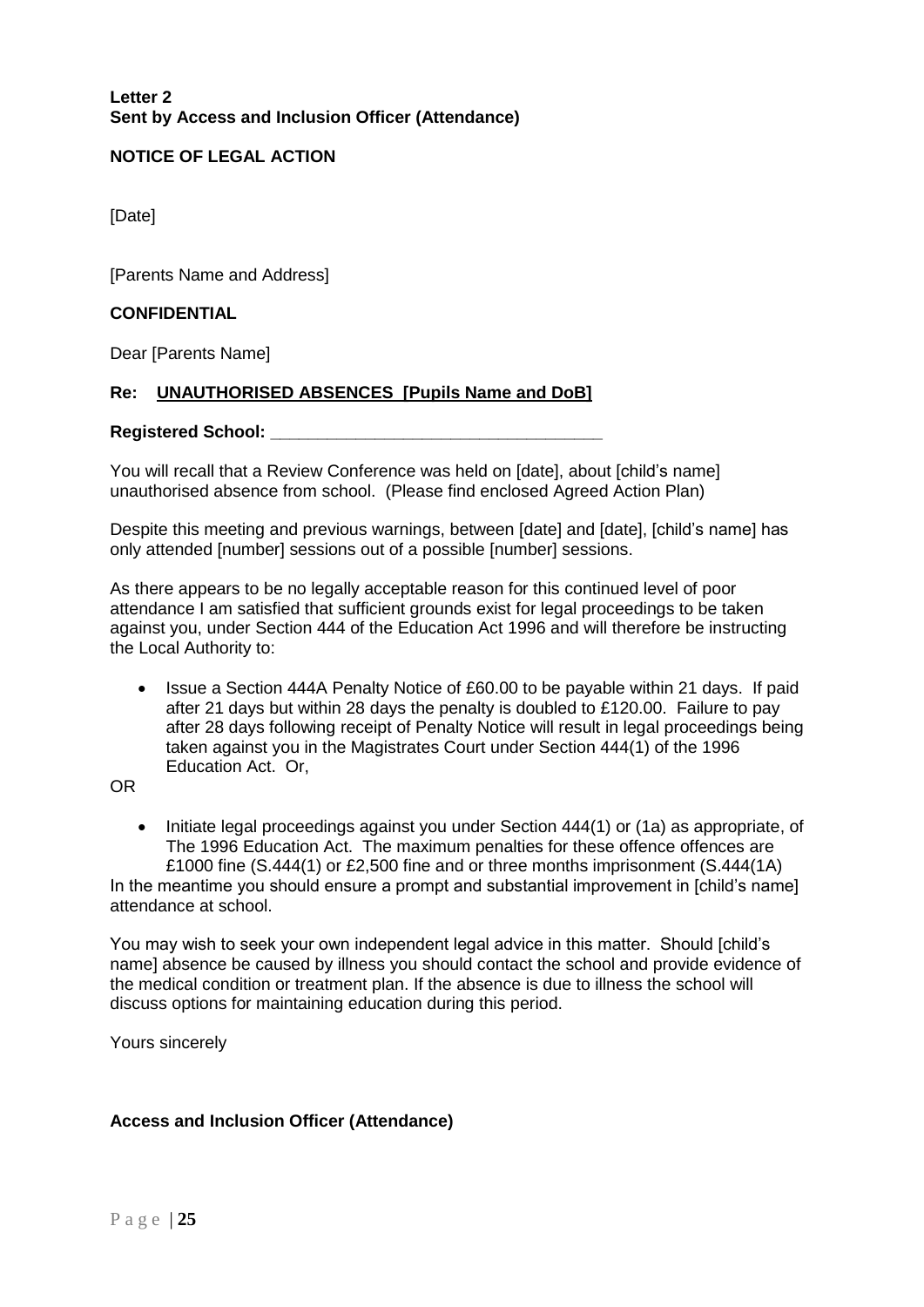#### **Appendix 4 EDUCATION SUPERVISION ORDERS (ESO) SECTION 36 CHILDREN ACT 1989 PART III, SCHEDULE 3 CHILDREN ACT 1989**

The application for an ESO is made under Section 36 of the Children Act 1989 and applications for such Orders are Family Proceedings.

#### **Grounds**

The Court may only make an ESO if it is satisfied that the child concerned

- (i) is of compulsory school age
- (ii) **and** is not being properly educated

A child is being properly educated if they are receiving efficient, full time education suitable to their age, ability and aptitude and any special educational needs they may have.

#### **Duty to consult with Social Care Colleagues**

The Access and Inclusion Officer will consult with Social Care colleagues. The outcome of this consultation should be recorded in writing. Where the young person is known to the Youth Offending Service, they should be consulted to assess whether the education needs can be met through any existing orders or whether cooperation/joint working may be appropriate.

#### **Cooperation of the Parents and Child**

It is important that both the child and their parents are willing to cooperate, to the best of their ability, with Children's Services, if an Order is to be made. Before the application is made, it will be necessary to speak to them both, in order to obtain their view and preferably confirm in writing your intention to apply for an ESO. As a matter of good practice, an application should not be made without either parent's knowledge. The case of **Essex County Council v. B** is authority that an application can be made, even if a parent's cooperation is doubtful, on the basis that an attempt should be made to ensure that a child receives proper education.

#### **Duty of the Supervisor**

The Act states that the duty of the supervisor is to advise, assist and befriend, and give directions to

- (i) the supervised child; and
- (ii) his parents

in such a way as will secure that he is properly educated. The aim is to establish and strengthen parental responsibility and to enable parents to discharge their parental responsibility. There is no specified amount of contact required between the supervisor, parents and child, therefore the amount of contact necessary will be determined by the need to achieve the aims and objectives. It will be helpful, for the child and the parents, to draw up at the outset and discuss with the family a **planned and realistic programme of**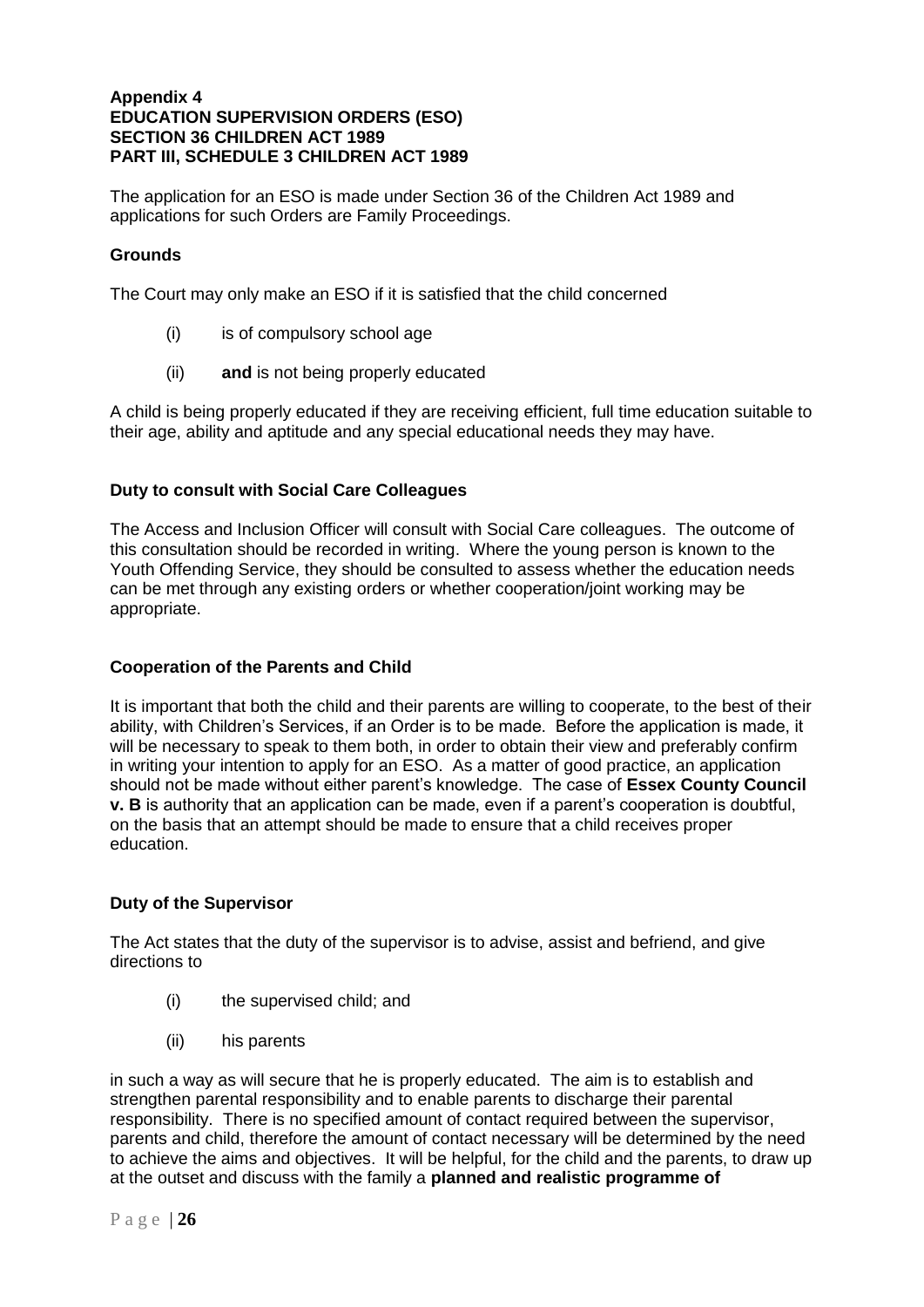**intervention**. Consideration should be made to the existence and use of Early Help Assessment and Action Plan.

If an Order is made, its progress should be subject to six weekly **reviews\***, in order to establish that intervention is achieving the intended result. If not, directions can be amended by the supervisor, in consultation with the parents and the child.

#### **Preparation for an Order**

All reasonable efforts should have been made by the school to resolve the problem of poor school attendance, prior to commencing legal proceedings. The child's parents should be made aware that an ESO removes the rights of appeal against a school admission decision and also removes certain rights to have their child educated in accordance with their wishes. They should also be made aware of their legal duty to comply with directions made under the Order and that by failing to comply, they may be guilty of an offence and liable to pay a fine. The child and their parents should also be informed that it the child persistently fails to comply with directions under the Order, then Children and Families Services are required by law to assess the child's circumstances and have a duty to consider care proceedings.

#### **Directions**

Before giving any directions to the child and parents, the supervisor should ascertain the wishes and feelings of the child and parents, including, in particular, their wishes as to the place at which the child should be educated.

#### **The following are examples of directions which you may wish to consider incorporating into the application:**

- 1. A requirement for the child and his parents to attend meetings with the supervisor or with teachers at the school, to discuss the child's progress.
- 2. Medical treatment or examination, if necessary.
- 3. Assessment by an Educational Psychologist, if appropriate.
- 4. Attend a parenting group.
- 5. Escort the child to school.

**Directions should be verbally explained and confirmed in writing and if a direction is given to the child, the parents also need to be informed of this in writing.** Directions need to be made with care as if they are unreasonable, they have no legal force.

#### **Failure to comply with directions**

If a parent of a child, with respect to whom an Education Supervision Order is in force, persistently fails to comply with a direction given under the Order, he shall be guilty of an offence, maximum fine £1,000.

The parent would have a defence to the charge if they could show either that the direction was unreasonable or that they had taken all reasonable steps to ensure that the direction was complied with. **For this reason, it is important that any directions attached to an ESO are reasonable, otherwise they cannot be enforced. \*Reviews can occur more frequently if required depending on individual circumstances**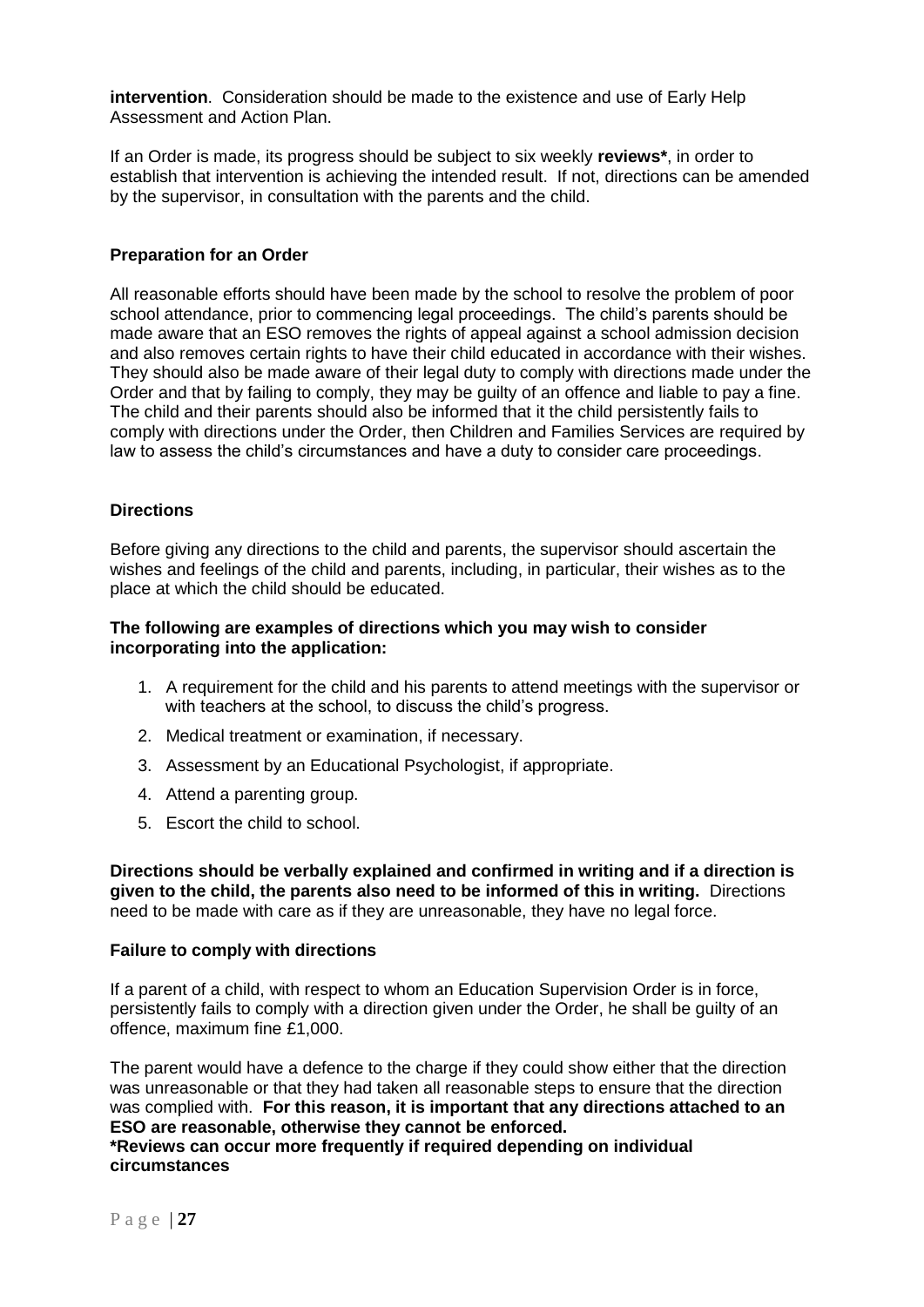#### **Persistent failure of a child to comply with directions**

An ESO has effect for a period of one year, beginning with the date on which it is made. However, the Inclusion Officer can apply to the Court to extend the period of the ESO, provided an application is made to the Court within the last three months of the Order. An ESO can be extended on more than one occasion. No one extension may be for a period of more than three years.

An ESO shall cease to have effect if

- (a) the child is no longer of compulsory school age, or
- (b) a Care Order is made in respect of the child

#### **Discharge**

The Court may discharge an ESO, on the application of either the child, the parents or the Inclusion Officer. On discharge, the Court may direct Social Care colleagues to assess the circumstances of the child.

#### **Application and Evidence**

Applications for an Education Supervisor Order are made to the relevant Family Proceedings Court. The child and their parents will be expected to attend the hearing, together with the Inclusion Officer and the identified Supervising Officer. The Court does not have any power to appoint a Guardian AdLitem, to represent the child's interests .

A detailed statement will be required to accompany the application. To be admissible in Court, the statement should be in the format enclosed. The statement should related to the **welfare check list** set out in Section 1 (3) of the Children Act 1989 and should also include the following:

- (a) The child's record of attendance, distinguishing between authorised and unauthorised absences. Accurate details of the child's attendance for the 12 school weeks prior to Court action being initiated should be provided. It may also be helpful to provide general details of the attendance over a longer period.
- (b) Relevant details of the child's circumstances, including age, sex, background and any particular physical, emotional or educational needs (including special educational needs) the child may have.
- (c) An assessment of the causes of the poor attendance of the child (including a medical assessment if relevant) and an indication of the attitudes of the child, the parents, school and other agencies towards the poor attendance.
- (d) A short description of the work that has already been undertaken and its results, giving the reasons why an ESO is being requested and including an assessment of any likely educational disadvantage to the child, should an Order not be made.
- (e) An outline of the intended intervention. This should include a programme of the intended work and should also give an indication of why it is believed that such a programme will help to resolve the problem and ensure the child attends school regularly.

In considering an application for an Education Supervision Order, the Court must adopt the principle in Section 1 of the Children Act 1989, i.e. that the child's welfare is paramount and the Court will have regards to the welfare check list and the principle that reference should be made to these considerations, in the concluding part of your statement. The statement should be prepared in full consultation with the child and their parents. If they disagree with the assessment of the causes of the child's poor attendance, this should be indicated in the statement.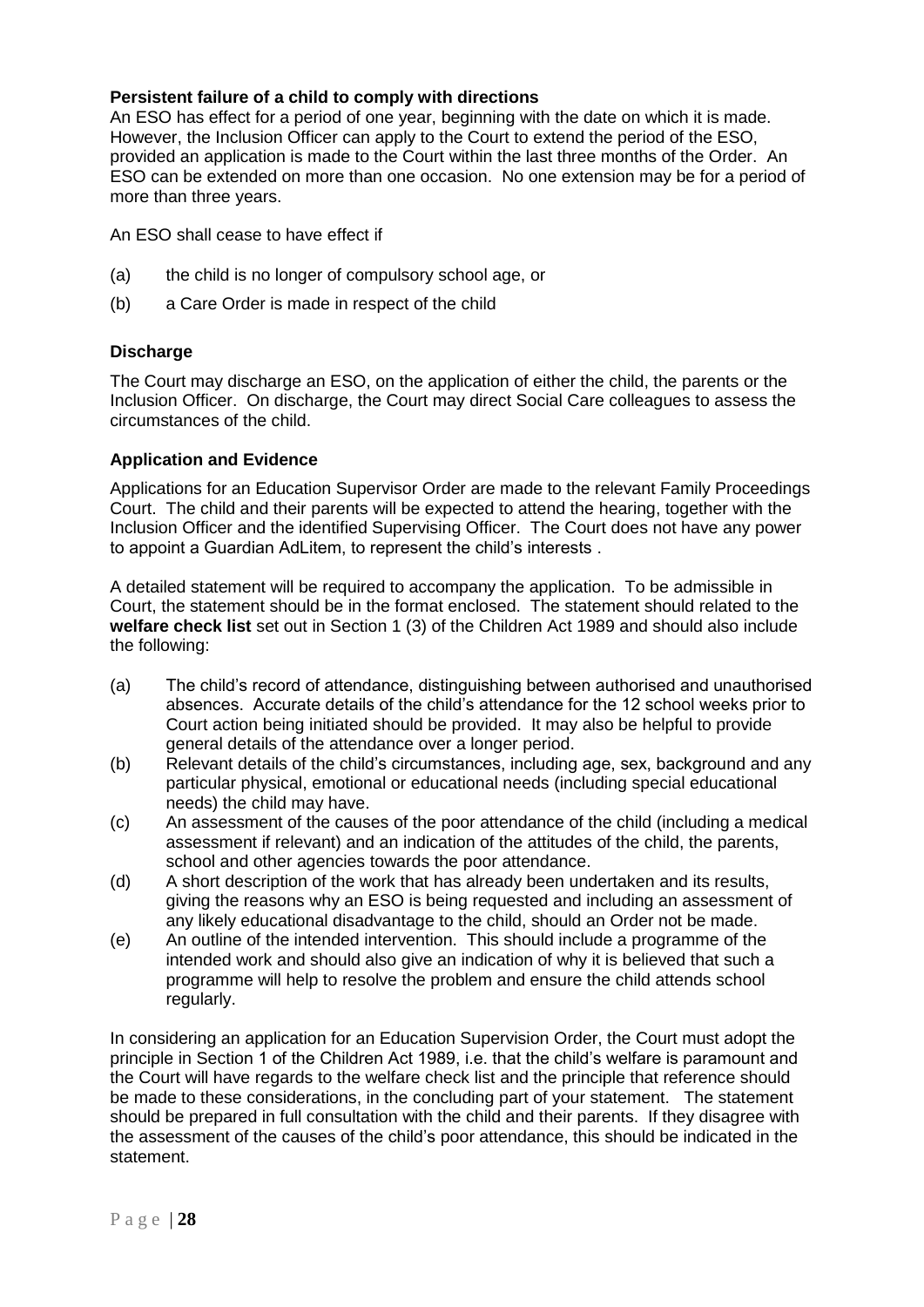## **EDUCATION SUPERVISION ORDERS**

#### **CHECKLIST**

#### Prior to application:

Consultation with Social Care colleagues, Youth Offending Service (where applicable), Early Help lead professionals (where applicable).

Consultation with child and parent/carers.

Advise parents of effect of ESO – removal of "parental preference" re: choice of school.

Breach of Directions – Social Care colleagues **must** be informed of failure and potential consequences.

Directions must be clear, unambiguous and drawn up after consultation with parents and child.

12 month Order but can be extended 3 months **before** expiry.

#### Children and Families Officers statement:

In specified format and must include:

Full names of parents and siblings.

Occupation of parents and siblings.

Date of birth of parents and siblings.

Paragraph re outcome of consultation with Social Care colleagues.

Breakdown of attendance, showing authorised/unauthorised absences over previous 12 months. Termly breakdown can be helpful.

No abbreviations should be used in the report as the Court may not understand them.

Background to non-attendance and attempts at resolution should be included.

Action Plan – must be clear and achievable.

Statements should include confirmation that parents and child have been consulted regarding the contents of the statement.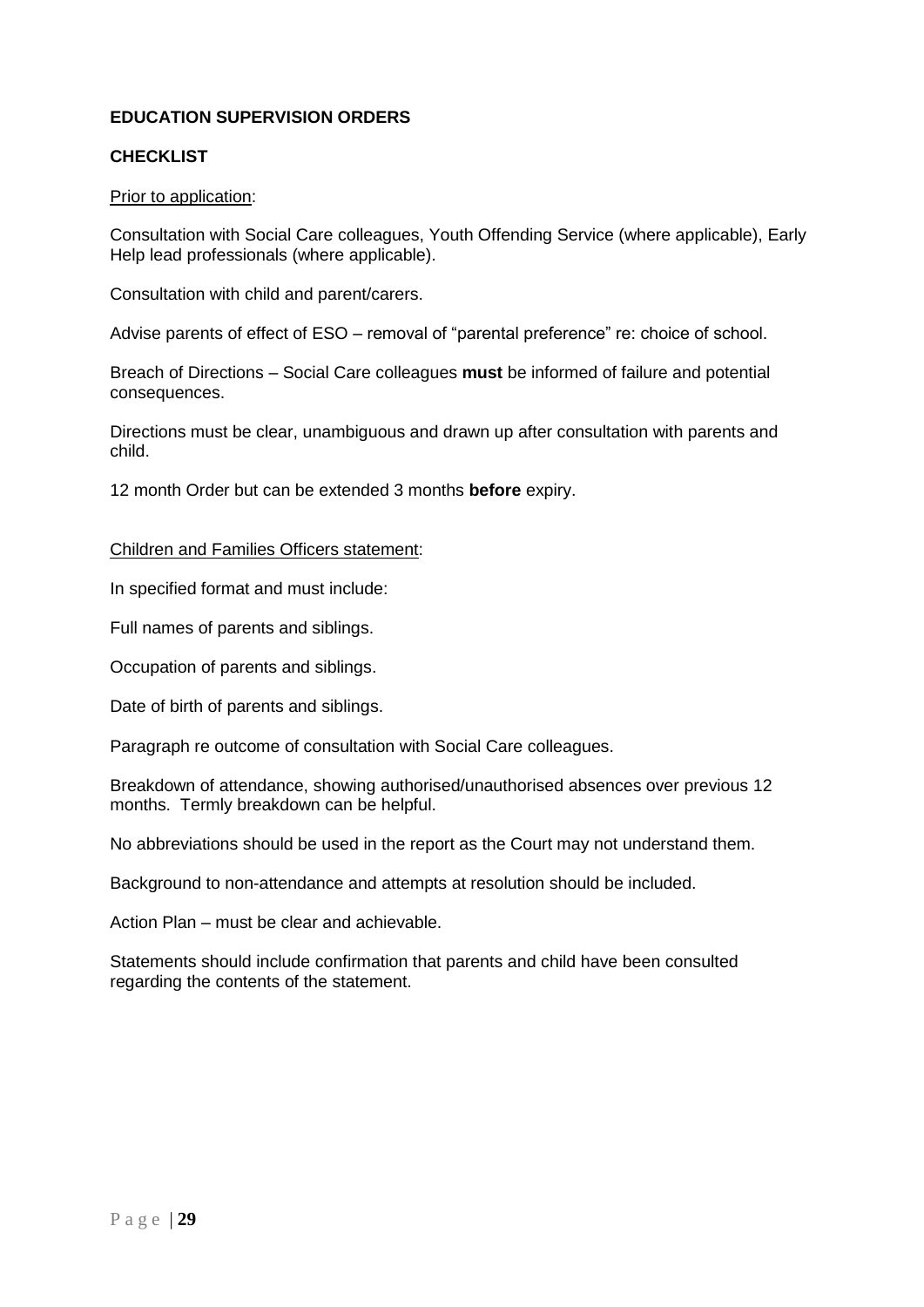#### **ESO STATEMENT**

Statement: (name of Inclusion Officer) Number: One Date: Filed: Applicant

IN THE \* FAMILY COURT CASE NO. FPC/

IN THE MATTER OF SECTION 36 CHILDREN ACT 1989 IN THE MATTER OF \* (child's name)

BETWEEN:

CUMBRIA COUNTY COUNCIL

and

(Parents name) First Respondent:

First Applicant:

and

(Other Parent's name or child if no other parent known)

\_\_\_\_\_\_\_\_\_\_\_\_\_\_\_\_\_\_\_\_\_\_\_\_\_\_\_\_\_\_\_\_\_\_\_\_\_\_\_\_

\_\_\_\_\_\_\_\_\_\_\_\_\_\_\_\_\_\_\_\_\_\_\_\_\_\_\_\_\_\_\_\_\_\_\_\_\_\_\_\_

Second Respondent:

And

(child's name)

Third Respondent

FIRST STATEMENT OF (name of Access and Inclusion Officer or Social Worker)

- 1. Please type in full name, professional address, qualifications and experience.
- 2. I make this statement in support of Cumbria Children and Families Services application for an Education Supervisor Order in respect of (child's name).

#### FAMILY COMPOSITION

NAME DOB RELATIONSHIP OCCUPATION ADDRESS

3. [Continue to provide relevant information under the following headings in numbered paragraphs]]

**School attendance and any previous school Information**

**Social Care Children and Families Services involvement**

**Historical Information;**

**Summary of Strategies:**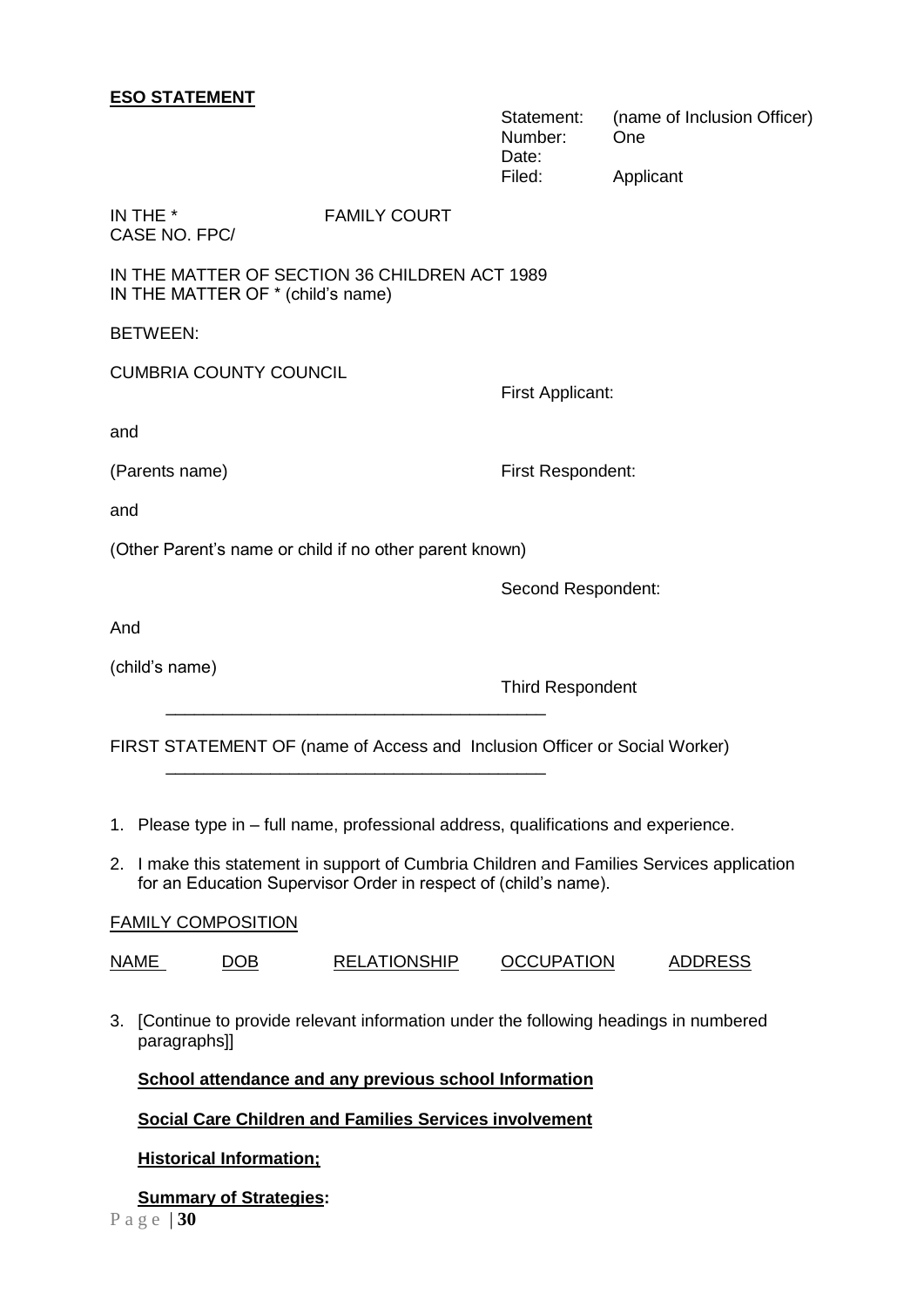## **Current Situation:**

#### **Health and Special Needs:**

#### **Reason for Application:**

#### **Proposed Directions:**

(This should include actions for pupil/parent and any agency involved.

#### **The Proposed Action Plan:**

(This should include strategies to address school attendance and any underlying issues.)

4. I make this statement believing it to be true and I understand that it may be placed before the Court

Each page should be individually signed and dated.

Signed: ………………………………………………. Dated: …………………………………..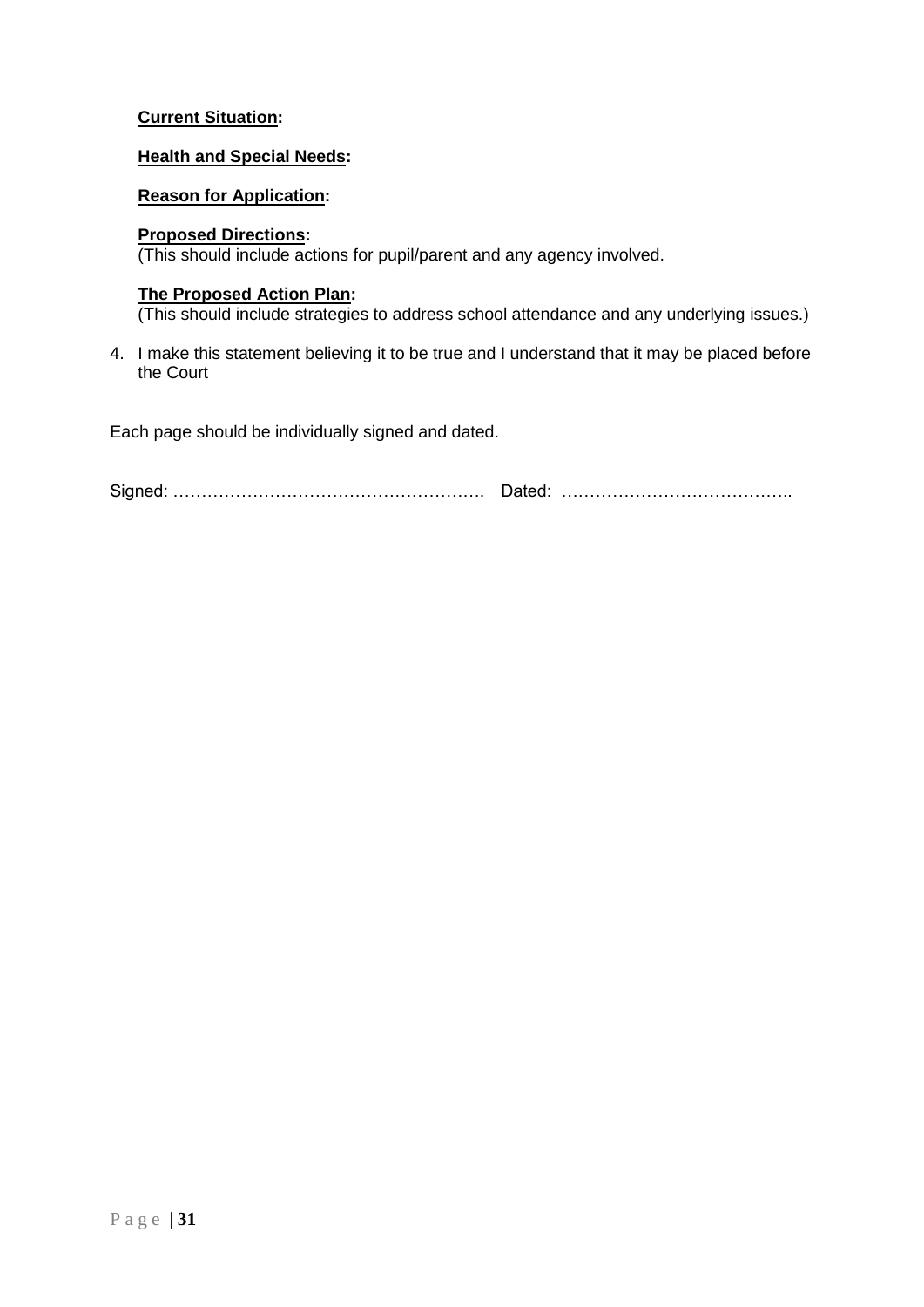Letter 3

#### **PENALTY NOTICE ACTION PLAN**

[Date]

[Parents Name & Address]

#### **CONFIDENTIAL**

Dear [Parents Name]

Following a review of the Action Plan at the Attendance Review Conference the minutes were sent to you by school.

This letter states the expectations of the Local Authority in your responsibility to enable your child to attend school under Section 444 of the Education Act 1996.

#### **(List the expectations for parents – see below some examples that can be used, however each individual action plan should reflect the issues raised at the ARC)**

- Ensure ………. attends on time every day
- Contact school every day to ensure ……………. has arrived
- Contact school the same day ……………. is unable to attend due to ill health
- If …..is absent inform school by 9.30 am and provide medical evidence to cover illness period
- Attend review meeting on ……………

Failure to meet these expectations over the next four weeks may result in a Penalty Notice of £60 being issued. Failure to pay a Fixed Penalty Notice will result in a prosecution in the Magistrates' Court.

Yours sincerely

## **Headteacher or Access and Inclusion Officer**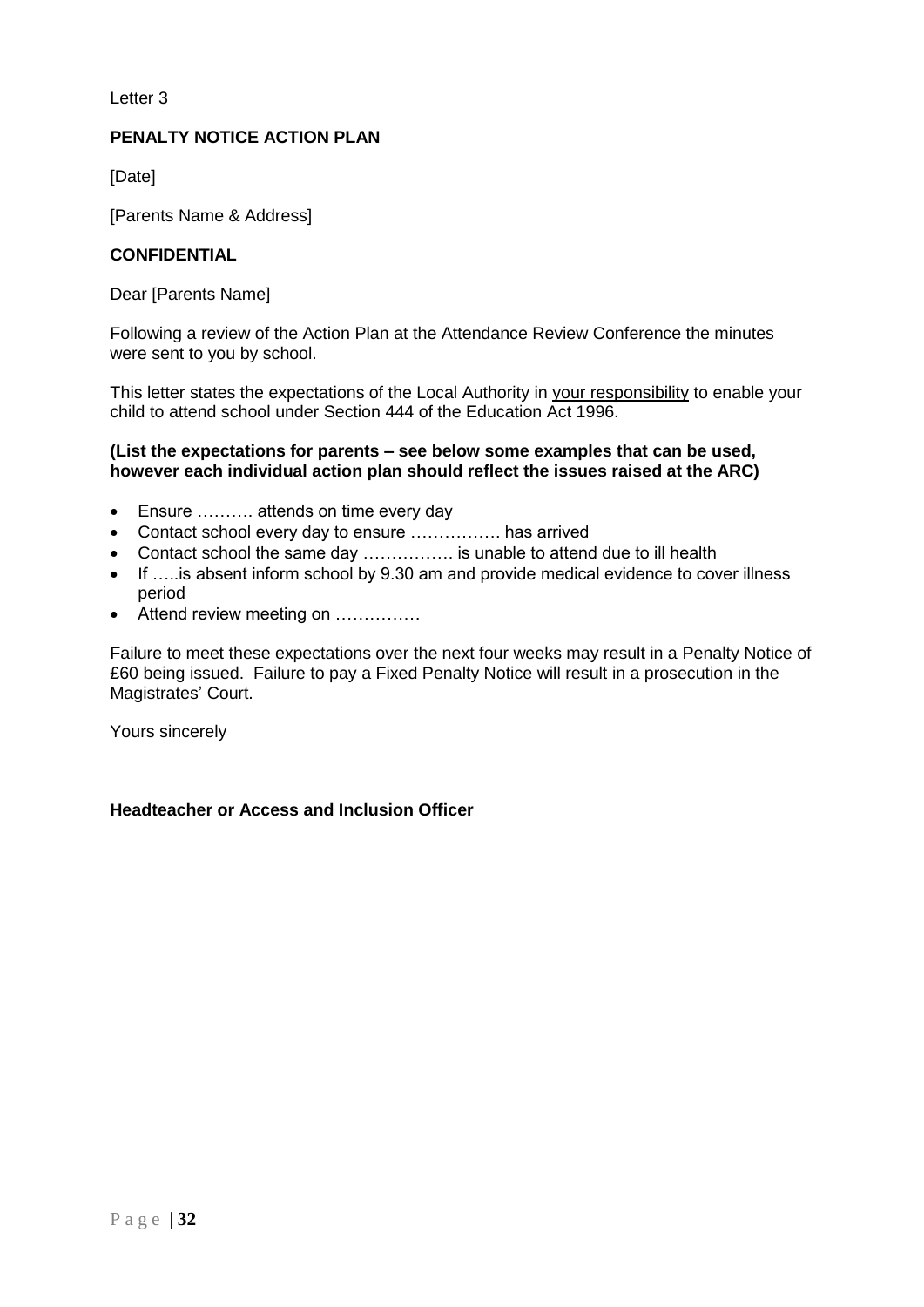#### **Letter 4**

#### **PENALTY NOTICE REPORT**

[Date]

[Parent's Name & Address]

Dear [Parent's Name]

## **Re: [Pupil's Name DoB: [Pupil's DoB) Year Gp: [Year Gp]**

#### **Actual Attendance for Academic Year: Attendance for Last Six Weeks:**

Please find attached:-

Copy of the latest Action Plan/Review

Copy of the Penalty Notice Action Plan with detailed expectations of the parent

#### **Case Summary (to be completed by school include summary of assessment of barriers to attendance and summary of actions/interventions used)**

Yours sincerely

## **Headteacher or Access and Inclusion Officer**

**Enc**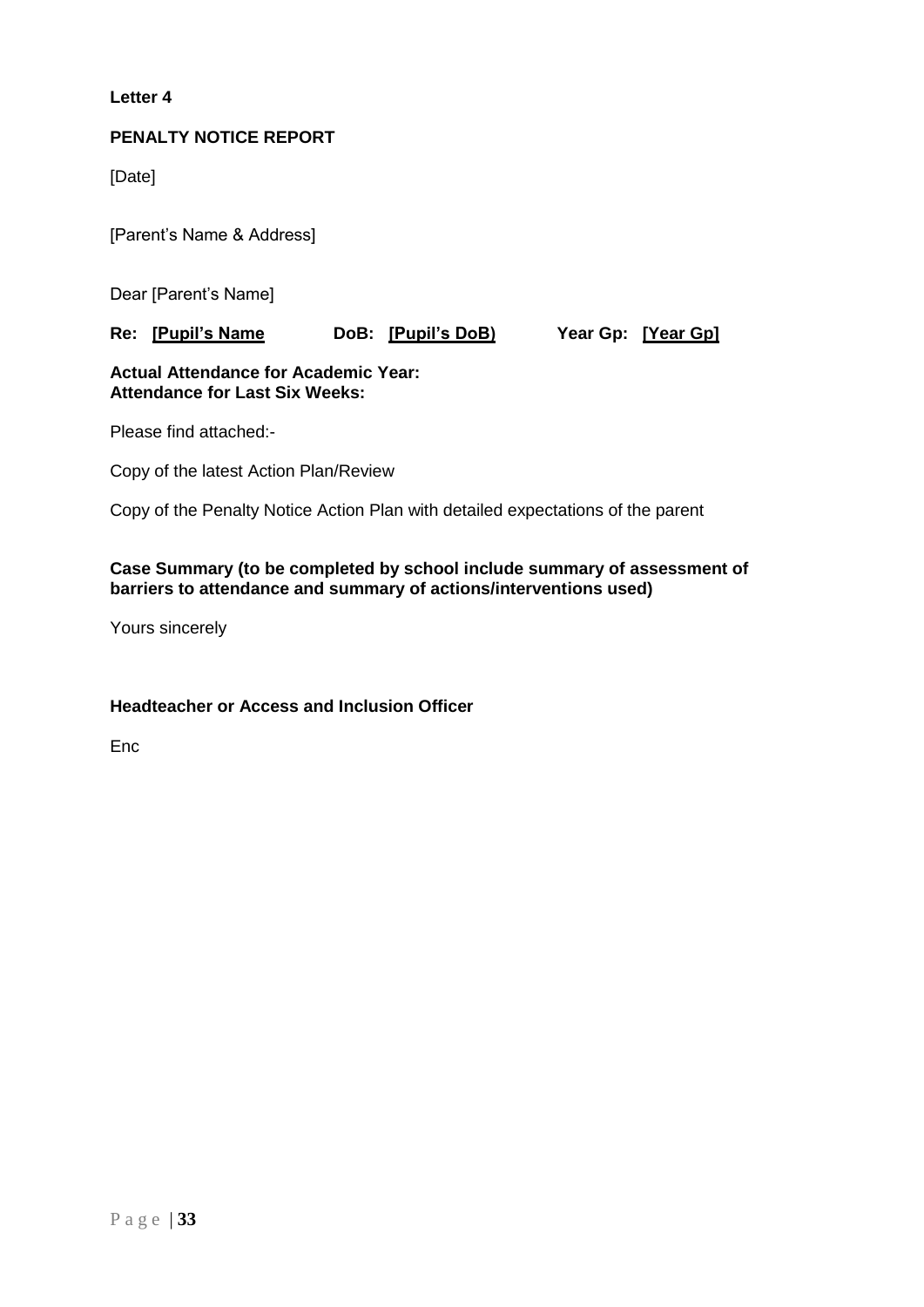#### **FIXED PENALTY NOTICE PROFORMA**

#### *Penalty Notice Proforma*

#### **Penalty Notice S.444A EDUCATION ACT 1996**

Please read the notes overleaf carefully.

#### **PART 1**

If a child of compulsory school age who is a registered pupil at a school fails to attend regularly at the school, his parent is guilty of an offence under s.444 Education Act 1996.

#### To: **[name of parent/guardian]**

Of: **[address of parent/guardian]**

You are a parent of **[name of pupil]** of **[pupil's DOB]** (called in this notice "the pupil") who is a registered pupil at **[name of school].**

Between **[date]** and **[date]** the pupil failed to attend regularly at the school.

This notice gives you the opportunity to pay a penalty fine instead of being prosecuted for the offence given above. The amount of the penalty is £60/£120 in accordance with the table overleaf. If you pay this penalty within the time limits set out below, no further action will be taken against you in connection with the offence as set out in this notice.

Payment should be made within 21 days **[date]**. If paid after 21 days but within 28 days **[date]** the penalty is doubled to £120.

Payment should be sent to: **Linda Hodgson, Blencathra House, Tangier Street, Whitehaven, Cumbria, CA28 7UW** by completing this notice and returning with a cheque, postal order or alternatively by cash in person to the address above.

**If you are unable to arrange payment by cheque or postal order or are unable to come in person please contact Linda Hodgson on 01946 506200 to discuss the matter further.**

Late or part payments will not be accepted and no reminders will be sent. **If payment is not received by [date], you may be prosecuted for the offence and could be subject to a fine of up to £2,500 and/ or a custodial sentence of up to three months.**

This notice is issued by:

**Sarah Wright, Area Service Manager (Inclusion), Children and Families Services**

On behalf of: **John Macilwraith, Corporate Director of Children and Families Services Cumbria County Council** Cumbria House 107-117 Botchergate Carlisle Cumbria CA1 1RD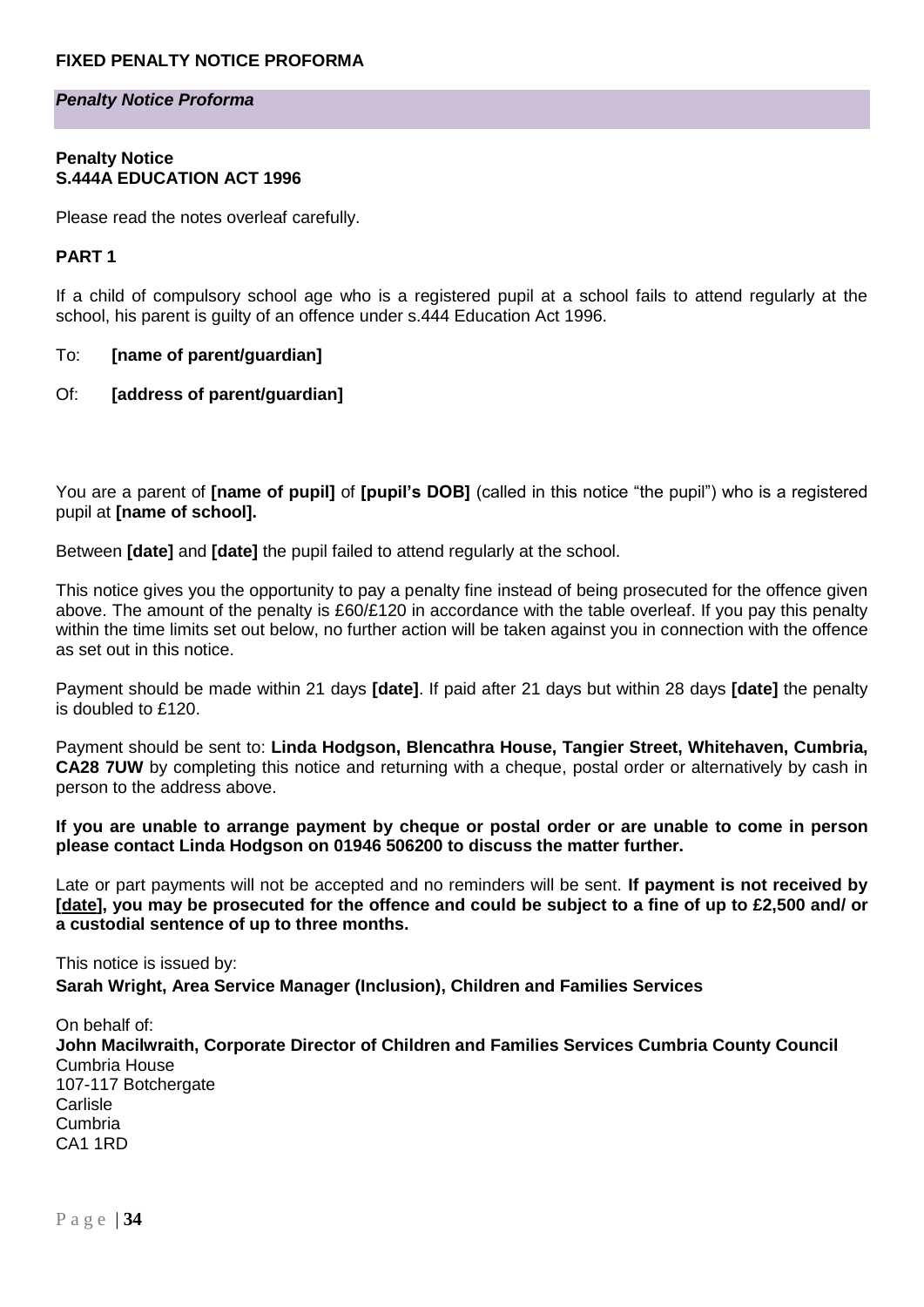Date of issue: **[date]**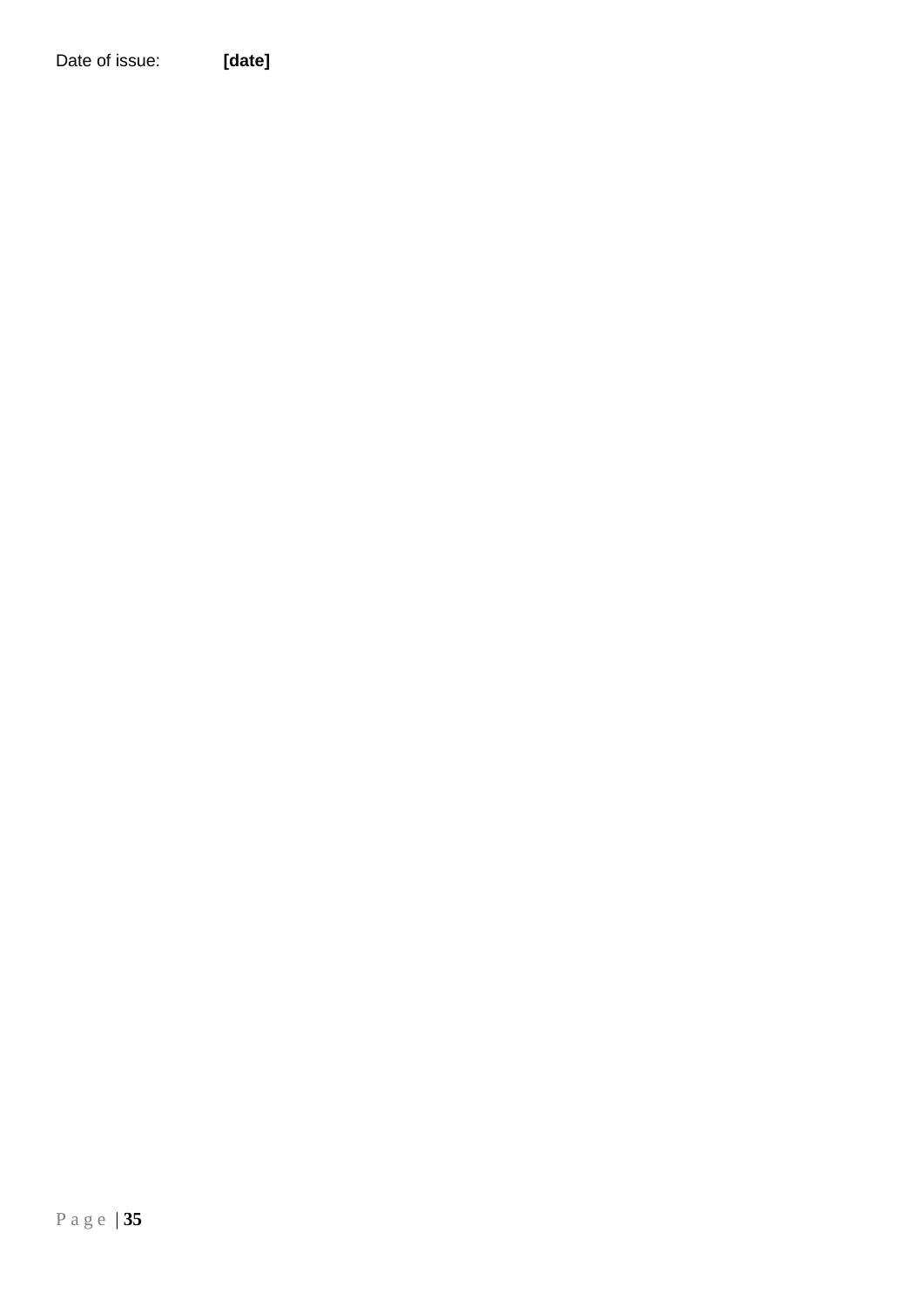## *PART 2*

*Please complete the following and return this notice with your payment to Cumbria County Council Name: ................................................................................................................................... Address: .........................................................................................................................…... I attach payment in the sum of £ ..................................................................................……. Signed:.................................................................................................................................. Date: .........................................................................................................................*

## **NOTES**

## *1. Contact Details*

If you have any queries about this notice, please contact: **Sarah Wright, Area Service Manager Inclusion, Children and Families Services, Cumbria County Council, Bridge Mills, Stramongate, Kendal, LA9 4UB. Tel: 07881845565**

## *2. Amount of penalty*

The amount of the penalty is as follows:

**When paid** Within 21 days **£60** Within 28 days **£120**

## *3. Code of conduct. (See Appendix 1)*

*This notice is issued in accordance with a local code of conduct drawn up by Cumbria Children and Families Services. Any questions or correspondence about the code should be addressed to* **Sarah Wright, Area Service Manager Inclusion, Children and Families Services, Cumbria County Council, Bridge Mills, Stramongate, Kendal, LA9 4UB. Tel: 07881845565**

## *4. Withdrawal.*

This notice may be withdrawn by Cumbria Children and Families Services if it is shown that it should not have been issued to you or has not been issued to you in accordance with the local code of conduct. If you believe that the notice was wrongly issued you must contact the Cumbria County Council Children and Families Services to ask for it to be withdrawn as soon as possible, stating why you believe the notice to have been incorrectly issued. Cumbria Children and Families Services will consider your request and will contact you to let you know whether the notice is withdrawn. If the notice is not withdrawn and you do not pay, you will be liable to prosecution for the offence that your child has failed to attend school regularly.

## *5. Payment.*

You should complete the notice above and send it to Cumbria County Council, for the attention of: **Linda Hodgson, Blencathra House, Tangier Street, Whitehaven, Cumbria, CA28 7UW** 

**NB**: Payment by cheque must be made out to 'Cumbria County Council' and accompanied by a valid bank credit/debit card.

## *6. Prosecution.*

If you do not pay the penalty, and the notice is not withdrawn, you will be prosecuted for the offence of failing to ensure your child's regular attendance at school. You will receive a separate summons for this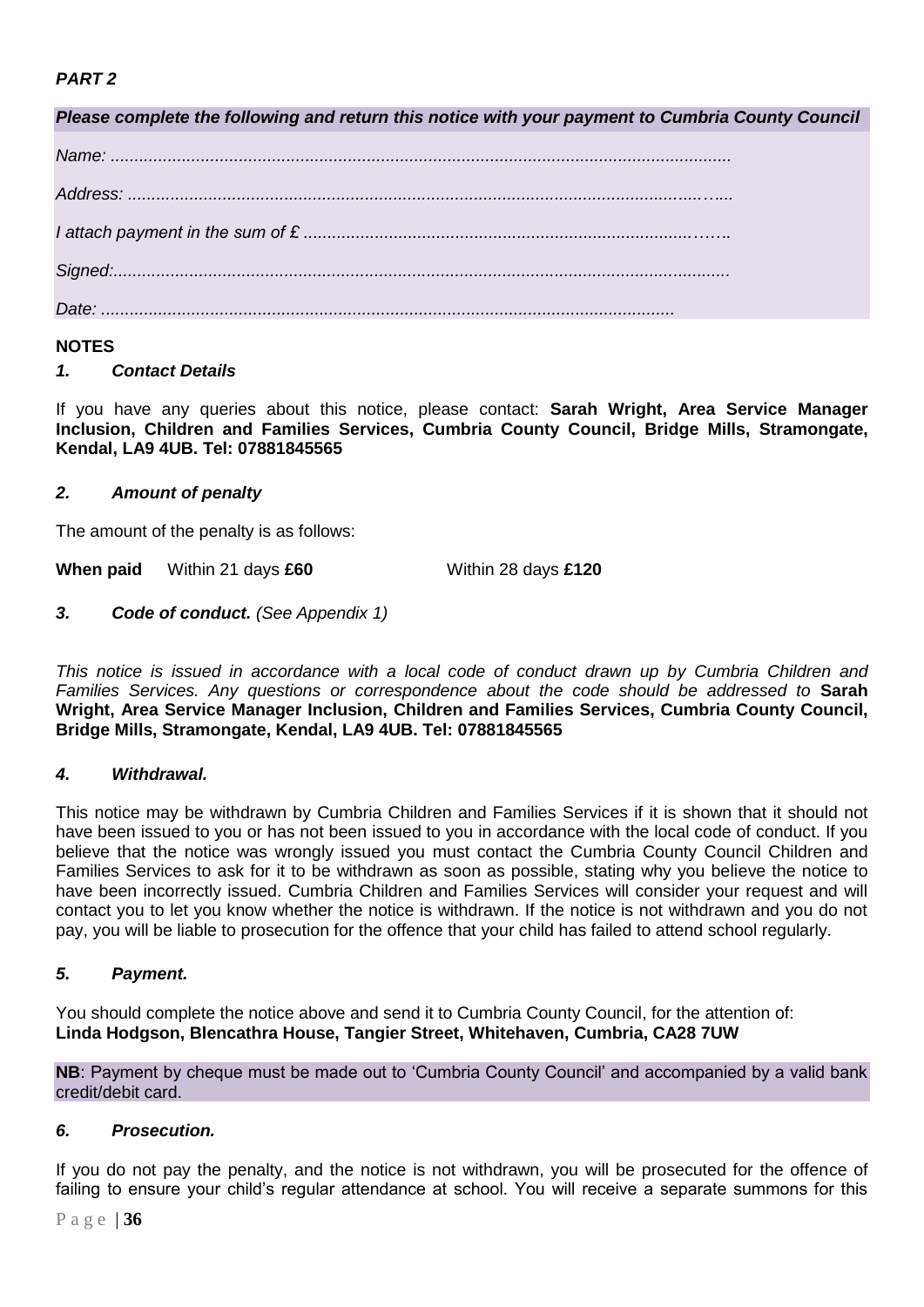which will give you notice of the time and date of the court hearing. You will be able to defend yourself and you would be advised to seek legal representation; in some circumstances you may be entitled to legal aid.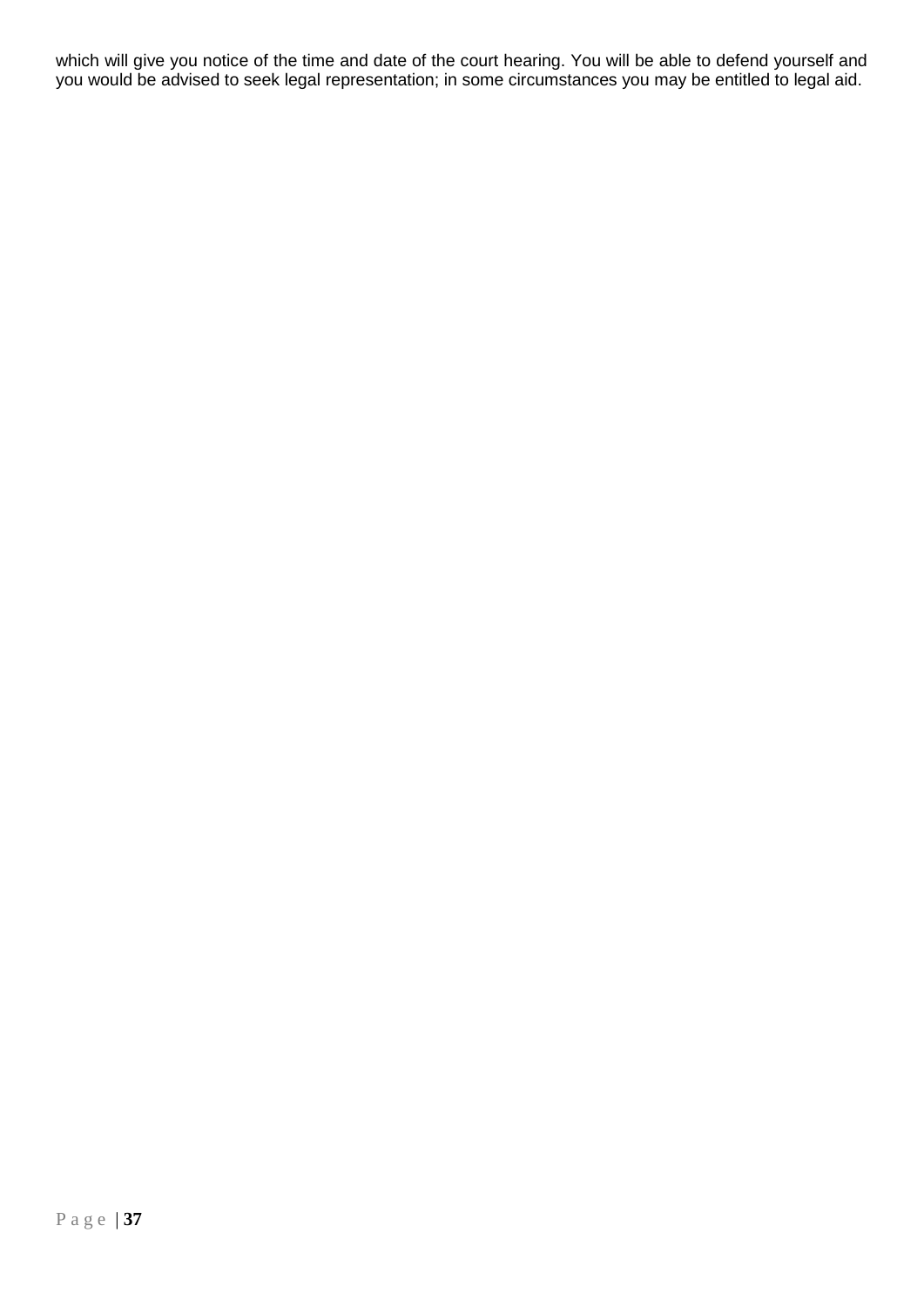| <b>SAMPLE</b>                     | <b>Appendix 5</b><br><b>STATEMENT OF WITNESS</b><br>(CJ Act 1967 Section 9, MC Act 1980, s 5A(3)(a) and 5B<br><b>Magistrates Court Rules 1981 Rule 70</b> |  |  |  |  |  |
|-----------------------------------|-----------------------------------------------------------------------------------------------------------------------------------------------------------|--|--|--|--|--|
| Address:                          |                                                                                                                                                           |  |  |  |  |  |
| Subject:<br>School:<br>Parent(s): |                                                                                                                                                           |  |  |  |  |  |

This statement consisting of pages each signed by me is true to the best of my knowledge and belief and I make it knowing that if it is tendered evidence I shall be liable to prosecution if I have wilfully stated in it anything which I know to be false or do not believe it to be true.

**Dated the** \_\_\_\_\_ **day of** \_\_\_\_\_\_

Signed:

**Signature witnessed by** \_\_\_\_\_\_\_\_\_\_\_\_\_\_\_\_\_\_\_\_\_\_\_\_\_\_\_\_\_\_\_\_\_

**My name is** \_\_\_\_\_\_\_\_\_\_\_\_\_\_\_\_\_\_\_ employed by Cumbria County Council as an Access and Inclusion Officer. As part of my duties I am responsible for the investigation of cases where identified pupils have unacceptable levels of absence from school.

I am responsible for coordinating a plan of support for the said pupils and their families and carers in order to overcome the problems of irregular school attendance. This may include home visits, meetings in school and liaison with other agencies and professionals.

| I am the responsible Access and Inclusion Officer for |                                       |                  |
|-------------------------------------------------------|---------------------------------------|------------------|
| School where                                          | is a registered Year                  | pupil. I have    |
| been responsible for investigating                    |                                       | absences from    |
| school since                                          |                                       | is the parent of |
|                                                       | who is of compulsory school age until |                  |

I attached as Exhibit [your initials 1] the Summary of Support including the chronology relating to this case.

Signed:  $\Box$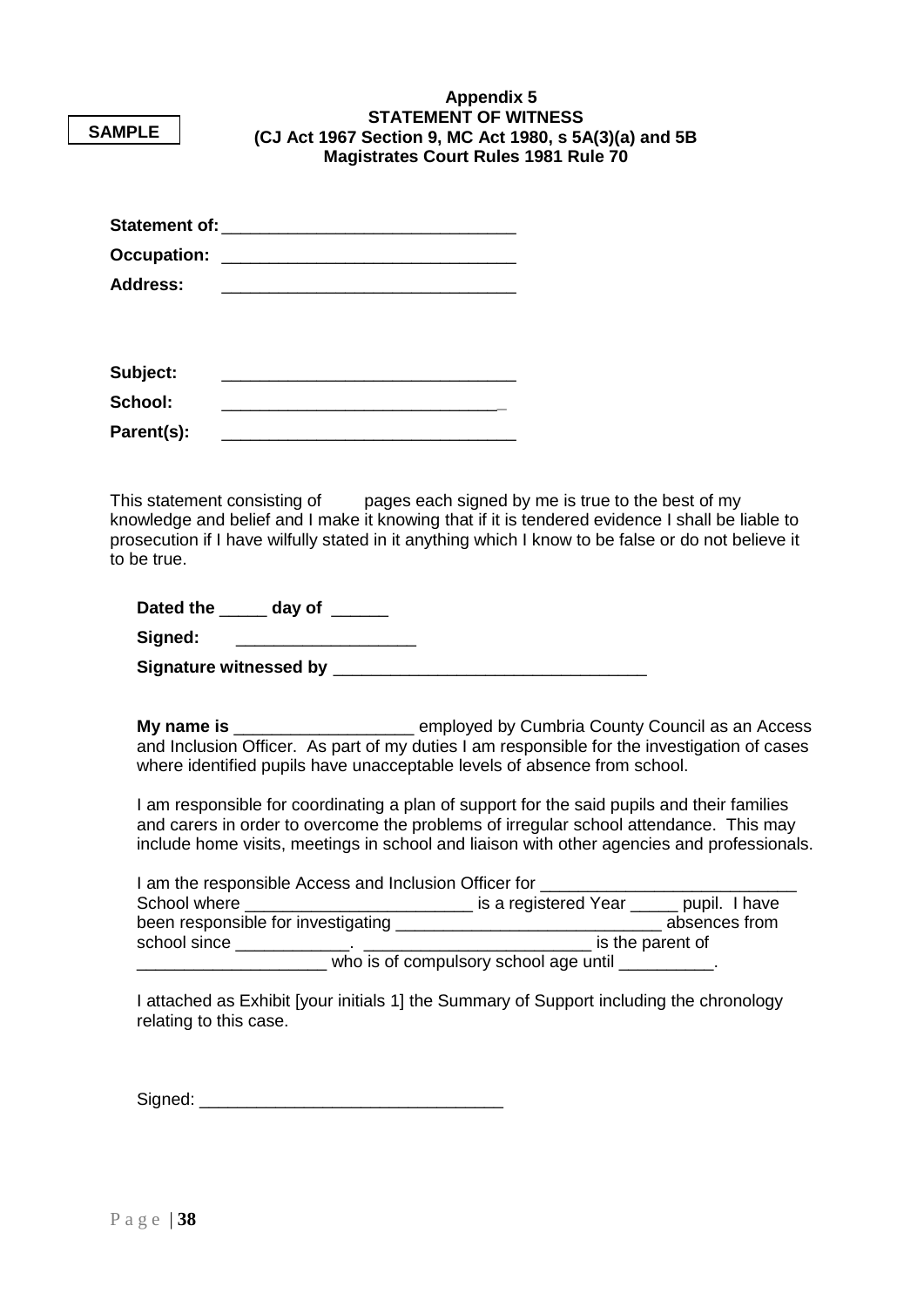## **PARENTING CONTRACTS – BEHAVIOUR**

Parenting contracts and parenting orders are intended to add to the range of strategies available for tackling poor behaviour in school and to enable schools and the Local Authority to engage with parents effectively, whether on a voluntary or compulsory basis.

The provisions are only available in cases where exclusion has taken place. The provisions are not intended to replace any existing practice but to provide additional options for working with the parent and pupil to bring about an improvement in the pupil's behaviour. Parenting contracts and parenting orders could form part of the schools behaviour policy.

## **PARENTING CONTRACTS IN CASES OF EXCLUSION**

If a pupil is excluded from school whether for a fixed term or permanently, the Local Authority or governing body of the school may consider it would be appropriate to offer a parenting contract.

A parenting contract is a written voluntary agreement between a parent and either the Local Authority or the governing body of a school and should contain:

- a) a statement by the parent that they agree to comply for a specified period with whatever requirements are specified in the contract; and
- b) a statement by the Local Authority or governing body agreeing to provide support to the parent for the purpose of complying with the contract.

The Local Authority or governing body may agree to provide support in the form of a parenting programme. The contract may specify that the parent is required to attend the sessions of any such programme. In assessing the nature of the programme, the Local Authority or governing body should consider their ability to engage with parents, the curriculum used, whether classes will be group or individually based and whether there are particular cultural or social factors to be considered.

Failure to keep to the terms of the parenting contract cannot lead to action for breach of contract or for civil damages.

If the pupil's misbehaviour continues or escalates to such a level that the school or Local Authority considers an application for a parenting order is appropriate, the court will be required to take this failure or refusal into account in deciding whether to make the order.

#### **Circumstances in which a parenting contract might be pursued**

The purpose of a parenting contact is to improve the pupil's behaviour at school and to address any underlying causes. It is not to be seen or used as a punitive measure against the parent, nor will it be appropriate in all cases. A parenting contract will be an appropriate course of action where the parent wishes to address their child's poor behaviour in school but needs support to do so effectively.

Parenting contracts can apply to pupils of:

- a) a community, foundation or voluntary school or a community or foundation special school;
- b) a maintained nursery school;
- c) a city technology college;
- d) a city college for the technology of the arts;
- e) an Academy; or
- f) a pupil referral unit.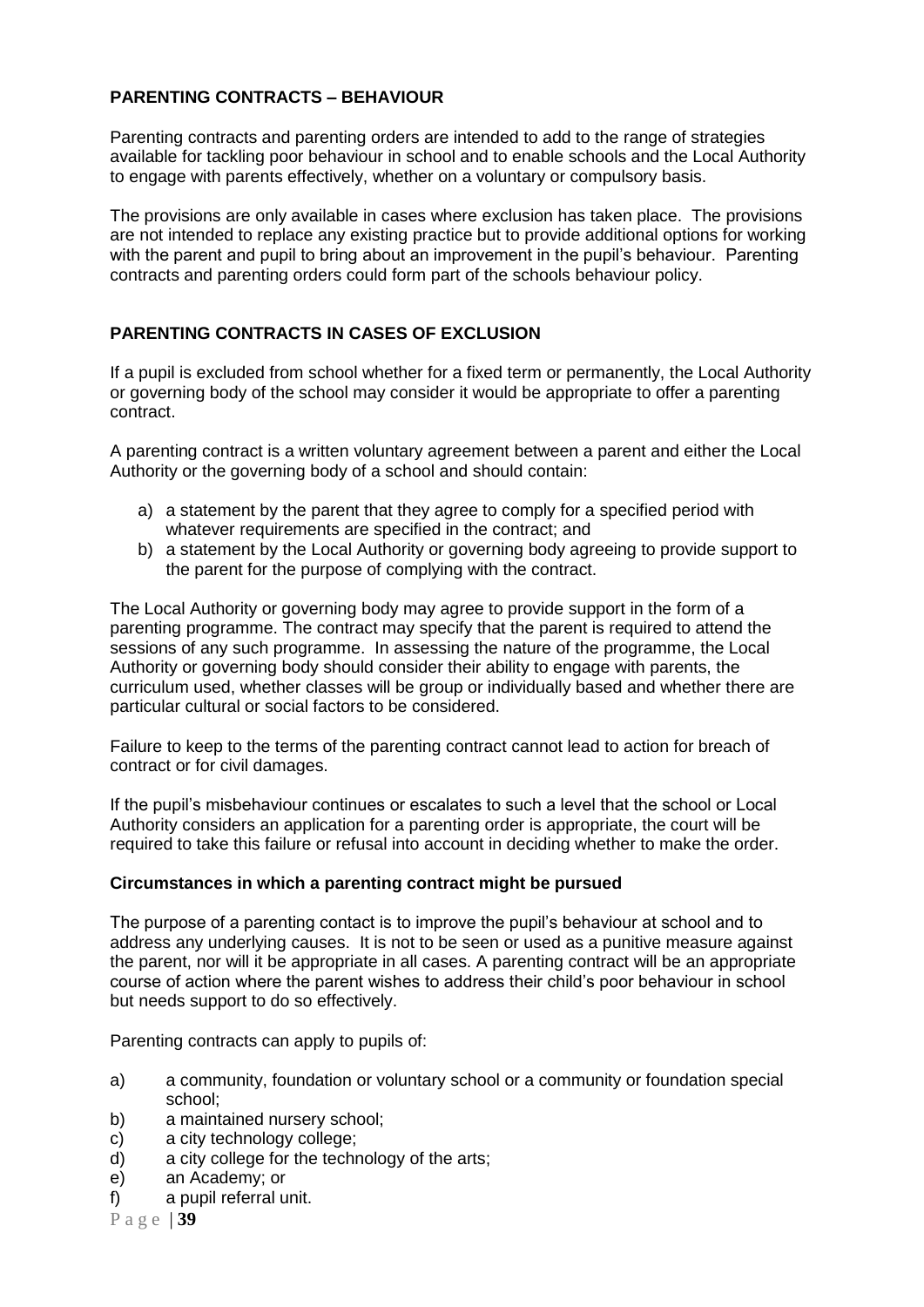The parenting contract should be arranged as soon as possible after the exclusion and completion of any review and appeal process.

In the case of permanent exclusion this would be:

- the date by which it is known that the parent does not wish to lodge an appeal against the head teacher's decision to exclude, which has subsequently been upheld by the governing body. This would be the date set out in the letter sent to the parent by the governing body (covered in existing guidance), informing the parent of the decision to uphold the permanent exclusion; or
- the date upon which the Independent Appeal Panel upholds the decision to exclude.

In the case of fixed-term exclusions the date on which the review process is complete would be:

- the date upon which the governing body upholds the Headteacher's decision to exclude; or
- if the exclusion is not considered by the governing body, the date on which the exclusion began.

For a pupil referral unit, the review process is complete when the Local Authority upholds the decision of the teacher in charge to exclude; or if the Local Authority does not consider it, the date on which the exclusion began.

#### **Liaison between the Headteacher, governing body, Local Authority and other agencies involved**

Parenting contracts require the party entering into the contract to fund any cost of the supportive element of the contract. In the context of the school, this will be the governing body (which controls the school budget under the School Standards and Framework Act 1998). Therefore it is the governing body's name that must appear on the contract and the governing body that will have ultimate responsibility for the parenting contract.

The overall policy decision of whether parenting contracts should form part of the school's behaviour policy must remain with the governing body. Regardless of whether the school or the Local Authority enters into a parenting contract, it is important that both parties are aware of the fact that a parenting contract has been entered into with the parent. The Local Authority and the school should liaise prior to entering into any parenting contract in order to share information about the pupil and family with other agencies that might be involved. If other agencies are identified, the school and Local Authority should consult them to discuss any underlying issues and to consider the types of requirements and support that might usefully be included in the contract itself.

#### **Parenting Contracts following Permanent Exclusion**

In cases of permanent exclusion from school, it will usually be the Local Authority that will consider arranging a parenting contract in relation to the pupil. In most cases, the excluded pupil will be the responsibility of the Local Authority until arrangements can be made for the pupil to continue their education elsewhere.

The governing body of any school which takes in an excluded pupil may also consider arranging a parenting contract but is under no obligation to do so. However, in accordance with the law on admissions a school may not require a parent to sign a parenting contract as a condition of their child being accepted by the school.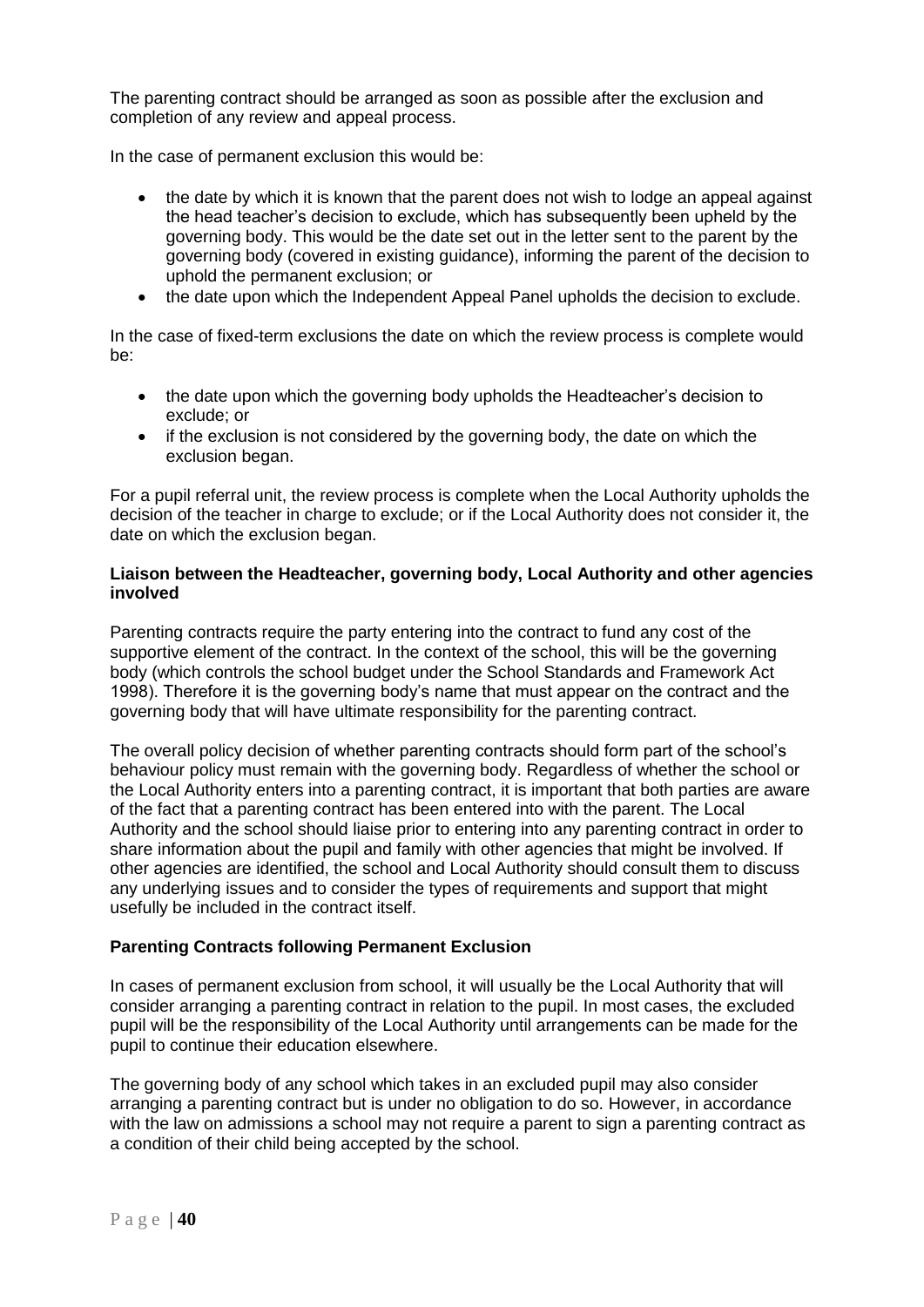## **a) Parenting Orders in cases of Exclusions from school**

Where a pupil is permanently excluded from school or receives more than one fixed term exclusion within 12 months, the Local Authority may apply to the court for a parenting order.

Parenting orders compel parents who have been unwilling or unable to engage on a voluntary basis to address their child's poor behaviour in school by providing support including parenting programmes.

- They underline parents' responsibilities for their children's behaviour.
- Orders impose requirements on parents to help them bring up their child in a way which minimises anti-social or offending behaviour.
- A Local Authority may apply to a Magistrates' Court for a parenting order when:
	- a) a pupil has been excluded from school for a second fixed-term within a period of 12 months; or
	- b) a pupil has been permanently excluded from school.
- Orders are made by:

All Criminal Courts (Magistrates' and Crown Court). Family Proceedings Court. Magistrates' Courts acting under civil jurisdiction.

#### **Content of Parenting Order**

The Order comprises two elements;

Firstly

The core requirement of a parenting order is that the parent attends a counselling or guidance programme (e.g. a parenting support or parenting education programme) as specified in directions given by the responsible officer. This requirement must be imposed in all cases when an order is made (except where the parent has previously received a parenting order) and the programme can last for up to three months.

The arrangements for meeting this requirement should be as flexible as possible, not least to take account of the availability and timing of such a programme.

The counselling or guidance programme may be provided by the responsible officer or by another provider such as a local voluntary sector organisation working with parents. The Local Authority should be aware of what provision exists in its area and in neighbouring authorities (for cross-border cases).

The court will decide the length of this requirement but experience suggests that this should be no less than six or seven two-hour sessions. The period of up to three months for this requirement must run concurrently with the overall length of the order and any specific requirements, but taking account of the availability of an appropriate counselling and guidance programme, does not have to run from the date the order is made.

If the only requirement to be included in the order is to attend a counselling or guidance programme then the court can still make the order last for 12 months if it considers it reasonable to do so to allow for the possibility of the order being breached and varied to require the parent to attend a new counselling or guidance programme.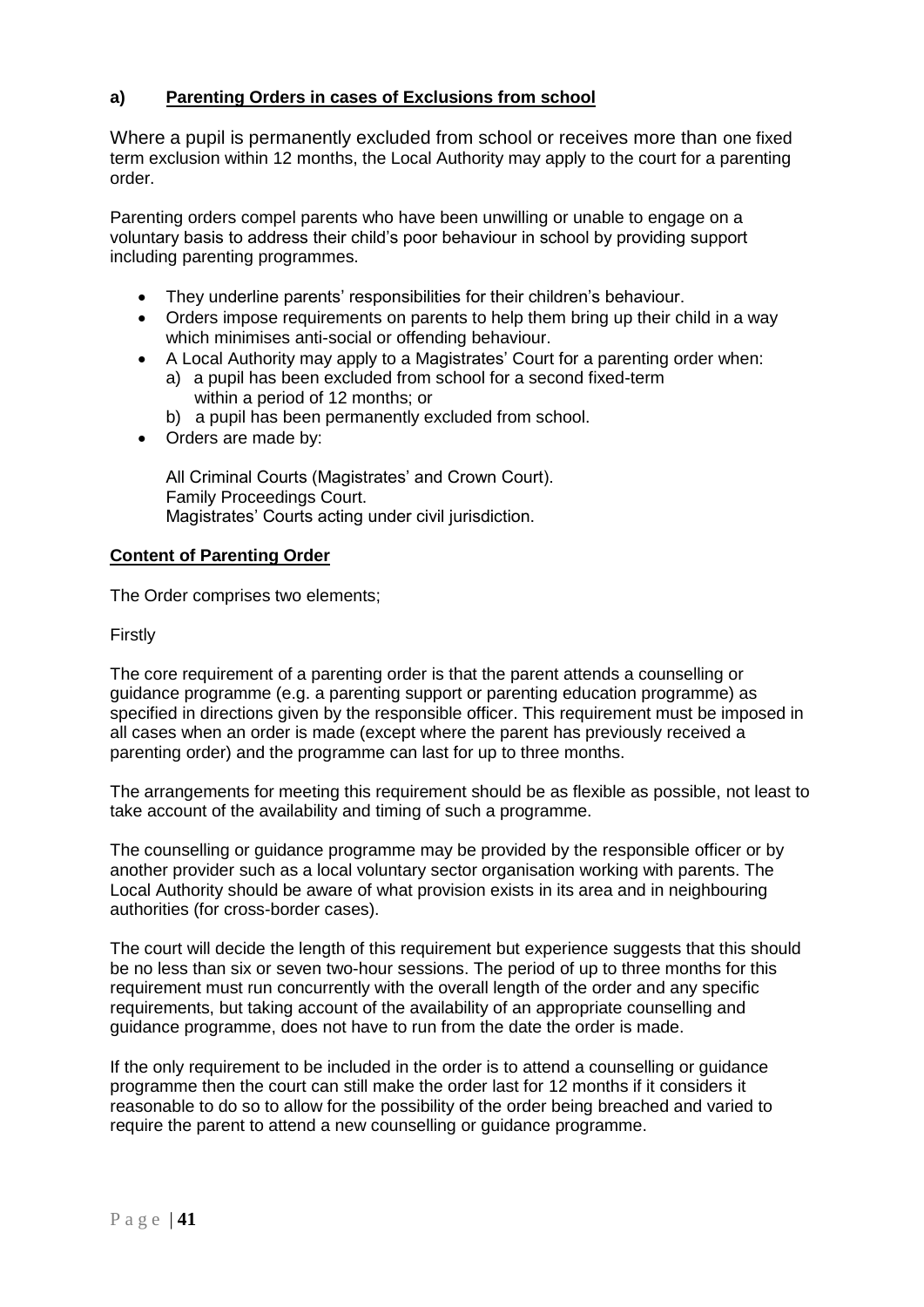#### **Secondly**

The Local Authority should make a recommendation to the court as to how long the parenting order should be imposed for depending on the circumstances of the case. In many cases it will be desirable to recommend to the court that the parenting order should last for the full 12 month period. The imposition of a parenting order for this time period is more likely to bring about a sustained improvement as a consequence of the ongoing support and monitoring delivered through the order.

The requirements specified in the order may be such as the court considers desirable in the interests of preventing any repetition of the behaviour which led to the pupil being excluded from school in the first place. Although discretionary, it is likely to be appropriate to include requirements relating to the supervision of the pupil in order to address their behaviour. The Local Authority should recommend to the court what these requirements should consist of. Possible requirements might include: setting and reinforcing agreed boundaries at home; ensuring the pupil's regular attendance at alternative provision; signing regular behaviour reports or updates; attending regular meetings with the pupil's education provider.

The requirements imposed under this element of the order will need to be tailored to address the problems which caused the court to make the parenting order and should, if possible, be linked to any work being undertaken by the Local Authority or school with the pupil.

When deciding on specific requirements it is important to consider that breach of the order is a criminal offence. It is therefore vital to ensure that the requirements are specific, measurable and clear enough for a parent to know when they are breaching them and for the responsible officer to be able to monitor the parent's compliance.

#### **Coverage of the Order**

A Parenting Order can be made by a court where:

- A child or young person has been excluded from school on disciplinary grounds section 20 of the Anti-Social Behaviour Act 2003.
- In cases of exclusion from school, failure by the parent to comply with a Parenting Contract would be a relevant consideration for the Local Authority in deciding whether to apply for a parenting order and, in deciding whether to make a parenting order, the court must take into account any failure by the parent to comply with the requirements specified in a parenting contract.
- A child or young person has been convicted of a criminal offence.
- A Child Safety Order, Anti-social Behaviour Order or Sex Offender Order has been made against a child or young person.
- A person is convicted under Section 443 or 444 of the Education Act 1996 or failing to comply with a School Attendance Order or failing to secure the regular attendance at school of a registered pupil.
- The court can only make a Parenting Order if it is desirable in the interests of preventing the commission of any further offence under Section 443 or 444 of the Education Act 1996, where such an offence has been committed.
- A Parenting Order may be given in addition to any fine that the court may impose for conviction for such an offence.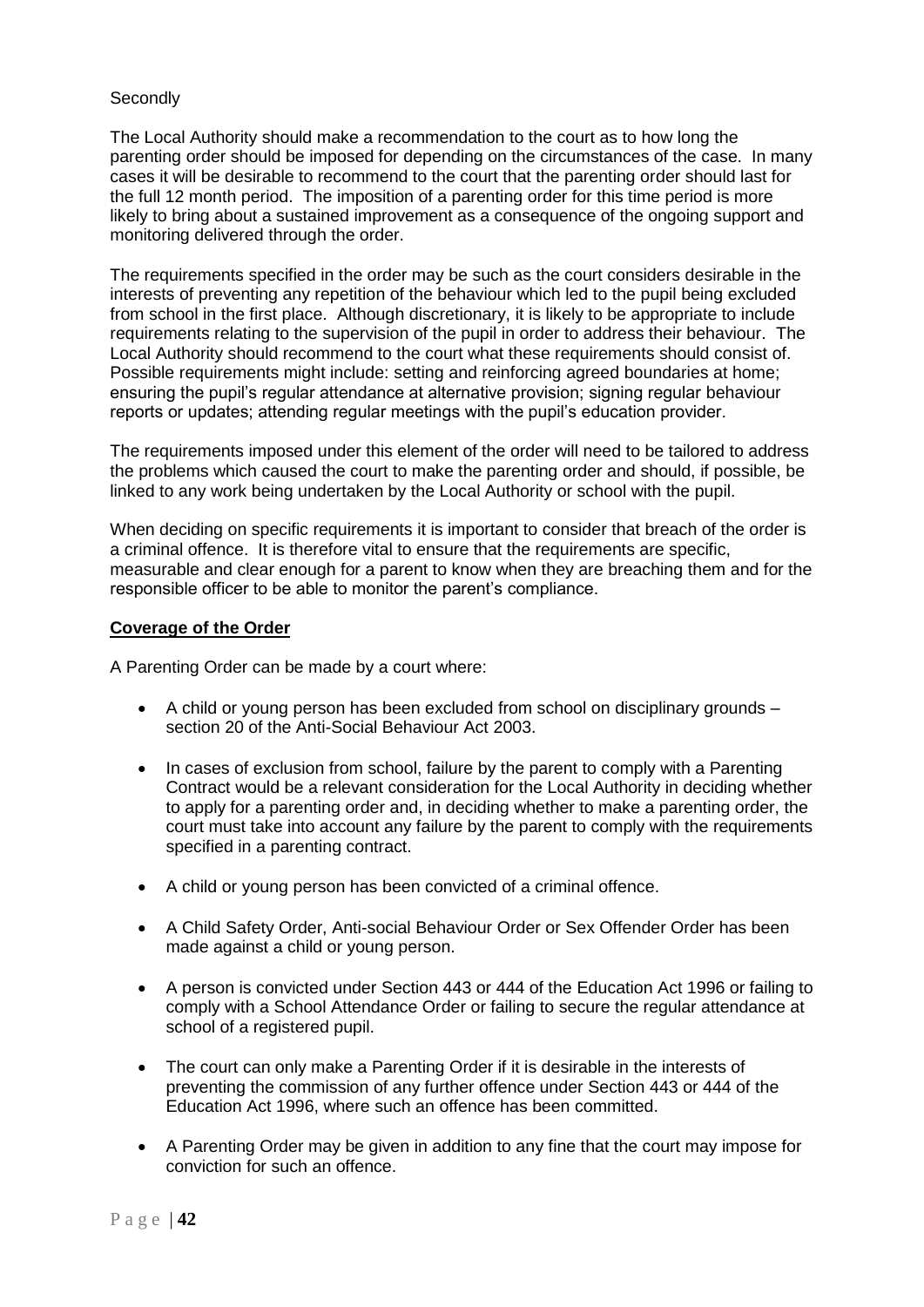- Parent is defined as in Section 576 Education Act 1996.
- There is no requirement of consent on the part of the parent or guardian.
- The court must explain to the parent, in ordinary language, the effect of the order, the requirements proposed and the consequences of failure to comply.
- Monitoring of the compliance of the order is the role of a Responsible Officer.
- The Responsible Officer will provide or arrange for the provision of counselling or guidance sessions and will supervise any other requirements included in the Order.
- The Parenting Order is primarily designed to help and support the parent in addressing their child's behaviour. The Responsible Officer should be seeking to secure and maintain the parent's co-operation and compliance with the requirements of the order to ensure that it is successfully completed, and will need to make a judgement about what is reasonable in all the circumstances of the case.
- If a parent fails to comply with a requirement of the order, it is good practice for the responsible officer to make contact with the parent within one working day by visit, telephone or letter. If there is no acceptable reason for the non-compliance, the responsible officer should give the parent a written warning and if possible a warning in person.
- If the parent has good reason for the failure to comply with the requirements of the parenting order it may be appropriate for the responsible officer to consider whether to apply to the court for the terms of the order to be varied.
- In the event of more than one unacceptable failure to comply within a period of three months, the responsible officer should meet the parent to review the order and how it can be made to work. In the light of this discussion the responsible officer should consider whether the failure to comply should form the basis of a prosecution.
- If a prosecution is brought there will be a hearing to determine whether the parent is guilty of failing without reasonable excuse to comply with a requirement of a parenting order. In all cases this will be heard in the adult Magistrates' Court, except when the parent is under 18 where it would be more appropriate for the case to be heard in a Youth Court. The hearing will provide an opportunity for the parent to explain why a failure to comply with a requirement of the order has occurred.
- If the parent is convicted, they will be liable to a fine not exceeding level three on the standard scale (currently up to £1,000). The court may also impose an absolute or conditional discharge, probation or curfew order. The imposition of a community sentence would be subject to the restrictions set out in sections 6 and 7 of the Criminal Justice Act 2003. Courts cannot re-issue parenting orders in breach proceedings but the original order will continue to be valid.
- Under section 127 of the Magistrates' Court Act 1980 there is a six-month time limit for bringing breach proceedings. Proceedings can be brought after an order has expired. They will however be most effective when brought as soon as possible after the breach is discovered and completed within the life of the order. This will allow the court more options, for instance to vary the order to require the parent to attend a new parenting programme and fulfil specific requirements to exercise control over their child. The penalty for breach could be a fine or community sentence dependent on the parent attending a new programme and meeting other requirements.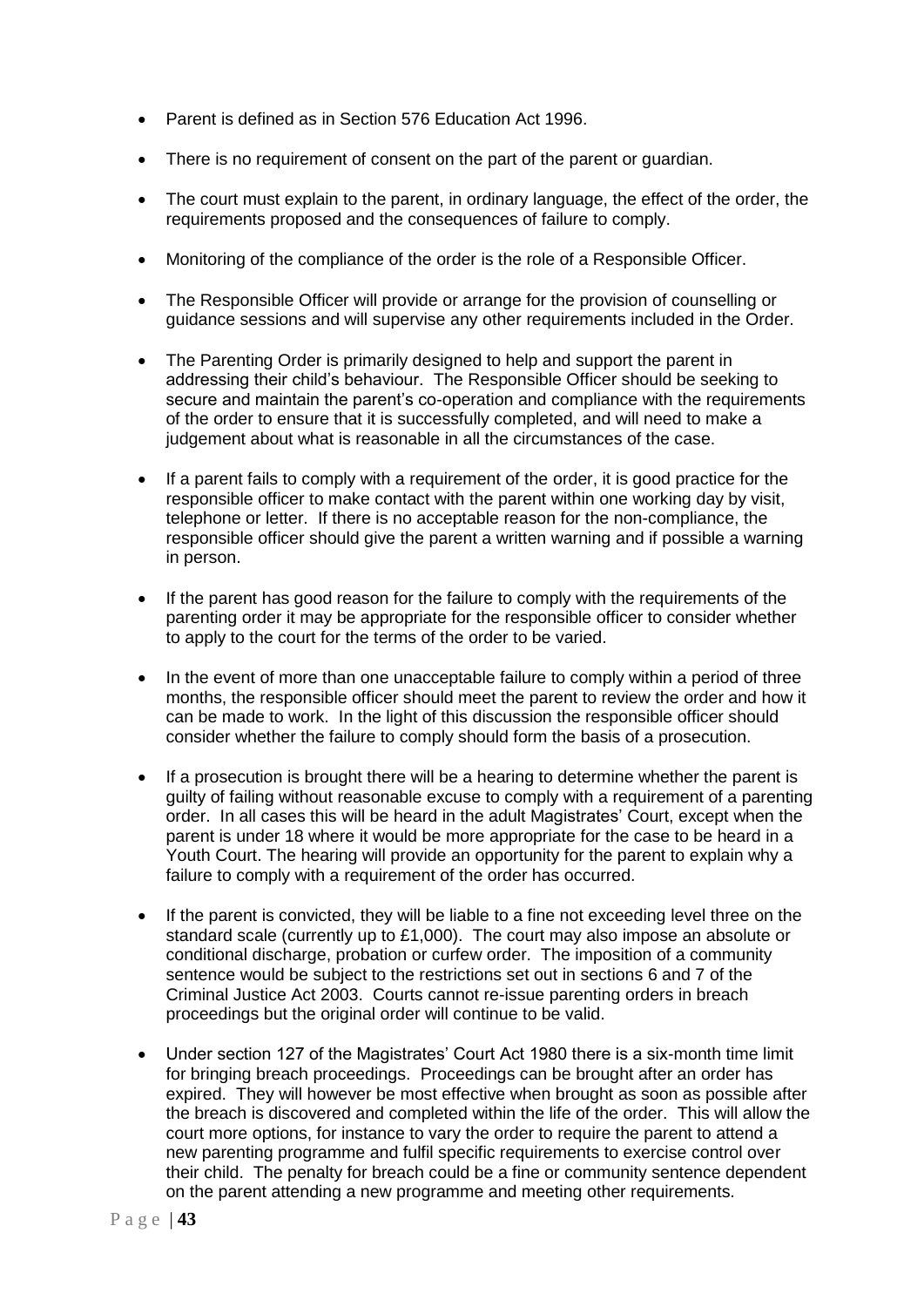• Section 34A of the Children Act 1933 applies equally to Magistrates' Courts dealing with civil proceedings as it does to Magistrates' Courts dealing with criminal proceedings. This section applies in the case of all proceedings in relation to Parenting Orders where a child or young person is brought before the court and his or her actions are the trigger for a Parenting Order. Parents who fail to attend such hearings will be subject to the existing rules of those courts, therefore absent parents can also be made subject of a Parenting Order. In such cases the court will write to the absent parent explaining:

Date of hearing held

Nature of the requirements within Parenting Order

Consequences of non-compliance

Date of hearing that the Order will be made.

The delivery of this correspondence will be the duty of the Responsible Officer.

Please note that the Local Authority can only apply for and ask a Magistrates' Court for a Parenting Order. This should be within the provisions of Section 20 of the Anti-Social Behaviour Act 2003 and not for cases of school attendance registration.

This way if Magistrates want to issue a Parenting Order the necessary paperwork is already complete.